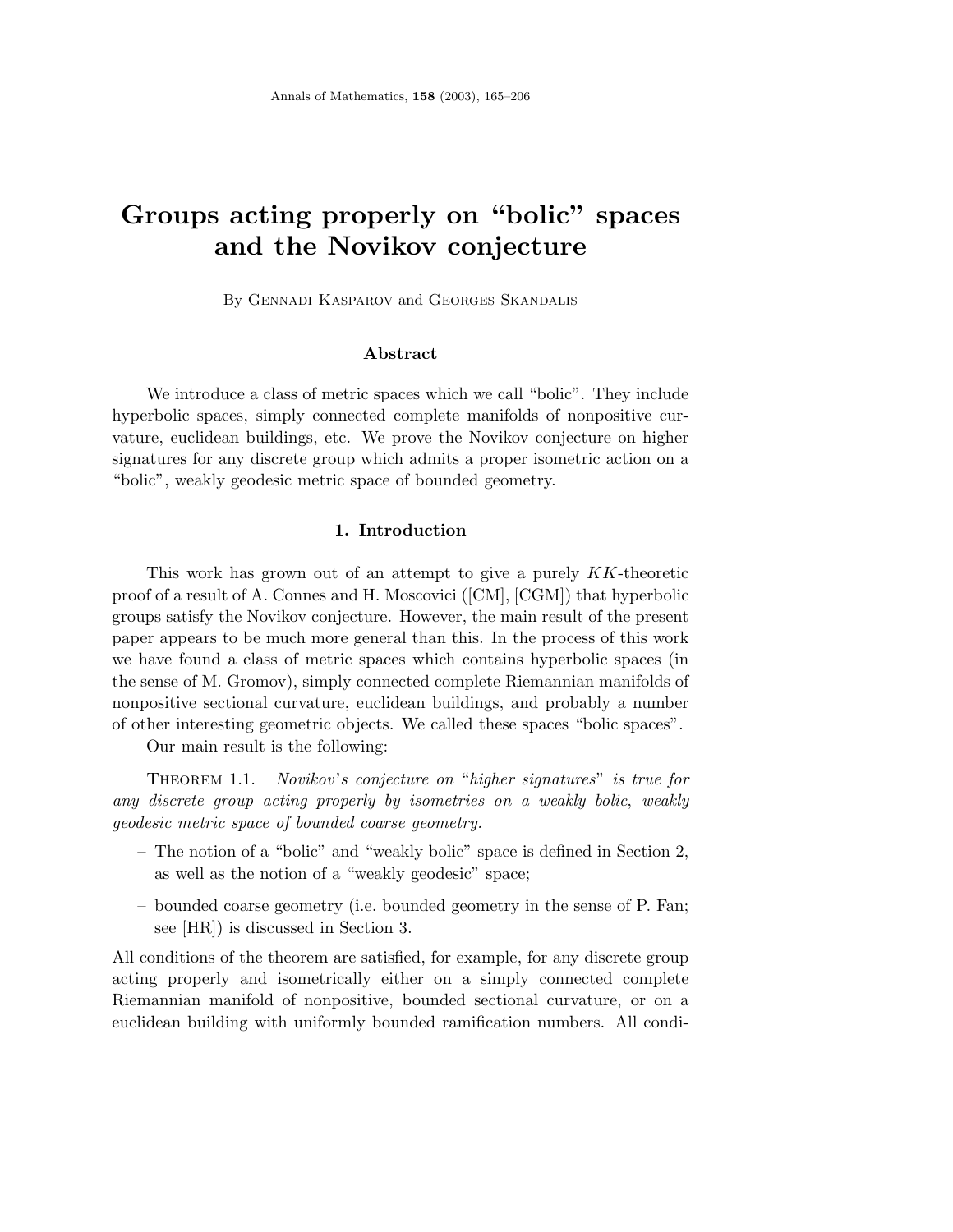tions of the theorem are also satisfied for word hyperbolic groups, as well as for finite products of groups of the above classes. Note also that the class of geodesic bolic metric spaces of bounded geometry is closed under taking finite products (which is not true, for example, for the class of hyperbolic metric spaces).

The Novikov conjecture for discrete groups which belong to the above described classes was already proved earlier by different methods. In the present paper we give a proof valid for all these cases simultaneously, without any special arrangement needed in each case separately. Moreover, the class of bolic spaces is not a union of the above classes but probably is much wider. Although we do not have at the moment any new examples of bolic spaces interesting from the point of view of the Novikov conjecture, we believe they may be found in the near future.

In [KS2] we announced a proof of the Novikov conjecture for discrete groups acting properly, by isometries on geodesic uniformly locally finite bolic metric spaces. The complete proof was given in a preprint, which remained unpublished since we hoped to improve the uniform local finiteness condition. This is done in the present paper where uniform local finiteness is replaced by a much weaker condition of bounded geometry.

Our proof follows the main lines of [K2] and [KS1]: we construct a 'proper' Γ-algebra A, a 'dual Dirac' element η ∈ KKΓ(**C**, A) and a 'Dirac' element in  $KK^{\Gamma}(\mathcal{A}, \mathbf{C})$ . In the same way as in [KS1], the construction of the dual Dirac element relies on the construction of an element  $\gamma \in KK_\Gamma(\mathbb{C}, \mathbb{C})$  (the Julg-Valette element in the case of buildings; cf. [JV]).

Here is an explanation of the construction of these ingredients:

The algebra A is constructed in the following way  $(\S7)$ : We may assume that our bolic metric space  $X$  is locally finite (up to replacing it by a subspace consisting of the preimages in X of the centers of balls of radius  $\delta$  covering  $X/\Gamma$ ). The assumption of bounded geometry is used to construct a 'good' Γ-invariant measure  $\mu$  on X. Corresponding to the Hilbert space  $\mathcal{H} = L^2(X, \mu)$ is a  $C^*$ -algebra  $\mathcal{A}(\mathcal{H})$  constructed in [HKT] and [HK]; denote by H the subspace of  $\Lambda^*(\ell^2(X))$  spanned by  $e_{x_1} \wedge \cdots \wedge e_{x_p}$ , where the set  $\{x_1, \ldots, x_p\}$  has diameter  $\leq N$  (here N is a large constant appearing in our construction and related to bolicity); then A is a suitable proper subalgebra of  $\mathcal{K}(H) \widehat{\otimes} \mathcal{A}(\mathcal{H})$ .

The inclusion of A in  $\mathcal{K}(H) \widehat{\otimes} \mathcal{A}(\mathcal{H})$  together with the Dirac element of  $\mathcal{A}(\mathcal{H})$  constructed in [HK], gives us the Dirac element for  $\mathcal{A}$ .

The element  $\gamma$  (§6) is given by an operator  $F_x$  acting on the Hilbert space H mentioned above, where  $x \in X$  is a point chosen as the origin. The operator  $F_x$  acts on  $e_{x_1} \wedge \cdots \wedge e_{x_p}$  as Clifford multiplication by a unit vector  $\phi_{S,x} \in \ell^2(X)$ where  $S = \{x_1, \ldots, x_p\}$  and  $\phi_{S,x}$  has support in a set  $Y_{S,x}$  of points closest to x among the points in  $S$  or points which can be added to  $S$  keeping the diameter of  $S$  not greater than  $N$ . The bolicity condition is used here. Namely: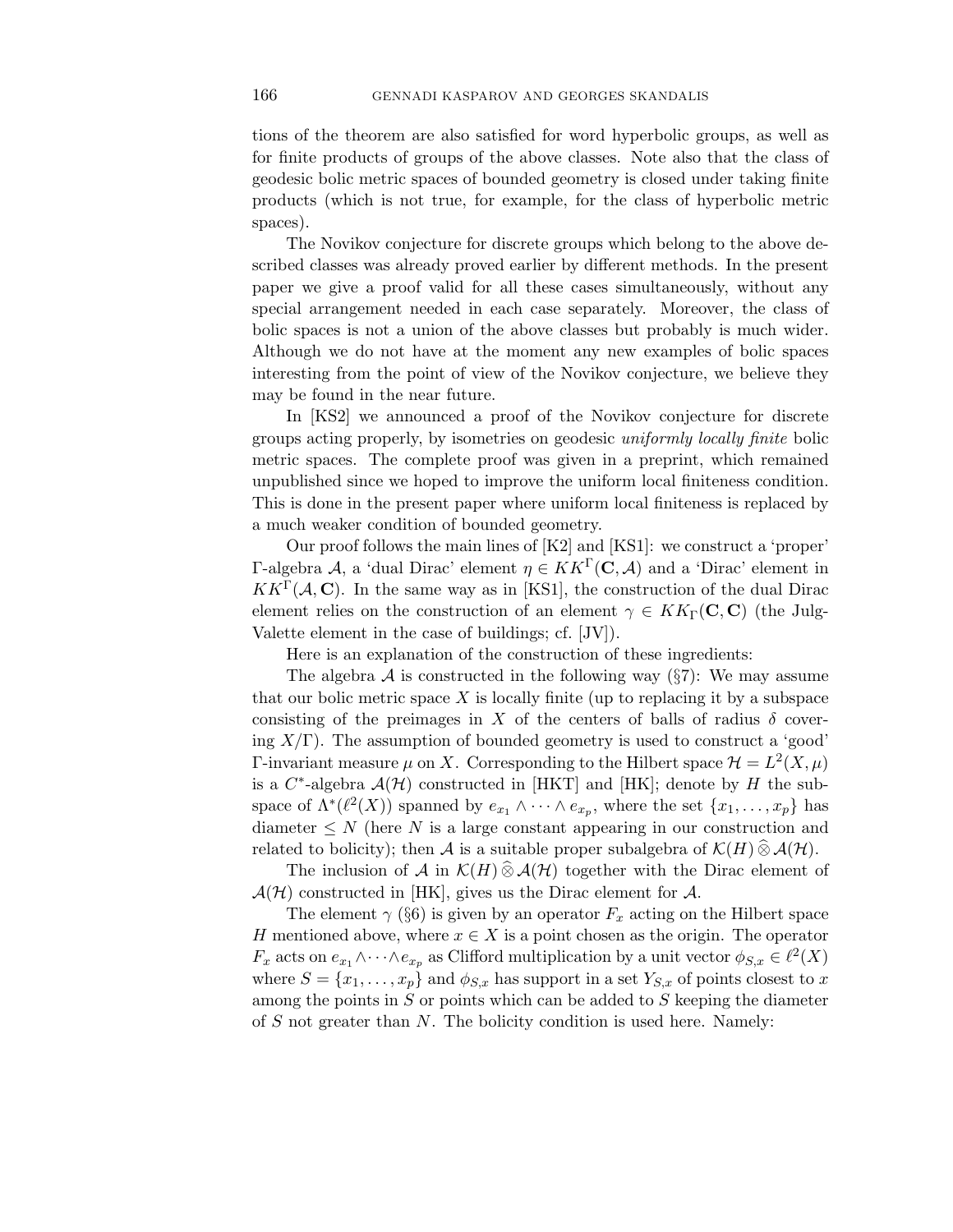We prove that if  $y \in Y_{S,x}$ , denoting by T the symmetric difference of S and  $\{y\}$ , we have  $\phi_{S,x} = \phi_{T,x}$ , which gives that  $F_x^2 - 1 \in \mathcal{K}(H)$  (this uses half of the bolicity, namely condition  $(B2')$ ).

Averaging over the radius of a ball centered at  $x$  used in the construction of  $\phi_{S,x}$  allows us to prove that  $\lim_{S\to\infty} ||\phi_{S,x}-\phi_{S,y}||=0$ , whence  $F_x-F_y\in\mathcal{K}(H)$ for any  $x, y \in X$ , which shows that  $F_x$  is Γ-invariant up to  $\mathcal{K}(H)$  (this uses condition (B1)).

In the same way as  $\phi_{S,x}$ , we construct a measure  $\theta_{S,x}$  supported by the points of S which are the most remote from  $x$ . This is used as the center for the 'Bott element' in the construction of the dual Dirac element (Theorem 7.3.a).

There are also some additional difficulties we have to deal with:

- a) Unlike the case of buildings (and the hyperbolic case), we do not know anything about contractibility of the Rips complex. We need to use an inductive limit argument, discussed in Sections 4 and 5.
- b) The Dirac element appears more naturally as an asymptotic Γ-morphism. On the other hand, since we wish to obtain the injectivity of the Baum-Connes map in the reduced  $C^*$ -algebra, we need to use  $KK$ -theory. This is taken care of in Section 8.

Our main result on the Novikov conjecture naturally corresponds to the injectivity part of the Baum-Connes conjecture for the class of groups that we consider (see Theorem 5.2). We do not discuss the surjectivity part of the Baum-Connes conjecture (except maybe in Proposition 5.11). We can mention however that our result has already been used by V. Lafforgue in order to establish the Baum-Connes conjecture for a certain class of groups  $([L])$ . On the other hand, M. Gromov has recently given ideas for construction of examples of discrete groups which do not admit any uniform embedding into a Hilbert space  $([G1], [G2])$ . For these groups the surjectivity part of the Baum-Connes conjecture with coefficients fails ([HLS]).

The paper is organized as follows: in Sections 2–4 we introduce the main definitions. Sections 5–8 contain the mains steps of the proof. More precisely:

- Bolicity is defined in Section 2, where we prove that hyperbolic spaces and Riemannian manifolds of nonpositive sectional curvature are bolic.
- The property of bounded geometry is discussed in Section 3.
- Section 4 contains some preliminaries on universal proper Γ-spaces and Rips complexes.
- Section 5 gives the statement of our main result and a general framework of the proof.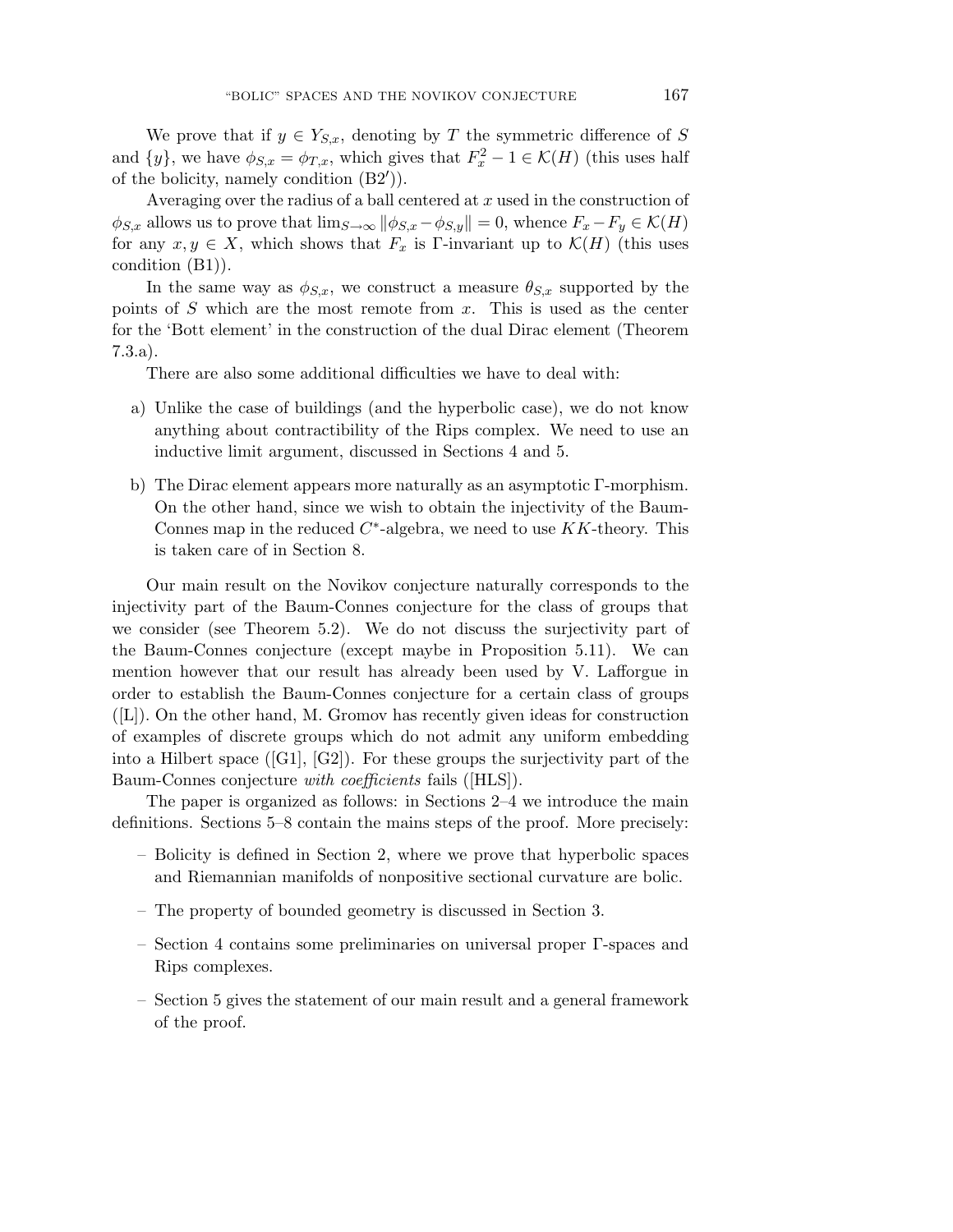- Section 6 contains the construction of the  $\gamma$ -element.
- Finally, in Sections 7 and 8 we explain the construction of the C∗-algebra of a Rips complex, give the construction of the dual Dirac and Dirac elements in KK-theory, and finish the proof of our main result.

The reader is referred to [K2] for the main definitions related to the equivariant KK-theory, graded algebras, graded tensor products and for some related jargon: for example, Γ-algebras are just  $C^*$ -algebras equipped with a continuous action of a locally compact group  $\Gamma$ ,  $C(X)$ -algebras are defined in [K2], 1.5, etc. Unless otherwise specified, all tensor products of C∗-algebras are considered with the minimal  $C^*$ -norm. All groups acting on  $C^*$ -algebras are supposed to be locally compact and  $\sigma$ -compact, all discrete groups – countable.

# **2. "Bolicity"**

Let  $\delta$  be a nonnegative real number. Recall that a map (not necessarily continuous)  $f: X \to X'$  between metric spaces  $(X, d)$  and  $(X', d')$  is said to be a  $\delta$ -isometry if for every pair  $(x, y)$  of elements of X we have  $|d'(f(x), f(y))$  $d(x, y) \leq \delta$ . Also, the metric space  $(X, d)$  is said to be  $\delta$ -geodesic if for every pair  $(x, y)$  of points of X, there exists a  $\delta$ -isometry  $f : [0, d(x, y)] \to X$  such that  $f(0) = x$ ,  $f(d(x, y)) = y$ .

Definition 2.1. The space  $(X, d)$  is said to be weakly  $\delta$ -geodesic if for every pair  $(x, y)$  of points of X, and every  $t \in [0, d(x, y)]$  there exists a point  $a \in X$  such that  $d(a, x) \leq t + \delta$  and  $d(a, y) \leq d(x, y) - t + \delta$ . The point  $a \in X$  is said to be a  $\delta$ -middle point of x, y if  $|2d(x, a) - d(x, y)| \leq 2\delta$  and  $|2d(y, a) - d(x, y)| \leq 2\delta$ . We will say that the space  $(X, d)$  admits  $\delta$ -middle points if there exists a map  $m: X \times X \to X$  such that for any  $x, y \in X$ , the point  $m(x, y)$  is a  $\delta$ -middle point of x, y. The map m will be called a  $\delta$ -middle point map.

Note that in the above definition of a weakly  $\delta$ -geodesic space, one can obviously take  $t \in [-\delta, 0] \cup [d(x, y), d(x, y) + \delta]$  and  $a = x$  or  $a = y$ . This will be useful in Section 6. Also note that a  $\delta$ -geodesic space is weakly  $\delta$ -geodesic. In a weakly  $\delta$ -geodesic space, every pair of points admits a  $\delta$ -middle point.

Definition 2.2. We will say that a metric space  $(X, d)$  is  $\delta$ -bolic if:

- (B1) For all  $r > 0$ , there exists  $R > 0$  such that for every quadruple  $x, y, z, t$ of points of X satisfying  $d(x, y) + d(z, t) \leq r$  and  $d(x, z) + d(y, t) \geq R$ , we have  $d(x, t) + d(y, z) \leq d(x, z) + d(y, t) + 2\delta$ .
- (B2) There exists a map  $m: X \times X \to X$  such that for all  $x, y, z \in X$  we have  $2d(m(x, y), z) \leq (2d(x, z)^{2} + 2d(y, z)^{2} - d(x, y)^{2})^{1/2} + 4\delta.$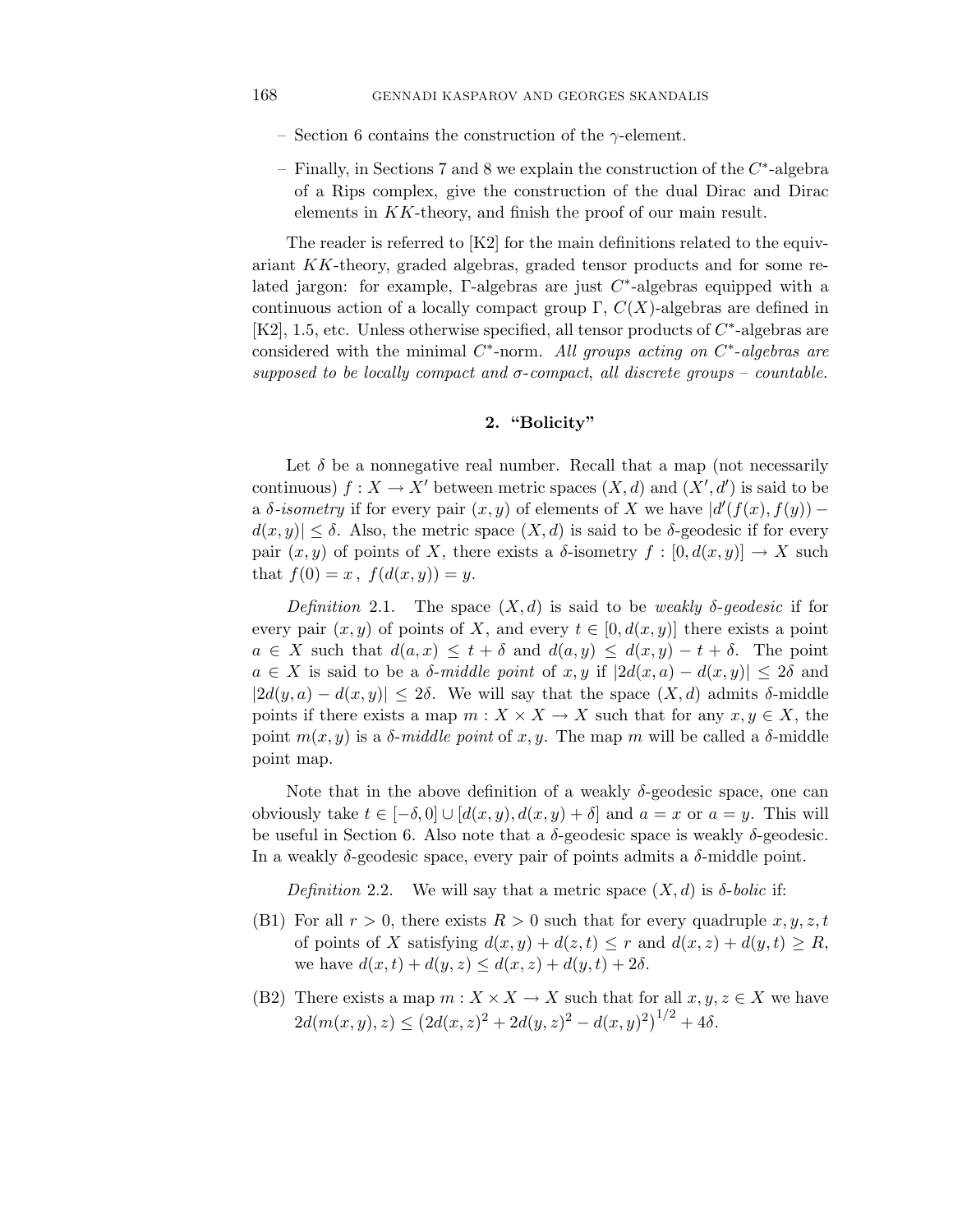We will say that a metric space  $(X, d)$  is weakly  $\delta$ -bolic if it satisfies the condition (B1) and the following condition:

(B2') There exists a  $\delta$ -middle point map  $m : X \times X \to X$  such that if  $x, y, z$  are points of X, then  $d(m(x, y), z) < \max(d(x, z), d(y, z)) + 2\delta$ . Moreover, for every  $p \in \mathbf{R}_+$ , there exists  $N(p) \in \mathbf{R}_+$  such that for all  $N \in \mathbf{R}_+$ ,  $N \ge N(p)$ , if  $d(x, z) \le N$ ,  $d(y, z) \le N$  and  $d(x, y) > N$  then  $d(m(x, y), z)$  $\langle N-p.$ 

Condition (B2') is a property of "strict convexity" of balls. Bolic spaces are obviously weakly bolic (a point  $m(x, y)$  satisfying condition (B2) is automatically a 2 $\delta$ -middle point of x, y; apply condition (B2) to  $z = x$  and  $z = y$ ).

PROPOSITION 2.3. Any  $\delta$ -hyperbolic space admitting  $\delta$ -middle points is  $3\delta/2$ -bolic.

*Proof.* Let  $(X, d)$  be a  $\delta$ -hyperbolic metric space. Condition (B1) is obviously satisfied.

Assume moreover that we have a  $\delta$ -middle point map  $m : X \times X \to X$ . Let  $z \in X$ . The hyperbolicity condition gives:

$$
d(z, m(x, y)) + d(x, y)
$$
  
\$\leq\$ sup { $d(y, z) + d(x, m(x, y))$ ,  $d(x, z) + d(y, m(x, y))$ } + 2 $\delta$   
\$\leq\$ sup { $d(x, z)$ ,  $d(y, z)$ } +  $\frac{d(x, y) + 2\delta}{2}$  + 2 $\delta$ .

Therefore,

$$
2d(z, m(x, y)) \leq 2 \sup \{ d(x, z), d(y, z) \} - d(x, y) + 6\delta.
$$

Now, if s, t, u are nonnegative real numbers such that  $|t - u| \leq s$ , we have

$$
(2t - u)^{2} + u^{2} = 2t^{2} + 2(t - u)^{2} \le 2t^{2} + 2s^{2}.
$$

Setting  $s = \inf \{ d(x, z), d(y, z) \}, t = \sup \{ d(x, z), d(y, z) \}$  and  $u = d(x, y)$ , we find

$$
2 \sup \{ d(x, z), d(y, z) \} - d(x, y) \le \left( 2d(x, z)^2 + 2d(y, z)^2 - d(x, y)^2 \right)^{1/2} . \quad \Box
$$

PROPOSITION 2.4. Every nonpositively curved simply connected complete Riemannian manifold is  $\delta$ -bolic for any  $\delta > 0$ .

In particular Euclidean spaces, as well as symmetric spaces  $G/K$ , where  $G$  is a semisimple Lie group and  $K$  its maximal compact subgroup, are bolic.

Proof. Let us first prove (B2). Recall the cosine theorem for nonpositively curved manifolds (cf. [H, 1.13.2]): For any geodesic triangle with edges of length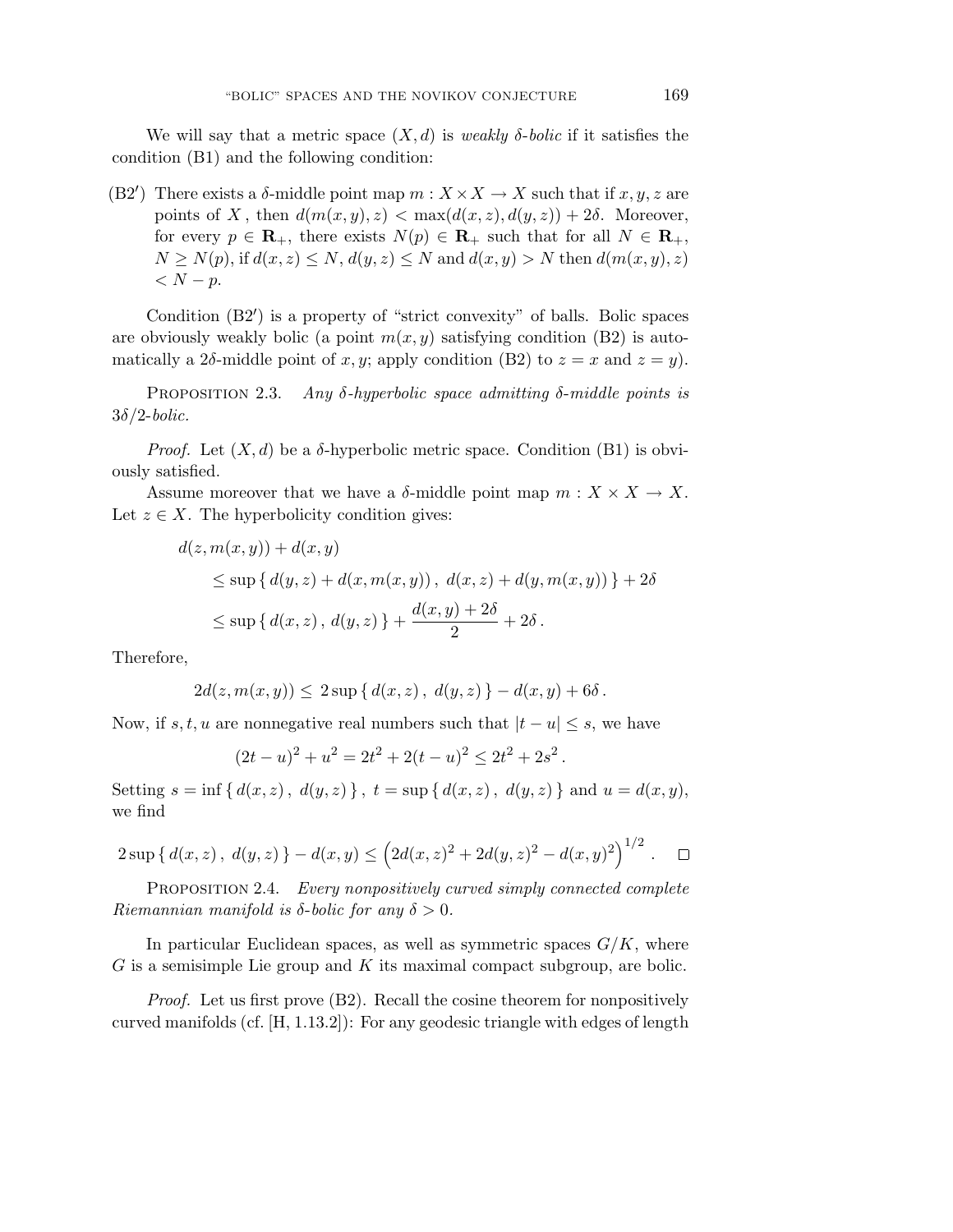a, b and c and the angle between the edges of the length a and b equal to  $\alpha$ , one has:

$$
a^2 + b^2 - 2ab\cos\alpha \le c^2.
$$

Define  $m(x, y)$  as the middle point of the unique geodesic segment joining x and y. Apply the cosine theorem to the two geodesic triangles:  $(x, z, m(x, y))$ and  $(y, z, m(x, y))$ . If we put  $a = d(x, z)$ ,  $b = d(y, z)$ ,  $c = d(x, m(x, y))$  $d(y, m(x, y)), e = d(z, m(x, y))$  then

 $c^2 + e^2 - 2ce \cos \alpha \leq a^2$ ,  $c^2 + e^2 - 2ce \cos(\pi - \alpha) \leq b^2$ 

where the angle of the first triangle opposite to the edge  $(x, z)$  is equal to  $\alpha$ . The sum of these two inequalities gives (B2) with  $\delta = 0$ .

For the proof of (B1), let x and  $y \in X$ . Suppose that  $z(s)$ ,  $0 \le s \le$  $d(z, t)$ , is a geodesic segment (parametrized by distance) joining  $t = z(0)$  with  $z = z(d(z, t))$ . Then it follows from the cosine theorem that

$$
|(\partial/\partial s)(d(y, z(s)) - d(x, z(s)))| \le \frac{2c}{a(s) + b(s)},
$$

where  $c = d(x, y)$ ,  $a(s) = d(x, z(s))$ ,  $b(s) = d(y, z(s))$ .

Indeed, the norm of the derivative on the left-hand side does not exceed  $\| \text{grad } f(u) \|$ , where  $f(u) = d(x, u) - d(y, u)$  is a function of  $u = z(s)$ . It is clear that  $\|\text{grad } f(u)\|$  is the norm of the difference between the two unit vectors tangent to the geodesic segments  $[x, u]$  and  $[y, u]$  at the point u, so that  $\|\text{grad}f(u)\|^2 = 2(1 - \cos \alpha)$ , where  $\alpha$  is the angle between these two vectors. The cosine theorem applied to the geodesic triangle  $(x, y, u = z(s))$ gives:  $a(s)^2 + b(s)^2 - c^2 \leq 2a(s)b(s)\cos\alpha$ , whence  $2a(s)b(s)(1 - \cos\alpha) \leq$  $c^{2} - (a(s) - b(s))^{2}$ . Therefore,

$$
\|\text{grad} f(u)\|^2 \le \frac{c^2 - (a(s) - b(s))^2}{a(s)b(s)} \le \frac{4c^2}{(a(s) + b(s))^2}
$$

since  $c \leq a(s) + b(s)$ . This implies the above inequality.

Integrating this inequality over s, one gets the estimate:

(1) 
$$
(d(y, z) - d(x, z)) - (d(y, t) - d(x, t)) \le \frac{2}{R - r} d(x, y) d(z, t)
$$

with R and r as in the condition (B1), which gives (B1) with  $\delta$  arbitrarily small.  $\Box$ 

PROPOSITION 2.5. Euclidean buildings are  $\delta$ -bolic for any  $\delta > 0$ .

*Proof.* The property (B2) (with  $\delta = 0$ ) is proved in [BT, Lemma 3.2.1]. To prove (B1) let us denote the left side of (1) by  $q(x, y; z, t)$ . Then, clearly,  $q(x, y; z, t) + q(y, u; z, t) = q(x, u; z, t)$ . The same type of additivity holds also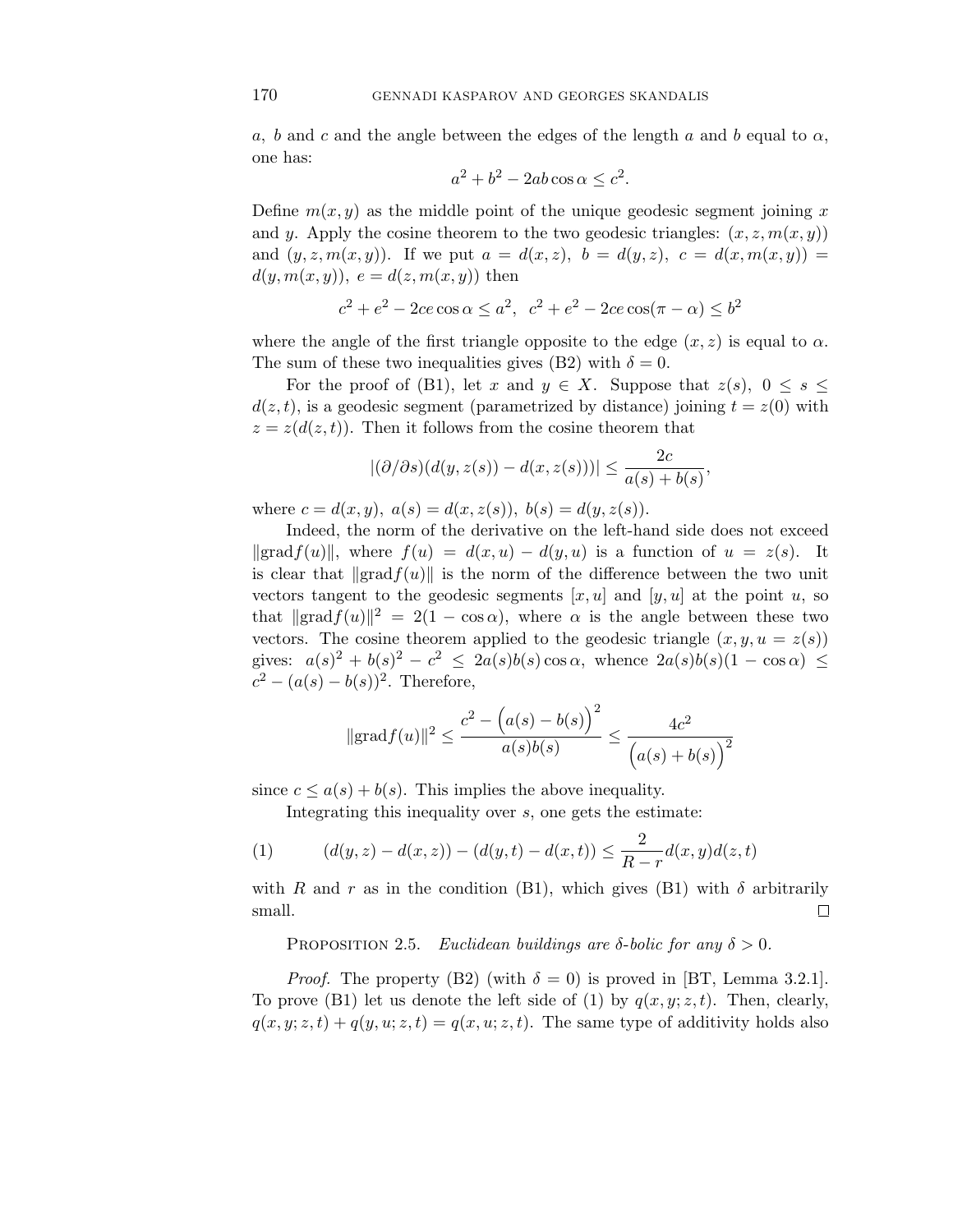in the  $(z, t)$ -variables. Now when the points  $(x, y)$  are in one chamber and points  $(z, t)$  in another one, we can apply the inequality (1) because in this case all four points  $x, y, z, t$  belong to one apartment. In general we reduce the assertion to this special case by using the above additivity property.  $\Box$ 

PROPOSITION 2.6. A product of two bolic spaces when endowed with the distance such that  $d((x, y), (x', y'))^2 = d(x, x')^2 + d(y, y')^2$  is bolic.

*Proof.* Let  $(X_1, d)$  and  $(X_2, d)$  be two  $\delta$ -bolic spaces. We show that  $X_1 \times X_2$  is 2 $\delta$ -bolic. Take  $r > 0$  and let R be the corresponding constant in the condition (B1) for both  $X_i$ . Let  $R' \in \mathbf{R}_+$  be big enough. For  $x_i, y_i, z_i, t_i \in X_i$ , put  $x = (x_1, x_2), y = (y_1, y_2), z = (z_1, z_2)$  and  $t = (t_1, t_2)$ . Assume that  $d(x, y) + d(z, t) \leq r$  and  $d(x, z) + d(y, t) \geq R'$ . We distinguish two cases:

- We have 
$$
d(x_1, z_1) + d(y_1, t_1) \ge R
$$
 and  $d(x_2, z_2) + d(y_2, t_2) \ge R$ .

In this case

$$
d(x_i, t_i) + d(y_i, z_i) \le d(x_i, z_i) + d(y_i, t_i) + 2\delta.
$$

Put

$$
z'_{i} = d(x_{i}, z_{i}), y'_{i} = d(x_{i}, t_{i}) - d(y_{i}, t_{i}), t'_{i} = d(x_{i}, t_{i}).
$$

Note that

$$
d(y_i, z_i) \le d(x_i, z_i) + d(y_i, t_i) - d(x_i, t_i) + 2\delta = z_i' - y_i' + 2\delta.
$$

Note also that  $|y'_i| \leq d(x_i, y_i)$  and  $|z'_i - t'_i| \leq d(z_i, t_i)$ . Put  $x' = (0, 0), y' =$  $(y'_1, y'_2), z' = (z'_1, z'_2)$  and  $t' = (t'_1, t'_2)$ . As  $\mathbb{R}^2$  is  $\delta'$ -bolic for every  $\delta'$ , if  $R'$  is large enough, we find that

$$
||z'-y'|| + ||t'-x'|| \le ||z'-x'|| + ||t'-y'|| + (4-2\sqrt{2})\delta.
$$

Now  $||z' - x'|| = d(x, z)$ ,  $||t' - x'|| = d(x, t)$ ,  $||t' - y'|| = d(y, t)$  and  $d(y, z) \le$ Now  $||z - x|| = a(x, z)$ ,  $||t - x|| = a(x, t)$ ,  $||t - y|| = a(y, t)$ <br> $||y' - z'|| + 2\sqrt{2}\delta$ . We therefore get condition (B1) in this case.

– We have  $d(x_2, z_2) + d(y_2, t_2) \ge R$  but  $d(x_1, z_1) + d(y_1, t_1) \le R$ .

Choosing R' large enough, we may assume that if  $s, u \in \mathbf{R}_+$  are such that  $s \leq R + r$  and  $(s^2 + u^2)^{1/2} \geq R'/2 - r$ , then  $(s^2 + u^2)^{1/2} \leq u + \delta$ . Therefore,  $d(y, z) \leq d(y_2, z_2) + \delta$  and  $d(x, t) \leq d(x_2, t_2) + \delta$ , whence condition (B1) follows also in this case.

Let us check condition (B2). Let 
$$
x_1, y_1, z_1 \in X_1
$$
 and  $x_2, y_2, z_2 \in X_2$ . Put  
\n
$$
A_i = (2d(x_i, z_i)^2 + 2d(y_i, z_i)^2 - d(x_i, y_i)^2)^{1/2} \ (i = 1, 2).
$$
 We have  
\n
$$
4(d(m_1(x_1, y_1), z_1)^2 + d(m_2(x_2, y_2), z_2)^2) \le (A_1 + 4\delta)^2 + (A_2 + 4\delta)^2
$$

$$
4(d(m_1(x_1, y_1), z_1)^2 + d(m_2(x_2, y_2), z_2)^2) \le (A_1 + 4\delta)^2 + (A_2 + 4\delta)^2
$$
  
 
$$
\le (A_1^2 + A_2^2)^{1/2} + 4\sqrt{2}\delta)^2
$$

and condition (B2) follows.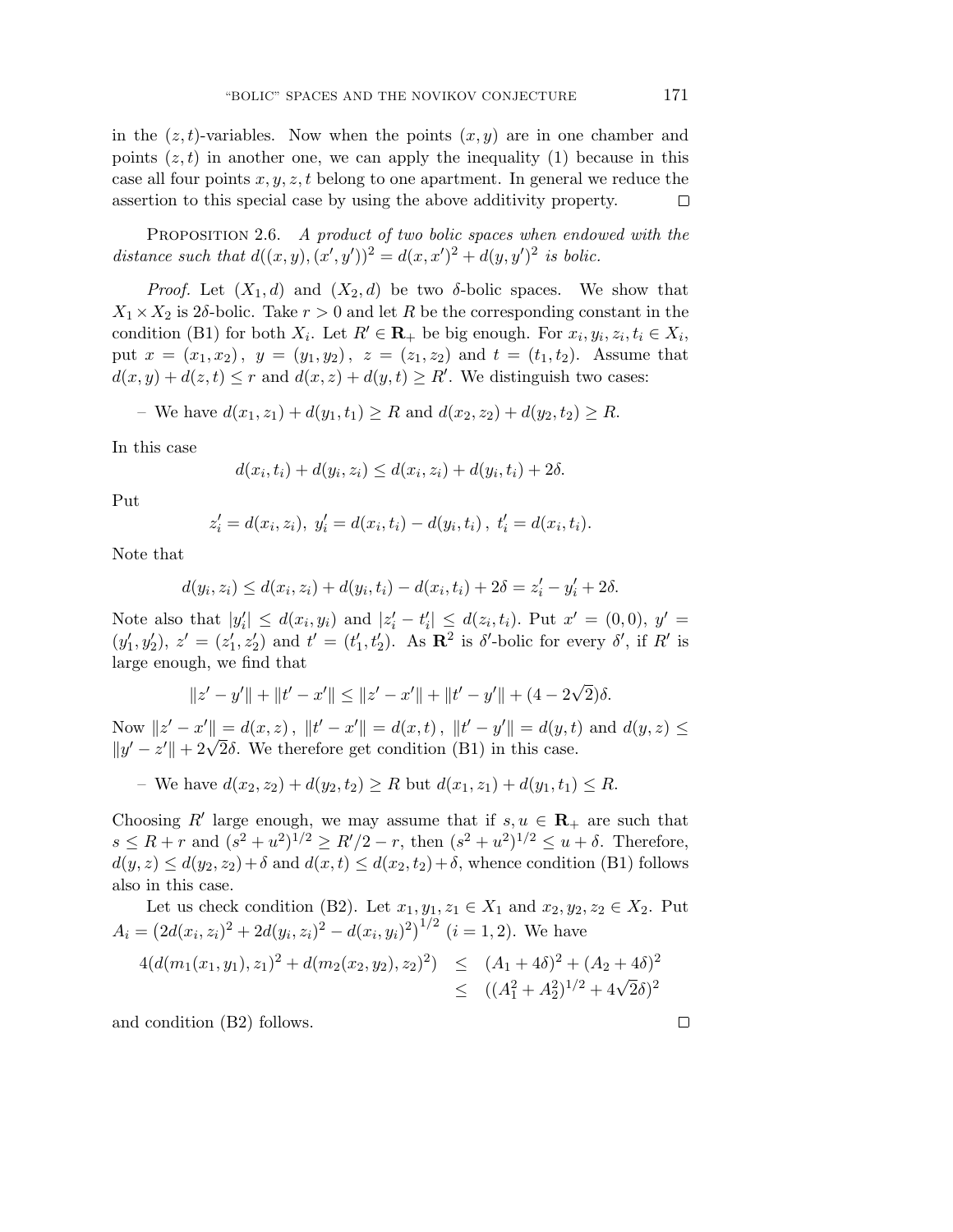Remark 2.7. Let X be a  $\delta$ -bolic space, and let Y be a subspace of X such that for every pair  $(x, y)$  of points of Y the distance of  $m(x, y)$  to Y is  $\leq \delta$ . Then Y is 2 $\delta$ -bolic. The same is true for weakly bolic spaces.

Remark 2.8. Bolicity is very much a euclidean condition. On the other hand, weak bolicity, is not at all euclidean. Let  $E$  be a finite-dimensional normed space.

- (a) If the unit ball of the dual space  $E'$  is strictly convex then  $E$  satisfies condition (B1).
- (b) If there are no segments of length 1 in the unit sphere of  $E$ , then  $E$ satisfies condition  $(B2')$ .

Indeed, an equivalent condition for the strict convexity of the unit ball of  $E'$ is that for any nonzero  $x \in E$ , there exists a unique  $\ell_x$  in the unit sphere of E' such that  $\ell_x(x) = ||x||$ ; moreover, the map  $x \mapsto ||x||$  is differentiable at x, its differential is  $\ell_x$  and the map  $x \mapsto \ell_x$  is continuous and homogeneous (i.e.  $\ell_{\lambda x} = \ell_x$  for  $\lambda > 0$ ).

Now, let  $r > 0$ . There exists an  $\varepsilon > 0$  such that for all  $u, v \in E$  of norm 1, if  $||u - v|| \leq \varepsilon$ , then  $||\ell_u - \ell_v|| \leq \delta/r$ . Take  $x, y, z, t \in E$  satisfying  $||x - y|| \le r$ ,  $||z - t|| \le r$  and  $||x - z|| \ge 2r/\varepsilon + r$ . Note that for nonzero  $u, v \in E$ , we have  $|| ||u||^{-1}u - ||v||^{-1}v|| \le 2||u - v|| ||u||^{-1}$ .

For every  $s \in [0,1]$ , set  $x_s = sx + (1-s)y$ . Since  $||x_s - z|| \geq 2r/\varepsilon$ , the distance between  $u_s = ||x_s - z||^{-1}(x_s - z)$  and  $v_s = ||x_s - t||^{-1}(x_s - t)$  is  $\leq \varepsilon$ . Therefore the derivative of  $s \mapsto ||x_s - z|| - ||x_s - t||$ , which is equal to  $(\ell_{u_s} - \ell_{v_s})(x - y)$ , is  $\leq \delta$ . Therefore condition (B1) is satisfied.

Assume now that there are no segments of length 1 in the unit sphere of E. Let  $k = \sup\{\|y + z\|/2, \|y\| \le 1, \|z\| \le 1 \|y - z\| \ge 1\}$ . By compactness and since there are no segments of length 1 in the unit sphere of  $E, k < 1$ . If  $x, y, z \in E$  satisfy  $||x - z|| \leq N$ ,  $||y - z|| \leq N$ , and  $||x - y|| \geq N$ , then  $||z - (x + y)/2|| \le kN$ . Setting  $m(x, y) = (x + y)/2$  we obtain condition (B2') because for any  $p > 0$  there is an  $N > 0$  such that  $kN < N - p$ .

Remark 2.9. It was proved recently by M. Bucher and A. Karlsson ([BK]) that condition (B2) actually implies (B1).

#### **3. Bounded geometry**

Consider a metric space  $(X, d)$  which is proper in the sense that any closed bounded subset in  $X$  is compact. Let us fix some notation:

For  $x \in X$  and  $r \in \mathbf{R}_+$ , let  $B(x,r) = \{y \in X, d(x,y) < r\}$  be the open ball with center x and radius r and  $\overline{B}(x, r) = \{ y \in X, d(x, y) \leq r \}$  the closed ball with center  $x$  and radius  $r$ .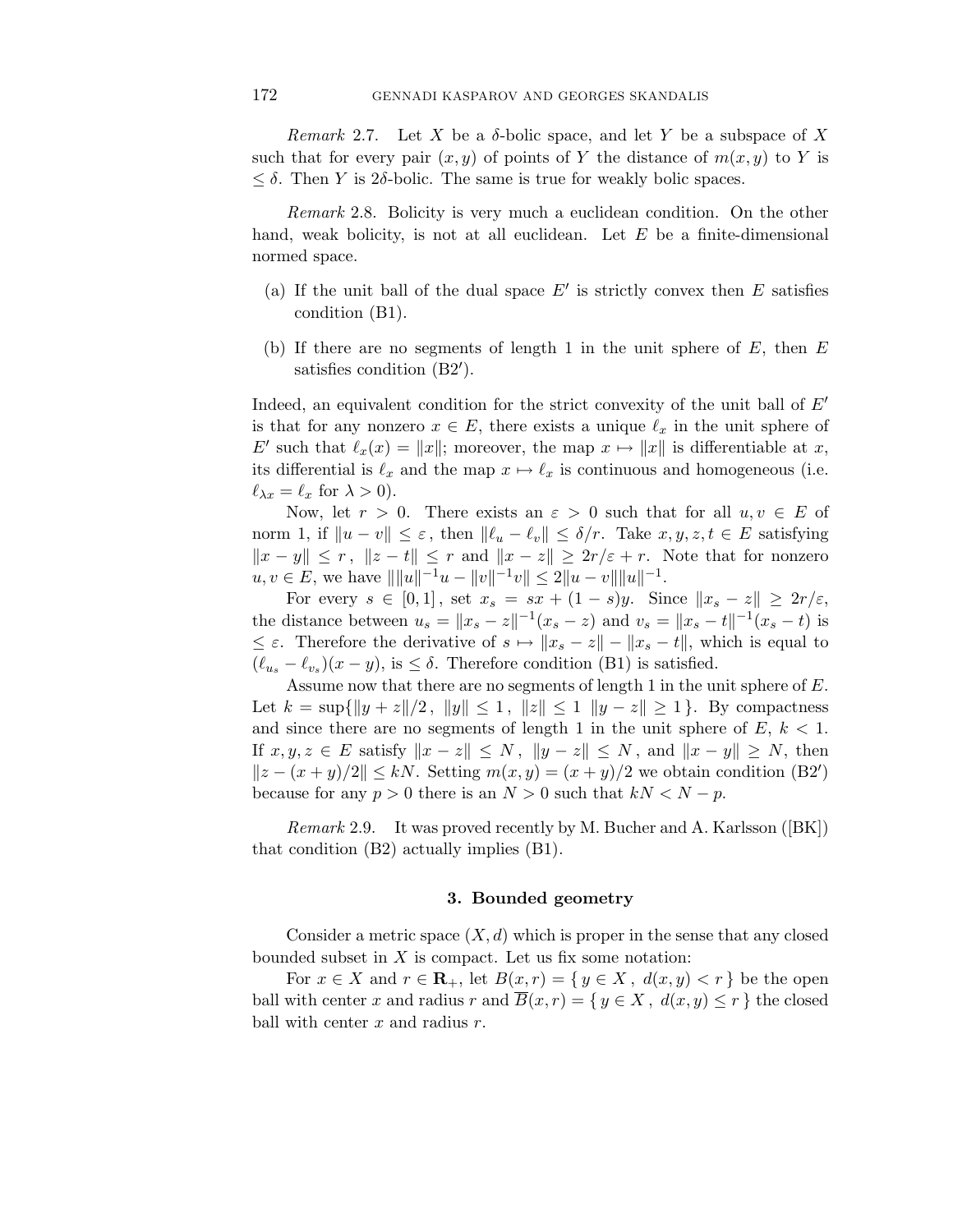The following condition of bounded coarse geometry will be important for us. Recall from [HR] its definition:

Definition 3.1. A metric space X has bounded coarse geometry if there exists  $\delta > 0$  such that for any  $R > 0$  there exists  $K = K(R) > 0$  such that in any closed ball of radius  $R$ , the maximal number of points with pairwise distances between them  $\geq \delta$  does not exceed K.

We need to consider a situation in which a locally compact group  $\Gamma$  acts properly by isometries on  $X$ . For simplicity we will assume in this section that  $Γ$  is a *discrete* group.

PROPOSITION 3.2. Let  $X$  be a proper metric space of bounded coarse geometry and  $\Gamma$  a discrete group which acts properly and isometrically on X. Then there exists on X a  $\Gamma$ -invariant positive measure  $\mu$  with the property that for any  $R > 0$  there exists  $K > 0$  such that for any  $x \in X$ ,  $\mu(\overline{B}(x,R)) \leq K$ and  $\mu(B(x, 2\delta)) \geq 1$ .

*Proof.* Let Y be a maximal subset of points of X such that the distance between any point of Y and a  $\Gamma$ -orbit passing through any other point of Y is  $\geq \delta$ ; by maximality of Y, for any  $x \in X$ ,  $d(x, \Gamma \cdot Y) < \delta$ . For  $y \in Y$ , let  $n(y, \delta)$ be the number of points of  $\Gamma y \cap B(y, \delta)$ . Define a measure on X by assigning to any point on the orbit  $\Gamma y$  the mass  $n(y,\delta)^{-1}$ . In this way we define a  $\Gamma$ invariant measure  $\mu$  on the set  $\Gamma \cdot Y$ . Outside of this set, put  $\mu$  to be 0. Note that for any  $z \in \Gamma \cdot Y$ ,  $\mu(B(z, \delta)) = 1$ .

For any  $x \in X$ , there exists  $z \in \Gamma \cdot Y$  such that  $d(x, z) < \delta$ ; hence  $\mu(B(x, 2\delta)) \geq \mu(B(z, \delta)) = 1.$ 

For any  $x \in X$  and  $R > 0$ , let Z be a maximal subset of  $\Gamma \cdot Y \cap \overline{B}(x, R)$ , with pairwise distances between any two points  $\geq \delta$ . By definition, Z has at most  $K(R)$  points. Obviously  $\Gamma \cdot Y \cap \overline{B}(x,R) \subset \bigcup B(z,\delta)$ ; therefore z∈Z

$$
\mu(\overline{B}(x,R)) = \mu(\Gamma \cdot Y \cap \overline{B}(x,R)) \le \mu(\bigcup_{z \in Z} B(z,\delta)) \le \sum_{z \in Z} \mu(B(z,\delta)) \le K(R). \quad \Box
$$

The following converse to the above proposition can be used in order to give examples of bounded coarse geometric spaces.

PROPOSITION 3.3. Assume that  $X$  is a metric space equipped with a positive measure  $\mu$  (not necessarily  $\Gamma$ -invariant) which satisfies the following condition: there exists  $\delta$  such that for all  $R > 0$ , there exists  $K = K(R) > 0$ such that for any  $x \in X$ ,  $\mu(B(x,R)) \leq \tilde{K}$  and  $\mu(B(x,\delta/2)) \geq 1$ . Then X is a bounded coarse geometric space.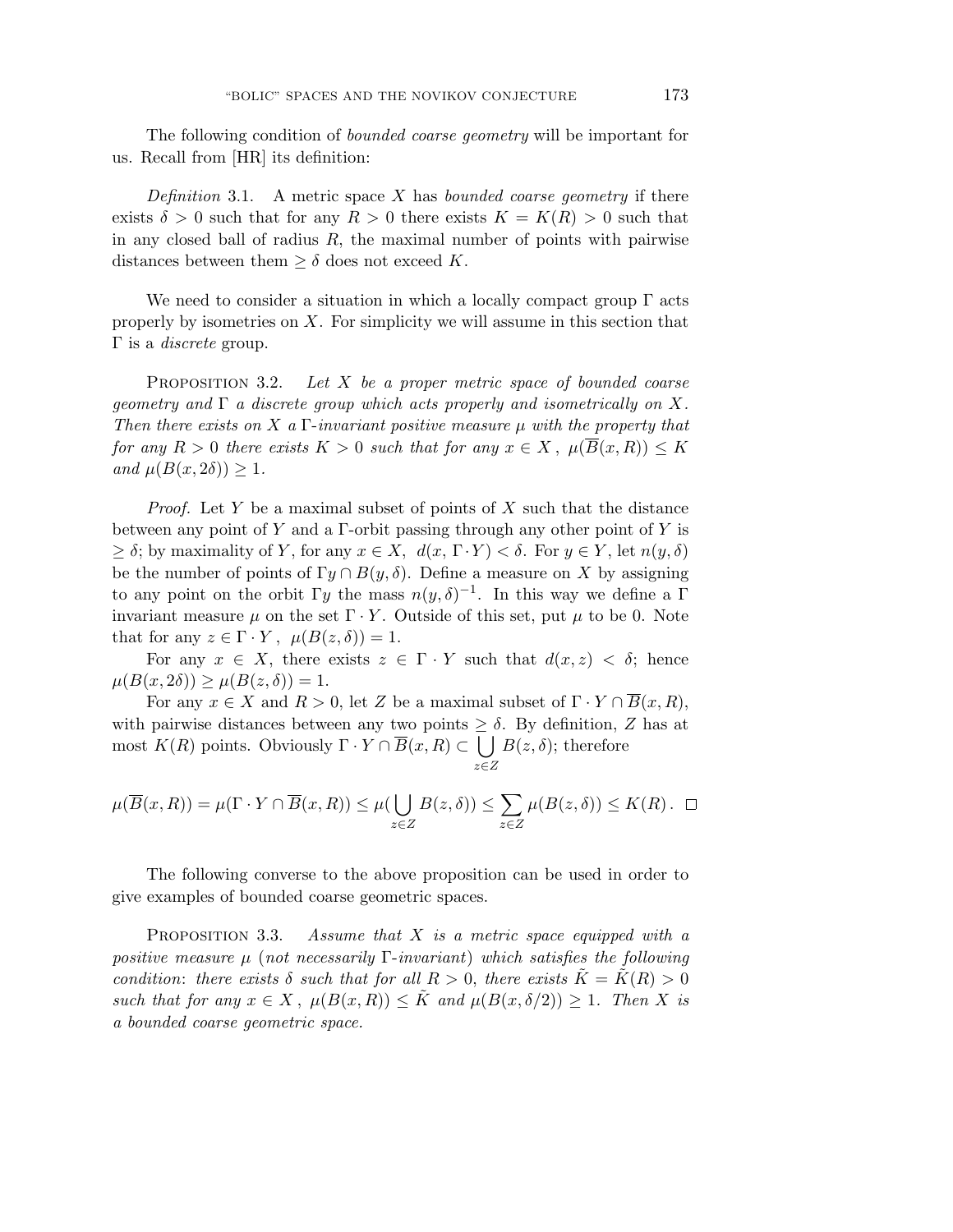*Proof.* Let  $y_1, \ldots, y_p \in \overline{B}(x,R)$  be points with pairwise distances  $\geq \delta$ . Then the balls  $B(y_1, \delta/2), \ldots, B(y_p, \delta/2)$  do not intersect and are all contained in  $B(x, R + \delta/2)$ . Therefore, according to our assumption,  $\tilde{K}(R + \delta/2) \geq$  $\mu(B(x, R + \delta/2)) \geq p.$  $\Box$ 

We will call a discrete metric space  $(X, d)$  locally finite if any ball contains only a finite number of points.

Remark 3.4. All locally finite metric spaces equipped with an isometric proper action of a discrete group  $\Gamma$ , which have only a finite number of orbits of Γ-action, have bounded coarse geometry (BCG). All complete Riemannian manifolds with sectional curvature bounded from below are BCG-spaces. (This follows from Rauch's comparison theorem together with the criterion given in Proposition 3.3, the measure  $\mu$  is the one defined by the Riemannian metric.) Euclidean buildings with uniformly bounded ramification numbers are BCG-spaces. A finite product of BCG-spaces is a BCG-space. Bounded coarse geometry is obviously hereditary with respect to passing to subspaces. Together with the hereditary property of bolicity (see Remark 2.7 of the previous section), this gives a large number of examples of locally finite bolic metric spaces of bounded coarse geometry. We record this for future use in the following:

PROPOSITION 3.5. In any bolic, weakly geodesic metric space of bounded coarse geometry equipped with an isometric proper action of a discrete group  $\Gamma$ , there exists a Γ-invariant, locally finite, bolic, weakly geodesic metric subspace of bounded coarse geometry. The assertion remains true if we replace bolicity by weak bolicity.

# **4. Rips complexes**

Before we state (in the next section) our main result, we would like to introduce one more technical tool which will play a crucial role in the proof. Recall from [BCH] that there exists a "universal example"  $E\Gamma$  for proper actions of a locally compact group Γ. We will give now its construction in a form suitable for our purposes.

Let X be a locally compact metrizable  $\sigma$ -compact space. We will denote by  $\mathfrak M$  the set of finite positive measures on X with total mass contained in  $(1/2, 1]$ , endowed with the topology of duality with the algebra of continuous functions with compact support. Clearly,  $\mathfrak{M} = K - \frac{1}{2}K$  where K is the set of finite positive measures on X with total mass  $\leq 1$ . As K is compact and M is open in  $K$ ,  $\mathfrak{M}$  is locally compact.

Let  $\Gamma$  be a locally compact group acting properly on the space X. Then  $\Gamma$  acts naturally on  $\mathfrak{M}$ . The following lemma describes the main properties of this action: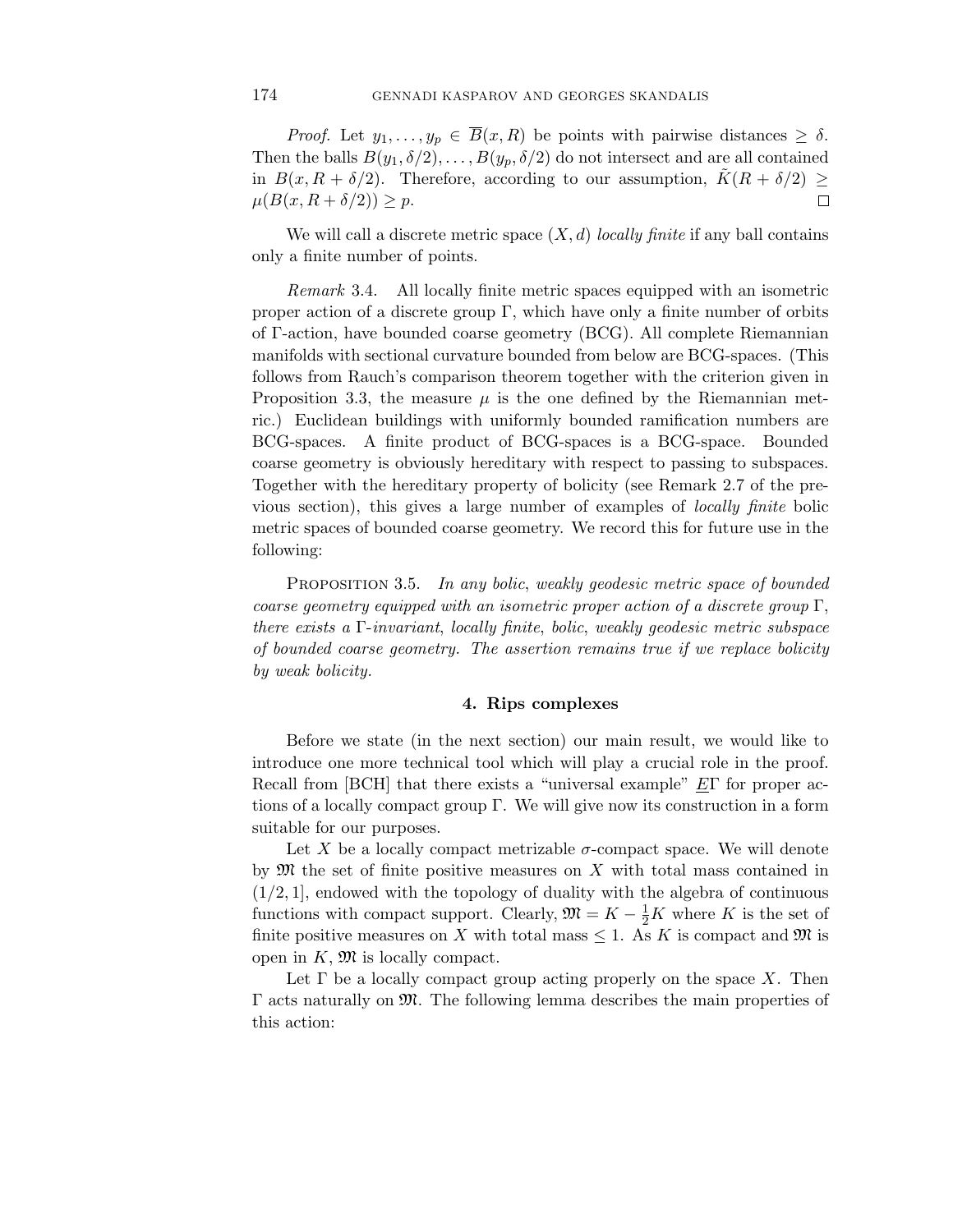LEMMA 4.1. a) The action of  $\Gamma$  on  $\mathfrak{M}$  is proper.

b) For every locally compact space Z endowed with a proper action of Γ, there is a continuous equivariant map, unique up to equivariant homotopy,  $Z \to \mathfrak{M}.$ 

*Proof.* a) For every continuous function with compact support  $\varphi$  on X, such that  $0 \leq \varphi \leq 1$ , let  $U_{\varphi}$  denote the set of measures  $\lambda \in \mathfrak{M}$  such that  $\lambda(\varphi) > 1/2$ . Clearly the sets  $U_{\varphi}$  form an open covering of M. Moreover, if  $\varphi$  and  $\psi$  have disjoint supports,  $U_{\varphi}$  and  $U_{\psi}$  are disjoint; hence, for every continuous function  $\varphi$  with compact support  $K \subset X$ , the set

$$
\{ g \in \Gamma, gU_{\varphi} \cap U_{\varphi} \neq \emptyset \} \subset \{ g \in \Gamma, g(K) \cap K \neq \emptyset \}
$$

is relatively compact in Γ.

b) Since  $\mathfrak{M}$  is a convex set, any two maps  $Z \to \mathfrak{M}$  can be joined by a linear homotopy. This proves uniqueness (up to homotopy).

Let us prove existence. First, assume that  $X = \Gamma$  with the action by left translations. Let  $c$  be a positive continuous cut-off function on  $Z$ . This means, by definition, that the support of  $c$  has compact intersection with the saturation of any compact subset of Z and, for every  $z \in Z$ ,  $\int_{\Gamma} c(g^{-1}z) dg = 1$ . For any  $z \in Z$ , consider the function on  $\Gamma: g \mapsto c(g^{-1}z)$ . The product of this function with the Haar measure on  $\Gamma$  is a probability measure on  $\Gamma$ . The map  $Z \longrightarrow \mathfrak{M}$  associating to z this measure is equivariant.

In general, choosing  $x \in X$ , we get an equivariant map  $\Gamma \to X : g \mapsto gx$ ; the corresponding map on measures is an equivariant map from the space of measures on  $\Gamma$  to the corresponding space of measures on X.  $\Box$ 

It follows from Lemma 4.1 that the space  $\mathfrak{M}$  associated with any proper Γ-space X is equivariantly homotopy equivalent to the universal Γ-space  $E\Gamma$ . However, the space  $\mathfrak{M}$  is too big. We prefer to deal with some subspaces of this space.

For this, assume moreover that X is endowed with a  $\Gamma$ -invariant metric. For  $k \in \mathbf{R}_+$ , let  $\mathfrak{M}_k \subset \mathfrak{M}$  denote the set of probability measures on X whose support has diameter  $\leq k$ . Note that, if every bounded set of X is relatively compact, then for every  $k \in \mathbb{R}_+$ ,  $\mathfrak{M}_k$  is a closed subset of  $\mathfrak{M}$ , hence locally compact.

Indeed, a positive measure  $\mu$  has support of diameter  $\leq k$  if and only if  $\mu(f)\mu(g)=0$  for every pair of functions  $f,g\in C_c(X)$  such that the distance between their supports is > k. Therefore, the set  $\mathfrak{N}_k \subset \mathfrak{M}$  of measures of support of diameter  $\leq k$  is a closed subset of  $\mathfrak{M}$ . For any continuous function with compact support  $\varphi$  on X, let  $U_{\varphi}$  denote the set of positive measures  $\lambda \in \mathfrak{M}$  such that  $\lambda(\varphi) > 1/2$ . Let  $0 \leq \varphi \leq 1$ . If every bounded set of X is relatively compact, there exists a  $\psi \in C_c(X)$  such that  $0 \leq \psi \leq 1$  and  $\psi(x) = 1$ , for every  $x \in X$  with distance  $\leq k$  to the support of  $\varphi$ . Then,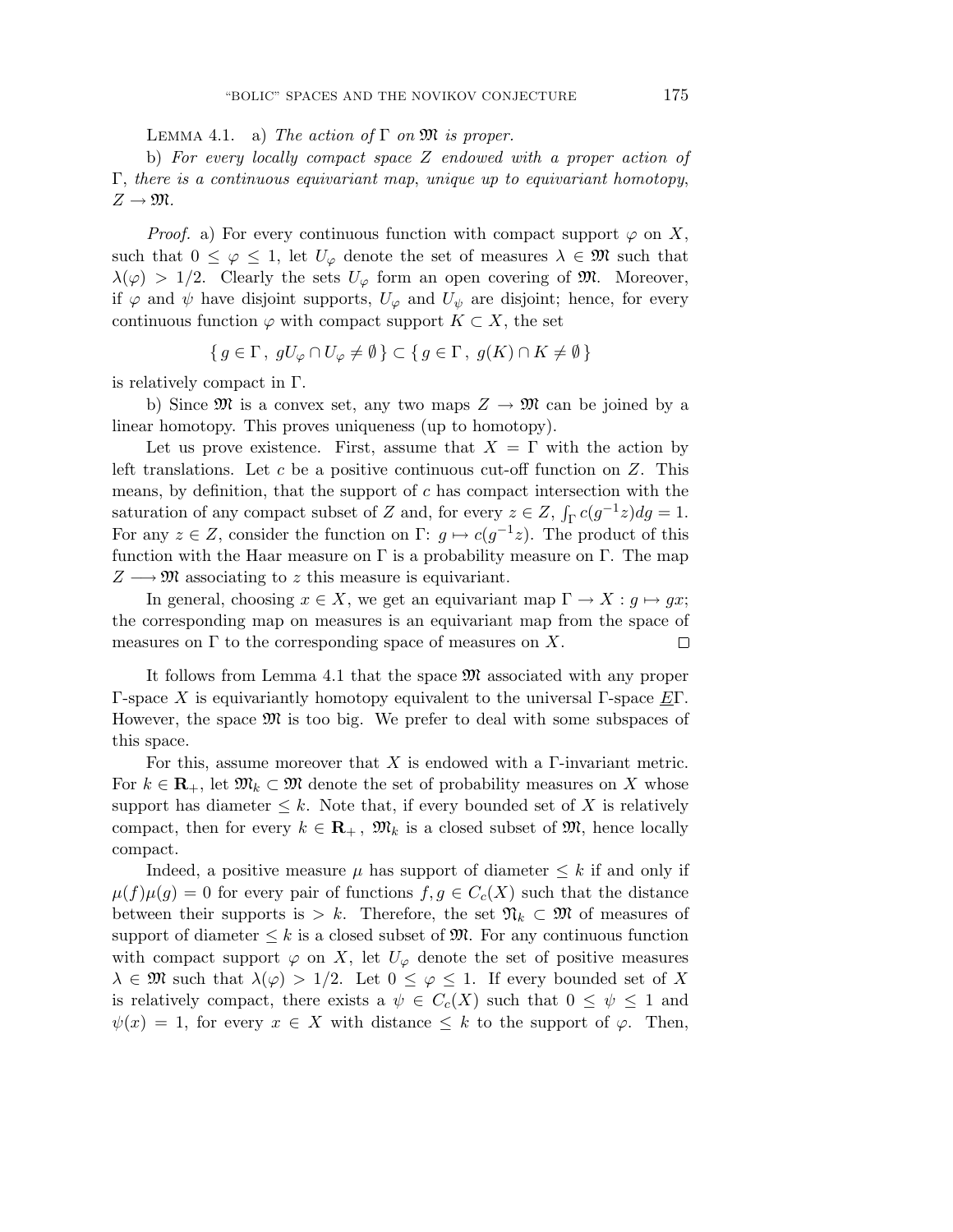for  $\mu \in U_{\varphi} \cap \mathfrak{N}_k$  we have  $\|\mu\| = \mu(\psi)$ . Since the sets  $U_{\varphi} \cap \mathfrak{N}_k$  form an open covering of  $\mathfrak{N}_k$ , the set  $\mathfrak{M}_k$  of probability measures in  $\mathfrak{N}_k$  is a closed subset of  $\mathfrak{N}_k$ .

For any locally compact space Z endowed with a proper action of Γ, such that the quotient  $Z/\Gamma$  is compact, there exists a  $k \in \mathbf{R}_+$  and a continuous equivariant map  $Z \to \mathfrak{M}_k$ . Moreover, if  $f_0$  and  $f_1$  are two such maps, they are homotopic in some  $\mathfrak{M}_N$  for  $N \geq k$ .

Let then  $\mathfrak{M}'$  be the telescope of the spaces  $\mathfrak{M}_k$ . Let Z be a locally compact, σ-compact space endowed with a proper action of Γ. Choose a proper function  $\varphi: Z/\Gamma \to \mathbf{R}_+$ . There exist:

- an increasing sequence  $k_n$  ∈ **R**<sub>+</sub>,
- an equivariant map  $f_n: \varphi^{-1}([0,n]) \to \mathfrak{M}_{k_n}$ ,
- a sequence  $N_n$  with  $N_n \geq k_{n+1}$ ,
- an equivariant homotopy  $F_n$ :  $\varphi^{-1}([0, n]) \times [0, 1] \to \mathfrak{M}_{N_n}$  joining  $f_n$  and the restriction of  $f_{n+1}$ .

Let  $\psi$  :  $\mathbf{R}_{+} \rightarrow \mathbf{R}_{+}$  be a continuous increasing function such that  $\psi(n) \geq N_n$ . Set then  $f(x)=(F_n(x,\varphi(x)-n+1), \psi \circ \phi(x))$  if  $\varphi(x) \in [n-1,n]$ . This is a continuous equivariant map  $f: Z \to \mathfrak{M}'$ .

Moreover, one may use the same construction for homotopies. It follows that  $\mathfrak{M}'$  satisfies the conclusion of Lemma 4.1.b) for  $\mathfrak{M}$ . Therefore, the spaces  $\mathfrak{M}$  and  $\mathfrak{M}'$  are  $\Gamma$ -equivariantly homotopy equivalent.

For us, it will be sufficient to think of  $\mathfrak{M}$  as of an inductive limit (in the sense of homotopy theory) of spaces  $\mathfrak{M}_k$ .

Assume, furthermore, that our space  $X$  has bounded coarse geometry. Let  $\mu$  be a Γ-invariant measure on X such that for any  $x \in X$ ,  $\mu(B(x, \delta)) \geq 1$ and for any  $R > 0$  there exists  $K(R) > 0$  such that for any subset  $S \subset X$  of diameter  $\leq R$ ,  $\mu(S) \leq K(R)$  (see Proposition 3.2).

Definition 4.2. For any  $N \in \mathbf{R}_+$ , define a linear map  $\tau : \mathfrak{M}_N \to L^2(X;\mu)$ by the formula:  $\tau(\nu) = \int_X \chi_{B(x,\delta)} d\nu(x)$ , where  $\chi_Z$  is the characteristic function of the set  $Z$  in  $X$ .

LEMMA 4.3. a) Let  $R \in \mathbb{R}_+$  and g be a bounded  $\mu$ -measurable function on X such that the diameter of its support is  $\leq R$ . Then  $||g||_1K(R)^{-1/2} \leq$  $||g||_2 \leq ||g||_{\infty} K(R)^{1/2}.$ 

b) The image  $\tau(\mathfrak{M}_N)$  in  $L^2(X;\mu)$  is contained between the spheres of radii  $K(N+2\delta)^{-1/2}$  and  $K(N+2\delta)^{1/2}$ .

c) If X is locally finite, the map  $\tau : \mathfrak{M}_N \to L^2(X;\mu) - \{0\}$  is continuous and proper in the topology induced by the weak topology of  $L^2(X;\mu)$ . Therefore  $\tau(\mathfrak{M}_N)$  is a locally compact proper  $\Gamma$ -space.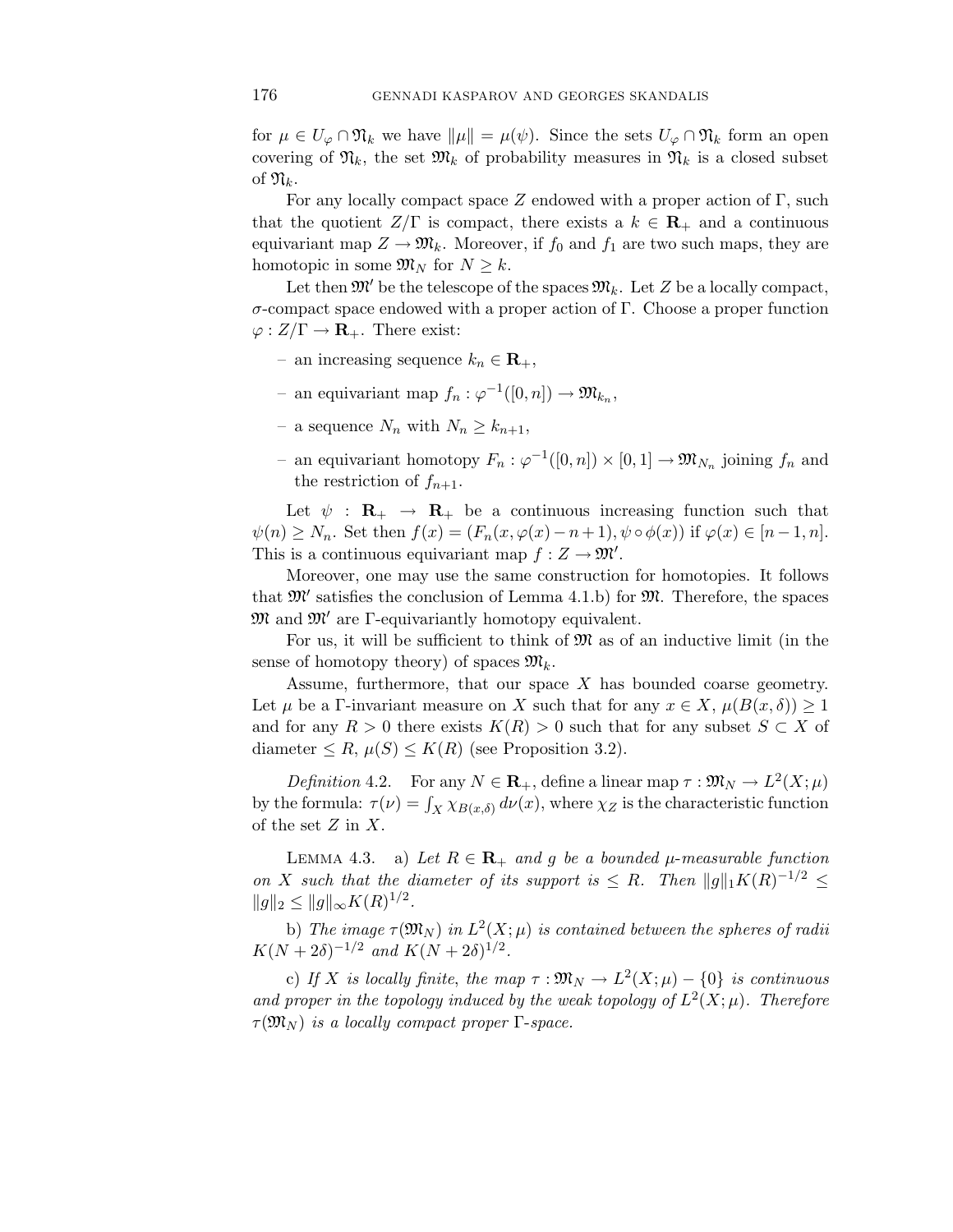*Proof.* a) Let  $\chi$  be the characteristic function of the support of g. Replacing  $\mu$  by  $\chi \cdot \mu$  does not change the p-norms of g. Now the total mass of  $\chi \cdot \mu$ is  $\leq K(R)$ , and a) follows.

b) Let  $\nu \in \mathfrak{M}_N$ . As the total mass of  $\nu$  is 1, we deduce that  $||\tau(\nu)||_{\infty} \leq 1$ . Since the  $\mu$ -measure of any open ball of radius  $\delta$  is  $\geq 1$ , we have:  $||\tau(\nu)||_1 \geq 1$ . Now b) follows from a) because the support of  $\tau(\nu)$  has diameter  $\leq N+2\delta$ .

c) The continuity of  $\tau$  is obvious since X is discrete. If  $\mu_n$  is a sequence converging to the point at infinity of the one point compactification of  $\mathfrak{M}_N$ , its support goes to infinity in X, and so does the support of  $\tau(\mu_n)$ . As  $\|\tau(\mu_n)\|$  is bounded by b),  $\tau(\mu_n)$  converges weakly to 0.  $\Box$ 

*Remark.* In the case of a non locally finite  $X$ , assertion c) remains true if we replace  $\chi_{B(x,\delta)}$  by a continuous approximation.

When the space X is locally finite, each  $\mathfrak{M}_k$  is a locally finite simplicial complex, called a Rips complex. Therefore M may be considered as an inductive limit (in the sense of homotopy theory) of Rips complexes  $\mathfrak{M}_k$ .

We remark here that such simplicial presentation of  $\mathfrak{M}$  exists for any countable discrete group: we may take  $X = \Gamma$  and define the distance by means of a proper length function  $\ell$ ; for example: let  $(g_n)_{n\in\mathbb{N}}$  be a set of generators for  $\Gamma$  and let  $\ell(g)$  be the minimum of  $\sum_{n=1}^{\infty}$  $i=1$  $|r_i|(n_i + 1)$  over all decompositions  $g = g_{n_1}^{r_1} \dots g_{n_p}^{r_p}.$ 

Remarks. a) For  $r \in [0, 1)$ , the space of finite positive measures on X with total mass contained in  $(r, 1]$  is locally compact, but the action of  $\Gamma$  on this space is proper if and only if  $r \geq 1/2$ .

b) Assume that X is endowed with a Γ-invariant measure  $\mu$ . Another realization of the classifying space for proper actions is the set of nonnegative L<sup>2</sup>-functions of norm in the interval  $(2^{-1/2}, 1]$ .

# **5. Novikov's conjecture: an outline of our approach**

Let  $\Gamma$  be a countable discrete group. There are several conjectures associated with the Novikov conjecture for  $\Gamma$  (see [K2, 6.4]). All these conjectures deal with the classifying space for free proper actions of Γ, usually denoted by EΓ. The so-called Strong Novikov Conjecture is the statement that a natural homomorphism  $\beta: RK_*^{\Gamma}(E\Gamma) = RK_*(B\Gamma) \to K_*(C^*(\Gamma))$  is rationally injective. It is known that this statement implies the Novikov conjecture for Γ.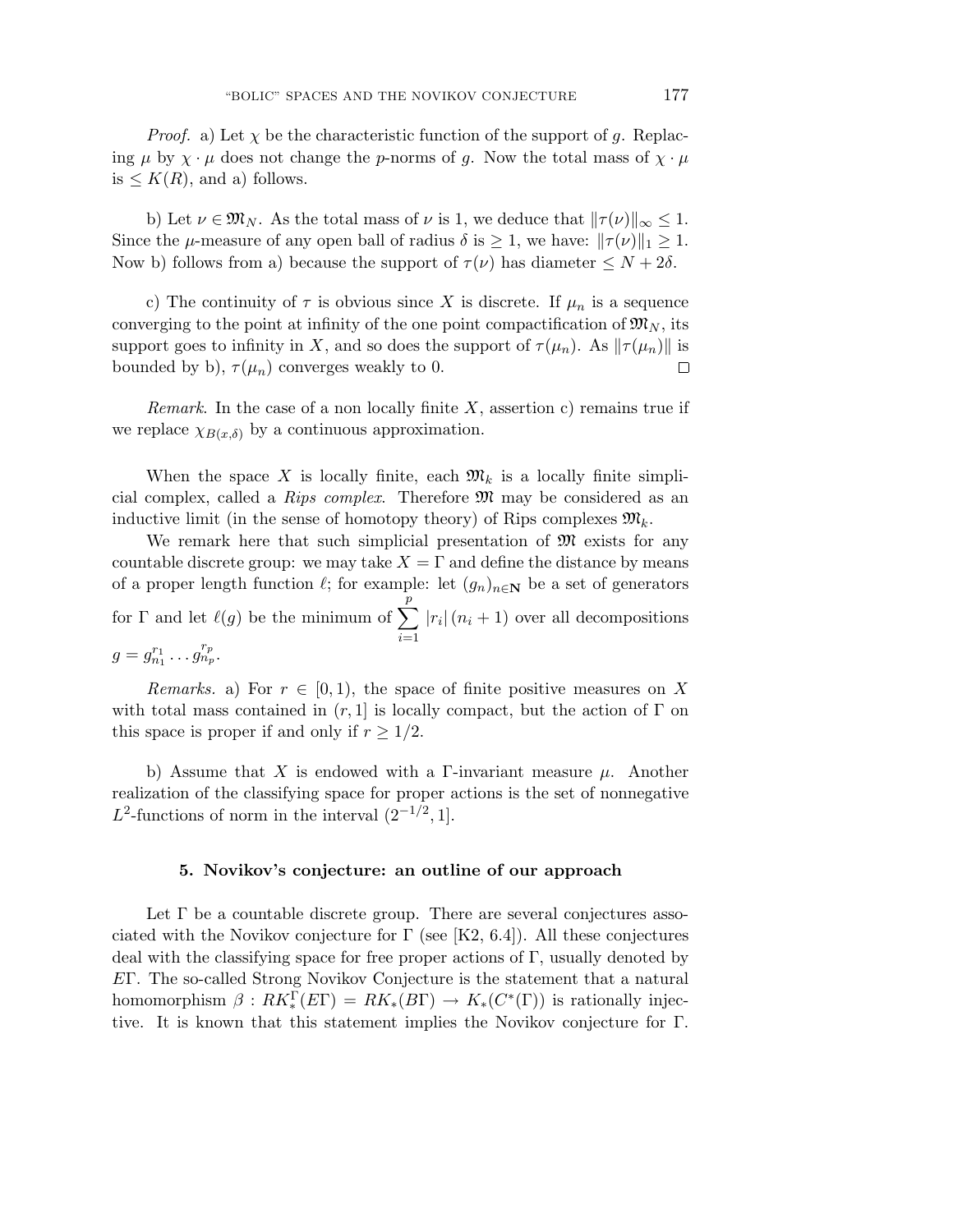However, we prefer to deal with the universal space for proper actions  $E\Gamma$  instead of EΓ. In view of the discussion of the previous section, we can consider  $E\Gamma$  as a locally compact space.

As explained in [BCH], the group  $RK_*^{\Gamma}(E\Gamma)\otimes \mathbf{Q}$  is a subgroup of  $RK_*^{\Gamma}(\underline{E}\Gamma)$  $\otimes$  **Q**. Also in [BCH], there is defined a natural homomorphism  $RK_*^{\Gamma}(\underline{E}\Gamma) \rightarrow$  $K_*(C^*(\Gamma))$ , which we still prefer to call  $\beta$  (we define this map below), and which rationally coincides on  $RK_*^{\Gamma}(E\Gamma)$  with the above homomorphism  $\beta$ .

Let us fix some notation related with crossed products. Let  $\Gamma$  be a locally compact group acting (on the left) on a  $C^*$ -algebra B. Denote by dg the left Haar measure of Γ. The algebra B is contained in the multiplier algebra of the crossed product  $C^*(\Gamma, B)$  and there is a canonical strictly continuous morphism  $g \mapsto u_g$  from  $\Gamma$  to the unitary group of the multiplier algebra of the crossed product  $C^*(\Gamma, B)$ . For  $b \in B$  and  $g \in \Gamma$ , we have  $u_g b u_g^* = g \cdot b$ ; moreover, if  $F \in C_c(\Gamma, B)$ , the multiplier  $\int F(g)u_q dg$  is actually an element of  $C^*(\Gamma, B)$ , and these elements form a dense subalgebra of  $C^*(\Gamma, B)$ .

Let  $\Gamma$  act properly (on the left) on a locally compact space Y. If the action of Γ is free, the algebras  $C_0(Y/\Gamma)$  and  $C^*(\Gamma, C_0(Y))$  are Morita equivalent. In general, we have only a Hilbert  $C^*(\Gamma, C_0(Y))$ -module  $E_Y$  and an isomorphism between  $C_0(Y/\Gamma)$  and  $\mathcal{K}(E_Y)$  (which is enough for our purposes). To define  $E_Y$ , consider  $C_c(Y)$  as a left Γ-module. For any  $h, h_1, h_2 \in C_c(Y)$  and  $f \in$  $C_c(\Gamma, C_0(Y))$ , put

$$
h \cdot f = \int_{\Gamma} g(h) \cdot g(f(g^{-1})) \cdot \nu(g)^{-1/2} dg \in C_c(Y),
$$
  

$$
\langle h_1, h_2 \rangle(g) = \nu(g)^{-1/2} \overline{h_1} g(h_2) \in C_c(\Gamma, C_0(Y)) \qquad (g \in \Gamma),
$$

where  $\nu(g)$  is the modular function of Γ. One can easily check that  $C_c(Y)$ is a submodule of the pre-Hilbert module  $C_c(\Gamma, C_0(Y)) \subset C^*(\Gamma, C_0(Y))$  (considered as a module over itself). The embedding  $i$  is given by the formula:  $i(h)(q) = \nu(q)^{-1/2} \cdot c^{1/2} \cdot q(h)$ , where c is a positive continuous cut-off function on  $Y$  (this means, by definition, that the support of  $c$  has compact intersection with the saturation of any compact subset of Y and, for every  $y \in Y$ ,  $\int_{\Gamma} c(g^{-1}y) dg = 1$ ). It follows that the above inner product on  $C_c(Y)$  is positive, so we can take completion which will be denoted by  $E_Y$ .

One checks immediately that  $\mathcal{K}(E_Y)$  is isomorphic to  $C_0(Y/\Gamma)$  (acting by pointwise multiplication on  $C_c(Y)$ ).

If  $Y/\Gamma$  is compact, then  $\mathcal{K}(E_Y) \simeq C(Y/\Gamma)$  is unital, so  $E_Y$  is a finitely generated projective  $C^*(\Gamma, C_0(Y))$ -module. Therefore  $E_Y$  defines an element of  $K_0(C^*(\Gamma, C_0(Y))$  which will be denoted by  $\lambda_Y$ . Let  $f: Y_1 \to Y_2$  be a continuous proper Γ-map between two proper locally compact Γ-spaces with compact quotient. We obviously have  $\lambda_{Y_1} = f^*(\lambda_{Y_2})$  (where  $f^*: K_0(C^*(\Gamma, C_0(Y_2))) \to$  $K_0(C^*(\Gamma, C_0(Y_1)))$  is the map induced by f).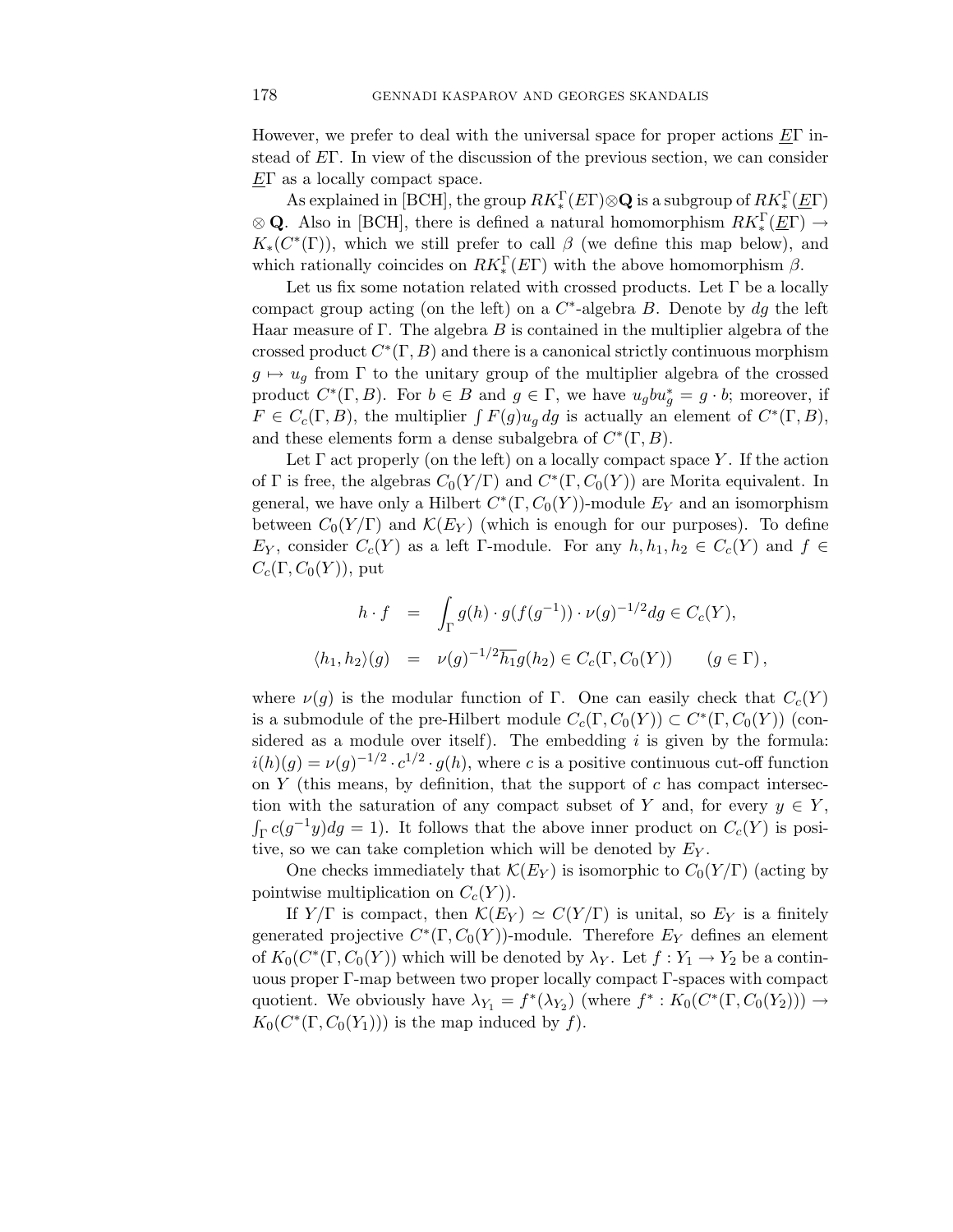#### **The Baum-Connes map** β

Let  $Y$  be a proper locally compact  $\Gamma$ -space with compact quotient. Define  $\beta_Y: K^i_\Gamma(C_0(Y)) \to K_i(C^*(\Gamma))$  by  $\beta_Y(x) = \lambda_Y \otimes_{C^*(\Gamma, C_0(Y))} j_\Gamma(x)$ . If  $f: Y_1 \to Y_2$ is a continuous proper Γ-map between two proper locally compact Γ-spaces with compact quotient, we obviously have  $\beta_{Y_1} = \beta_{Y_2} \circ f_*$ .

Definition 5.1. Let  $\Gamma$  be a locally compact group acting properly on a locally compact space Z. Put  $RK_i^{\Gamma}(Z) = \lim_{N \to \infty} K_{\Gamma}(C_0(Y))$ , where the inductive limit is taken on Y running over  $\Gamma$ -invariant closed subsets of Z such that  $Y/\Gamma$  is compact. The Baum-Connes map  $\beta: RK_*^{\Gamma}(\underline{E}\Gamma) \to K_*(C^*(\Gamma))$  is the map defined at the inductive limit level by the maps  $\beta_Y$ . Denote also by  $\beta_{\text{red}} : RK_*^{\Gamma}(\underline{E}\Gamma) \to K_*(C_{\text{red}}^*(\Gamma))$  the composition of  $\beta$  with the K-theory map associated with the homomorphism  $C^*(\Gamma) \to C^*_{red}(\Gamma)$ .

This map coincides with the map  $\mu$  defined in [BCH].

Moreover, if A is a  $\Gamma$ -algebra, we set  $RK_i^{\Gamma}(Z; A) = \lim_{\longrightarrow} KK_{\Gamma}^i(C_0(Y), A),$ where the inductive limit is taken on  $Y$  running over  $\Gamma$ -invariant closed subsets of Z such that  $Y/\Gamma$  is compact. One defines in the same way the Baum-Connes map  $\beta^A : RK_*^{\Gamma}(\underline{E}\Gamma; A) \to K_*(C^*(\Gamma, A))$  and  $\beta^A_{red} : RK_*^{\Gamma}(\underline{E}\Gamma; A) \to$  $K_*(C^*_{\text{red}}(\Gamma, A)).$ 

Theorem 1.1 is a consequence of the following theorem, which is the main result of this paper:

THEOREM 5.2. For any discrete group  $\Gamma$  acting properly by isometries on a weakly bolic, weakly geodesic metric space of bounded coarse geometry and every  $\Gamma$ -algebra A, the Baum-Connes map  $\beta_{\text{red}}^A$  is injective.

It follows that  $\beta^A$  is also injective. We will prove Theorem 5.2 in Sections 7 and 8.

Let A and B be  $\Gamma$ -algebras. For  $x \in RK_i^{\Gamma}(Z; A)$  and  $y \in KK^{\Gamma}(A, B)$ , one may form the KK-product  $x \otimes_A y \in RK_i^{\Gamma}(Z; A)$ . One obviously has:

PROPOSITION 5.3. Let A and B be Γ-algebras and  $a \in KK^{\Gamma}(A, B)$ . For  $x \in RK_*^{\Gamma}(\underline{E}\Gamma;A), \beta^A(x) \otimes_{C^*(\Gamma,A)} j_{\Gamma}(a) = \beta^B(x \otimes_A a).$  If  $\beta^B$  is an isomorphism and if there exists an element  $b \in KK^{\Gamma}(B,A)$  such that  $a \otimes_B b = 1_A \in$  $KK^{\Gamma}(A, A)$  then  $\beta^{A}$  is an isomorphism. The same holds if  $\beta^{A}$  and  $\beta^{B}$  are *replaced by*  $\beta_{\text{red}}^A$  *and*  $\beta_{\text{red}}^B$ .

#### **Descent isomorphism**

Let  $\Gamma$  be a locally compact group, Y be a proper  $\Gamma$ -space, not necessarily Γ-compact. Denote by  $Λ_Y$  the element

$$
(E_Y, 0) \in \mathcal{R}KK(Y/\Gamma; C_0(Y/\Gamma), C^*(\Gamma, C_0(Y))).
$$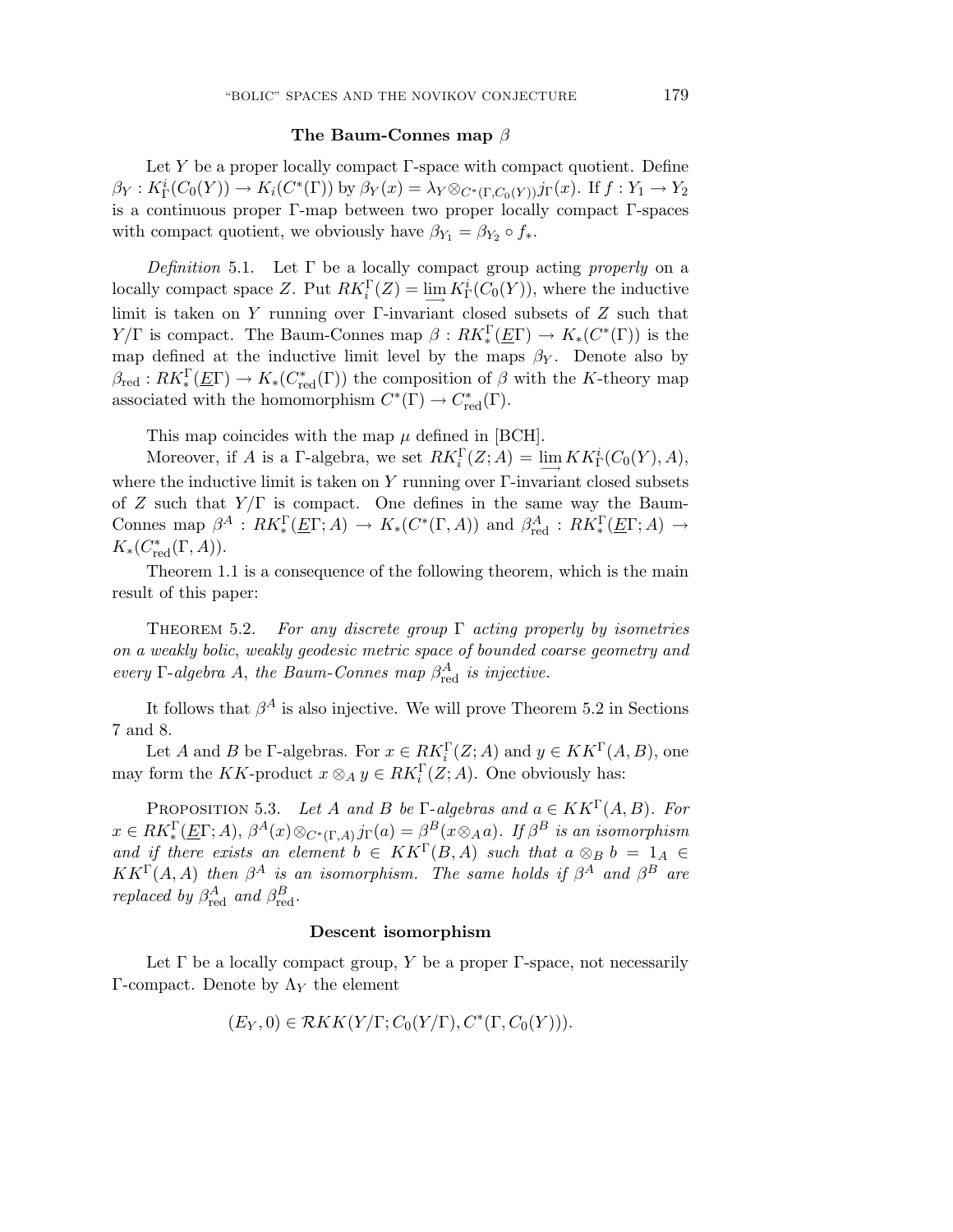THEOREM 5.4. Let  $\Gamma$  be a locally compact group, Y a proper  $\Gamma$ -space and B a  $\Gamma - C_0(Y)$ -algebra. Then, for  $i = 0, 1$ , the map  $x \mapsto \Lambda_Y \otimes_{C^*(\Gamma, C_0(Y))} j_{\Gamma}(x)$ is an isomorphism

$$
\mathcal{R}KK_{\Gamma}^i(Y; C_0(Y), B) \simeq \mathcal{R}KK^i(Y/\Gamma; C_0(Y/\Gamma), C^*(\Gamma, B)).
$$

If  $Y/\Gamma$  is compact,

$$
\mathcal{R}KK_{\Gamma}^i(Y; C_0(Y), B) \simeq K_i(C^*(\Gamma, B)).
$$

Before we give the proof of this theorem, we want to state a result which will be used in the proof. This is a generalization of the stabilization theorem for Hilbert modules ([K1]) involving proper group actions. Some generalizations of this kind are already known (cf. [P, 2.9], for example).

PROPOSITION 5.5. Let  $\Gamma$  be a locally compact group, Y a proper  $\Gamma$ -space and B a  $\Gamma - C_0(Y)$ -algebra. Assume that the Hilbert module  $\mathcal E$  over B is countably generated. Then

$$
\mathcal{E} \oplus (\oplus_1^{\infty} L^2(\Gamma, B)) \simeq \oplus_1^{\infty} L^2(\Gamma, B).
$$

Proof. This isomorphism can be obtained in three steps. First, we embed  $\mathcal E$  in  $L^2(\Gamma,\mathcal E)$  as a direct summand using a cut-off function c on Y as follows:  $e \mapsto f(g) = g(c)^{1/2}e$ . (The projection  $L^2(\Gamma, \mathcal{E}) \to \mathcal{E}$  is given by  $f \mapsto$  $\int_{\Gamma} f(g)g(c)^{1/2}dg.$ ) Next, we use the usual infinite sum trick:  $\mathcal{E} \oplus \mathcal{E}^{\perp} \oplus \mathcal{E} \oplus \mathcal{E}^{\perp} \oplus ...$ to show that  $\mathcal{E} \oplus (\oplus_1^{\infty} L^2(\Gamma, \mathcal{E})) \simeq \oplus_1^{\infty} L^2(\Gamma, \mathcal{E})$ . Finally, we use the stabilization theorem without group action to get

$$
L^{2}(\Gamma, \mathcal{E}) \oplus (\oplus_{1}^{\infty} L^{2}(\Gamma, B)) \simeq \oplus_{1}^{\infty} L^{2}(\Gamma, B).
$$

*Proof of Theorem* 5.4. Let  $(\mathcal{E}, T) \in \mathcal{R}KK_\Gamma(Y; C_0(Y), B)$  and let  $C^*(\Gamma, \mathcal{E})$ be the Hilbert module over  $C^*(\Gamma, B)$  defined in [K2, 3.8] (in fact,  $C^*(\Gamma, \mathcal{E}) =$  $\mathcal{E} \otimes_B C^*(\Gamma, B)$ ). Define the Hilbert module  $\widetilde{\mathcal{E}}$  over  $C^*(\Gamma, B)$  by setting

$$
\widetilde{\mathcal{E}}=E_Y\otimes_{C^*(\Gamma, C_0(Y))}C^*(\Gamma,\mathcal{E}).
$$

The Hilbert module  $\mathcal E$  can also be constructed as follows. Let  $\mathcal E_c =$  $C_c(Y) \cdot \mathcal{E}$ . For any  $e, e_1, e_2 \in \mathcal{E}_c$  and  $f \in C_c(\Gamma, B)$ , put

$$
e \cdot f = \int_{\Gamma} g(e) \cdot g(f(g^{-1})) \cdot \nu(g)^{-1/2} dg \in \mathcal{E}_c,
$$
  

$$
\langle e_1, e_2 \rangle(g) = \nu(g)^{-1/2} (e_1, g(e_2)) \varepsilon \in C_c(\Gamma, B),
$$

where  $\nu(g)$  is the modular function of Γ. There is a natural map of the algebraic tensor product  $C_c(Y) \otimes C_c(\Gamma, \mathcal{E})$  to  $\mathcal{E}_c$  given by

$$
f \otimes e \mapsto \int_{\Gamma} \nu(s)^{-1/2} s^{-1}(f) s^{-1}(e(s)) ds
$$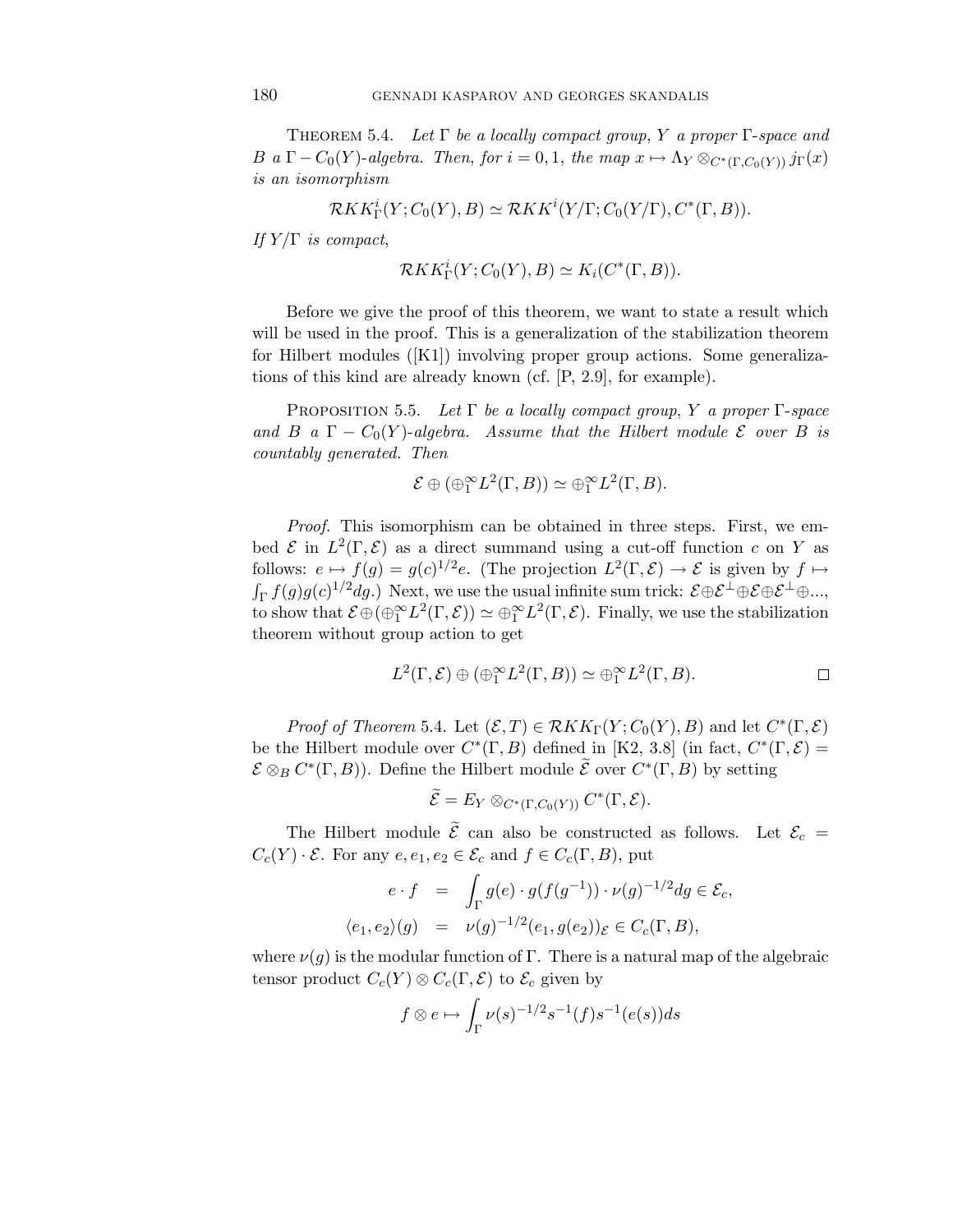which preserves the inner products and the right actions of  $C_c(\Gamma, B)$ . This map extends to an isomorphism of  $\mathcal E$  with the completion of  $\mathcal E_c$ .

An easy argument shows that  $\mathcal{L}(\mathcal{E})$  is isomorphic to the Γ-invariant part of  $\mathcal{L}(\mathcal{E})$  and that  $\mathcal{K}(\widetilde{\mathcal{E}})$  is isomorphic to  $\mathcal{K}(\mathcal{E})^{\Gamma}$  (see [K2, Def. 3.2]). This means that we can consider  $\tilde{T} = \int_{\Gamma} g(cT) dg$  as an operator on  $\tilde{\mathcal{E}}$  (where c is a cut-off function). The map  $(\mathcal{E}, T) \mapsto (\mathcal{E}, T)$  gives a homomorphism of  $\mathcal{R}KK_{\Gamma}^i(Y; C_0(Y), B)$  to  $\mathcal{R}KK^i(Y/\Gamma; C_0(Y/\Gamma), C^*(\Gamma, B))$  which coincides with the homomorphism  $x \mapsto \Lambda_Y \otimes_{C^*(\Gamma, C_0(Y))} j_{\Gamma}(x)$ .

To prove that this is an isomorphism we apply Proposition 5.5 which allows us to assume that our initial Hilbert B-module  $\mathcal E$  is isomorphic to  $\bigoplus_{1}^{\infty} L^2(\Gamma, B)$ . To finish the proof, it is enough to show that in this case,  $\tilde{E} \simeq \bigoplus_{1}^{\infty} C^*(\Gamma, B)$ as a Hilbert module over  $C^*(\Gamma, B)$ . Of course, we will take only one copy of  $L^2(\Gamma, B)$  and prove that if  $\mathcal{E} \simeq L^2(\Gamma, B)$  then  $\widetilde{\mathcal{E}} \simeq C^*(\Gamma, B)$  as a Hilbert module over  $C^*(\Gamma, B)$ . To get this, it will be convenient to consider  $L^2(\Gamma, B)$ with the right Γ-action:  $g(f)(g_1) = \nu(g)^{1/2}g(f(g_1g))$ , instead of the usual left one. (The two Γ-actions, clearly, correspond to each other under the automorphism  $f(g) \mapsto \nu(g)^{-1/2} f(g^{-1})$  of  $L^2(\Gamma, B)$ .) With this convention, the desired isomorphism  $\tilde{\mathcal{E}} \simeq C^*(\Gamma, B)$  is given by the formula:  $\tilde{e}(g) \mapsto g(\tilde{e}(g))$ .

#### **Proper algebras**

Definition 5.6. A Γ-algebra is said to be proper if it is a  $\Gamma - C_0(Z)$ -algebra for some proper Γ-space Z.

Since every proper  $\Gamma$ -space maps equivariantly to  $E\Gamma$ , a  $\Gamma$ -algebra is proper if and only if it is a  $\Gamma - C_0(\underline{E}\Gamma)$ -algebra.

The following proposition is a particular case of some results of [Tu, §5]. As some of the statements and proofs there are a little too imprecise, we prefer to give a complete proof here.

PROPOSITION 5.7. Let  $\Gamma$  be a second countable locally compact group, X a second countable locally compact Γ-space and A a nuclear Γ-algebra. Assume that the  $\Gamma$ -algebra  $A \otimes C_0(X)$  is proper. Then the functor  $B \longrightarrow$  $RKK^{\Gamma}(X; A, B)$  is 'half exact'. (All algebras are assumed to be separable.)

This means that for every Γ-equivariant short exact sequence of Γ-algebras

$$
0 \to J \xrightarrow{i} B \xrightarrow{q} B/J \to 0,
$$

the sequence

$$
RKK^{\Gamma}(X; A, J) \xrightarrow{i_{*}} RKK^{\Gamma}(X; A, B) \xrightarrow{q_{*}} RKK^{\Gamma}(X; A, B/J)
$$

is exact in its middle term, from which it follows that we have a six term exact sequence.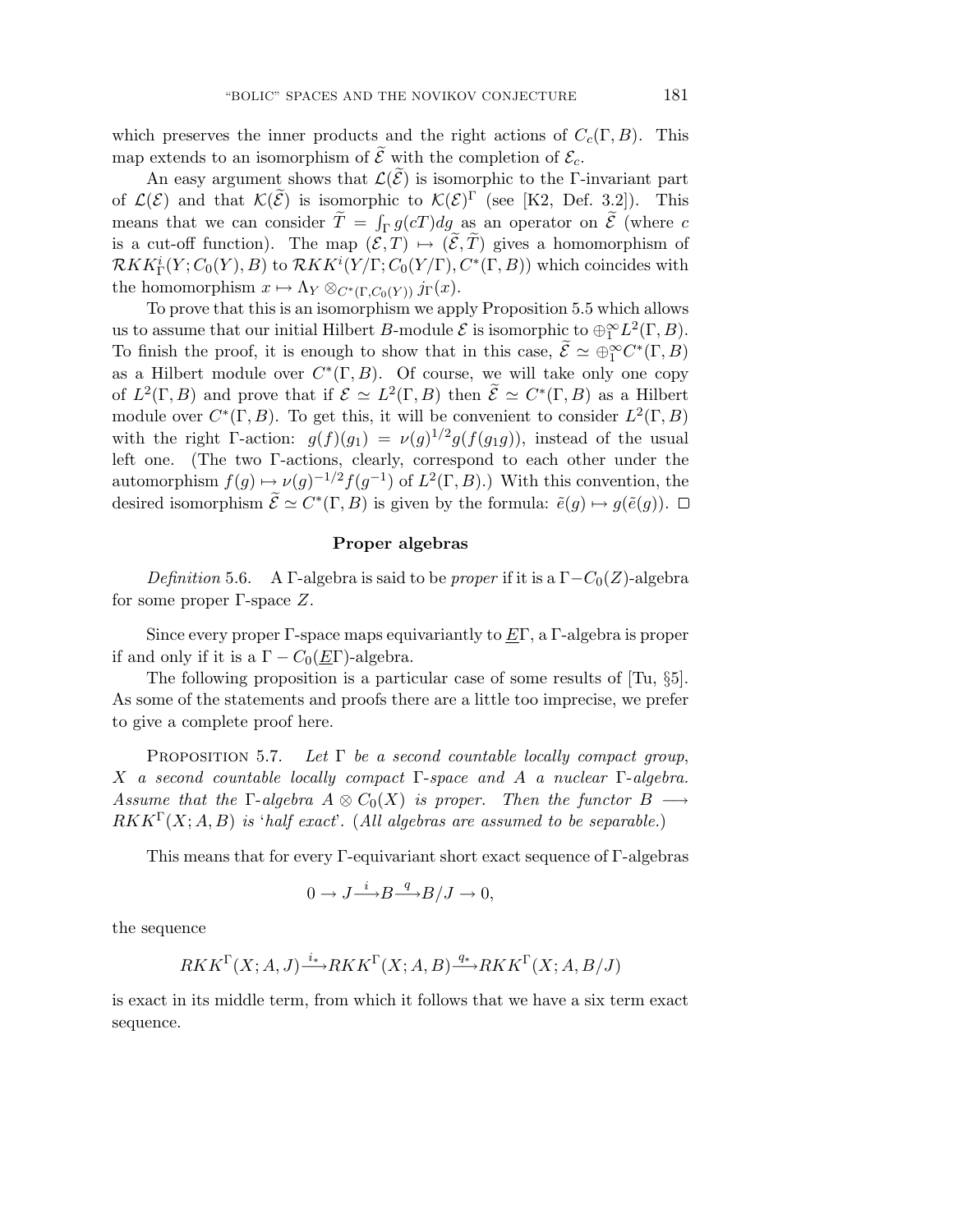Proof. We follow the proof of [S, Prop. 3.1]. Let us state the intermediate Lemmas  $(3.2-3.3 \text{ of } [S])$  in our context.

LEMMA 5.8. Let  $(\mathcal{E}, F)$  be an element in  $RKK^{\Gamma}(X; A, B)$ . Put  $\overline{\mathcal{E}} =$  $\mathcal{E} \,\widehat{\otimes}\, {}_B B/J.$ 

a) If  $q_*(\mathcal{E}, F)$  is degenerate, then  $(\mathcal{E}, F)$  is in the image of  $i_*$ .

b) An operator homotopy  $(\overline{\mathcal{E}}, G_t)$  in  $RKK^{\Gamma}(X; A, B/J)$  with  $G_0 = F \widehat{\otimes} 1$ can be lifted to an operator homotopy  $(\mathcal{E}, F_t)$  in  $RKK^{\Gamma}(X; A, B)$  with  $F_0 = F$ .

The proof of these facts is the same as in the nonequivariant setting:

*Proof.* We have an exact sequence  $0 \to \mathcal{K}(\mathcal{E}_J) \to \mathcal{K}(\mathcal{E}) \to \mathcal{K}(\overline{\mathcal{E}}) \to 0$ , where  $\mathcal{E}_J = \{\xi \in \mathcal{E}, \langle \xi, \xi \rangle \in J\}.$ 

a) If  $q_*(\mathcal{E}, F)$  is degenerate,  $(\mathcal{E}_J, F)$  is an element in  $RKK^{\Gamma}(X; A, J)$ which, as an element of  $RKK^{\Gamma}(X;A, B)$ , is homotopic to  $(\mathcal{E}, F)$ .

b) Let A (resp. B) be the set of  $T \in \mathcal{L}(\mathcal{E})$  (resp.  $T \in \mathcal{L}(\overline{\mathcal{E}})$ ) such that for all  $a \in C_0(X) \otimes A$ , the commutator  $[a, T]$  is compact and the function  $g \mapsto a(gT - T)$   $(g \in \Gamma)$  is norm-continuous with compact values. Let also  $\mathcal{I}$ (resp. J) be the set of  $T \in \mathcal{A}$  (resp.  $T \in \mathcal{B}$ ) such that for all  $a \in C_0(X) \otimes A$ ,  $Ta$  is compact.

We claim that the morphism  $\mathcal{A}/\mathcal{I} \to \mathcal{B}/\mathcal{J}$  is onto. Indeed, let  $S \in \mathcal{B}$ . Since the morphism  $\hat{q} : \mathcal{L}(\mathcal{E}) \to \mathcal{L}(\overline{\mathcal{E}})$  is surjective, we can find  $T \in \mathcal{L}(\mathcal{E})$  with image S. Averaging  $S$  and  $T$  with respect to a continuous cut-off function on Γ, we may assume that S and T are Γ-continuous (this changes S by some element of  $\mathcal{J}$ ). Let D be the (separable) subalgebra of  $\mathcal{L}(\mathcal{E})$  generated by  $\mathcal{K}(\mathcal{E}), C_0(X, A)$  and the translates of T by  $\Gamma$ . Set  $D_1 = D \cap \ker \hat{q}$ . Now thanks to Theorem 1.4 of  $[K2]$ , one may construct a Γ-continuous, equivariant up to  $\mathcal{K}(\mathcal{E}_J)$ , element  $M \in \mathcal{L}(\mathcal{E})$  which commutes with A and T up to  $\mathcal{K}(\mathcal{E}_J)$ , such that  $0 \leq M \leq 1$ ,  $MD_1 \subset \mathcal{K}(\mathcal{E}_J)$  and  $(1 - M)\mathcal{K}(\mathcal{E}) \subset \mathcal{K}(\mathcal{E}_J)^{-1}$ . From the last inclusion, it follows that  $1 - M \in \text{ker } \hat{q}$ , whence  $S = \hat{q}(MT)$ . Now, the elements  $[T, a], a(gT - T)$  belong to  $D \cap \hat{q}^{-1}(\mathcal{K}(\overline{\mathcal{E}}))$ . Note that an element  $x \in D \cap \hat{q}^{-1}(\mathcal{K}(\overline{\mathcal{E}}))$  can be written as a sum  $x = y + z$  where  $y \in \mathcal{K}(\mathcal{E})$  and  $z \in D_1$ . Therefore  $Mx \in \mathcal{K}(\mathcal{E})$ . It follows easily that  $MT \in \mathcal{A}$ .

Let  $U$  (resp.  $V$ ) denote the set of self-adjoint elements of degree 1 and square 1 in  $A/\mathcal{I}$  (resp.  $B/\mathcal{J}$ ). The map  $U \to V$  obviously satisfies the homotopy lifting property. The result follows.  $\Box$ 

<sup>&</sup>lt;sup>1</sup> According to [K2], M can be chosen as an element M<sub>0</sub> of  $\mathcal{L}(\mathcal{E}_J)$ . If K is an ideal in a C<sup>\*</sup>algebra D, the algebra  $\mathcal{M}(\mathcal{D},\mathcal{K})$  of multipliers T of D such that  $T\mathcal{D} + \mathcal{D}T \subset \mathcal{K}$  embeds both in  $\mathcal{M}(\mathcal{K})$  and  $\mathcal{M}(\mathcal{D})$ ; take  $M \in \mathcal{L}(\mathcal{E})$  such that  $(1 - M) \in \mathcal{M}(\mathcal{K}(\mathcal{E}), \mathcal{K}(\mathcal{E}_J))$  with image  $1 - M_0$  in  $\mathcal{M}(\mathcal{K}(\mathcal{E}_J)) = \mathcal{L}(\mathcal{E}_J).$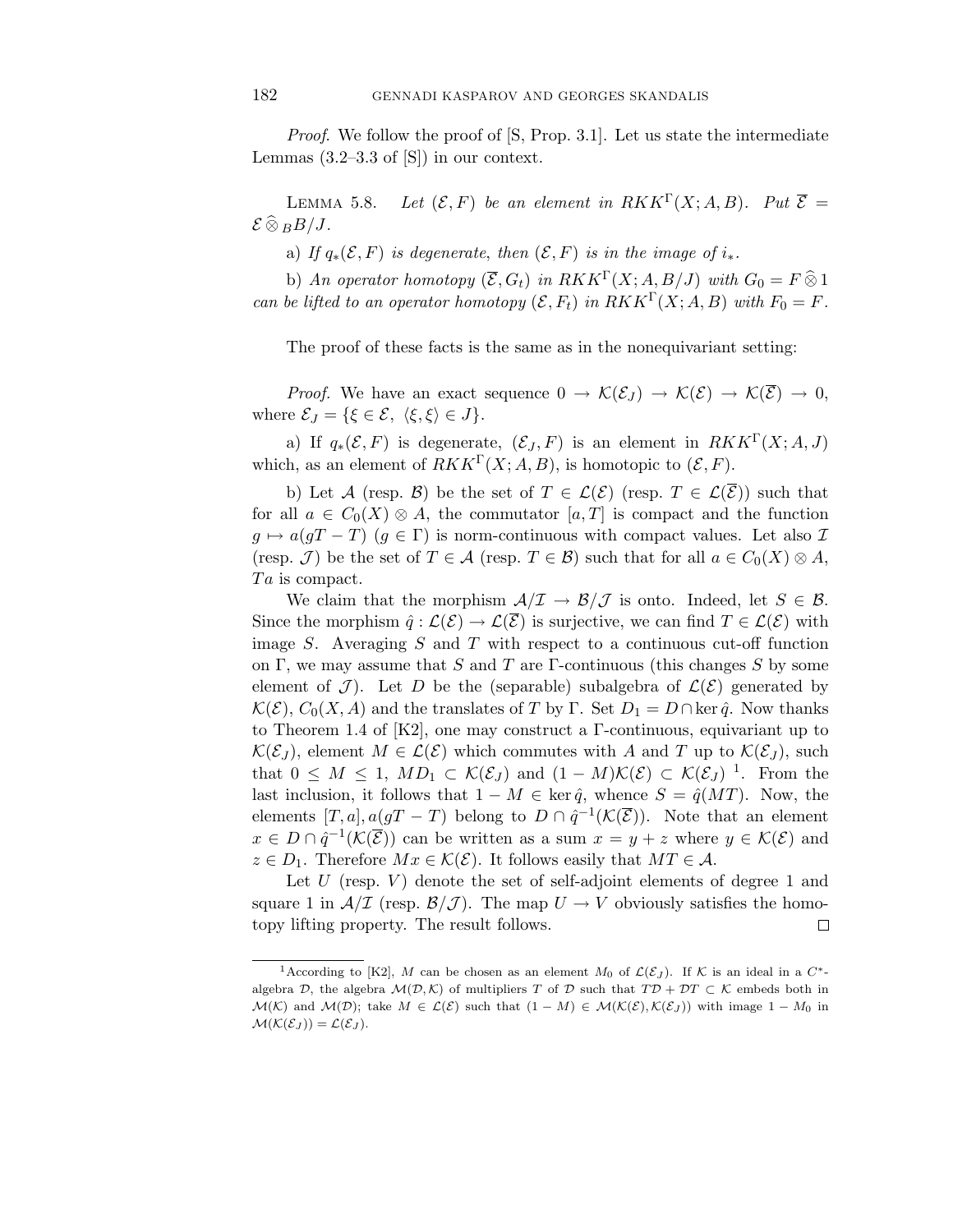By Lemma 5.8, if  $q_*(\mathcal{E}, F)$  is operator homotopic to a degenerate element, its class is in the image of  $i_{*}$ . Now, if the class of  $q_{*}(\mathcal{E}, F)$  is 0, there exists a degenerate element  $(\mathcal{E}', F')$  in  $RKK^{\Gamma}(X; A, B/J)$  such that  $q_*(\mathcal{E}, F) \oplus (\mathcal{E}', F')$ is operator homotopic to a degenerate element. Furthermore, if a degenerate element  $(\mathcal{E}'', F'')$  of  $RKK^{\Gamma}(X; A, B/J)$  contains  $(\mathcal{E}', F')$  as a direct summand, then obviously  $q_*(\mathcal{E}, F) \oplus (\mathcal{E}'', F'')$  is operator homotopic to a degenerate element.

Therefore, to end the proof of our proposition we just need to prove the following analogue of Lemma 3.5 in [S]:

LEMMA 5.9. For every degenerate element  $(\mathcal{E}', F')$  in  $RKK^{\Gamma}(X; A, B/J)$ , there exists a degenerate element  $(\widetilde{\mathcal{E}}, \widetilde{F})$  in  $RKK^\Gamma(X;A,B)$  such that  $(\widetilde{\mathcal{E}} \widehat{\otimes}_B B/J, \widetilde{F} \widehat{\otimes} 1)$  contains  $(\mathcal{E}', F')$  as a direct summand.

*Proof.* A representation of  $A \otimes C_0(X)$  is just a pair of commuting representations. Now, since the left and right actions of  $C_0(X)$  have to be the same, the only difference between elements of  $KK_\Gamma(A, B \otimes C_0(X))$  and  $RKK_\Gamma(X; A, B)$ is the compactness requirements. The degenerate elements are the same. The representation of A together with the element  $F'$  define a representation  $A\widehat{\otimes} C_1 \to \mathcal{L}(\mathcal{E}')$ . In other words, degenerate elements in  $RKK_\Gamma(X;A,B)$ are just equivariant  $(A \widehat{\otimes} C_1, C_0(X) \otimes B)$ -bimodules.

Using an equivariant representation of  $A \widehat{\otimes} C_1$  on a separable Hilbert space H, we may find an equivariant  $(A \,\widehat{\otimes}\, \mathcal{C}_1, C_0(X) \,\otimes\, B/J)$ -bimodule  $\mathcal{E}''$  isomorphic to  $\mathcal{H} \hat{\otimes} C_0(X) \otimes B/J$ . Then  $\mathcal{E}'$  is a direct summand in  $\mathcal{E}' \oplus \mathcal{E}''$ . By the (nonequivariant) stabilization theorem of [K1], the  $C_0(X)\otimes B/J$ -module  $\mathcal{E}'\oplus \mathcal{E}''$ is isomorphic to  $\mathcal{E}''$ , whence  $\mathcal{L}(\mathcal{E}' \oplus \mathcal{E}'')$  is a quotient of  $\mathcal{L}(\mathcal{H} \widehat{\otimes} C_0(X) \otimes B)$ . Denote by  $\pi : A \widehat{\otimes} C_1 \to \mathcal{L}(\mathcal{E}' \oplus \mathcal{E}'')$  the left action. Since  $A \widehat{\otimes} C_1$  is nuclear, the map  $\pi$  admits a completely positive lifing. Using the Stinespring construction of [K1], we find a Hilbert  $C_0(X) \otimes B$ -module  $\overline{\mathcal{E}}$  and a representation  $\pi' : A \widehat{\otimes} C_1 \longrightarrow \mathcal{L}(\overline{\mathcal{E}})$  such that  $\pi' \otimes 1 = \pi$ . Note moreover that the  $C_0(X)$ ⊗B-module  $\overline{\mathcal{E}}$  contains  $\mathcal{H} \widehat{\otimes} C_0(X) \otimes B$  as a direct summand, and is therefore isomorphic to  $\mathcal{H} \widehat{\otimes} C_0(X) \otimes B$ . Consequently, there exists an action of  $\Gamma$  on  $\overline{\mathcal{E}}$ .

Note that the action of  $\widehat{A} \widehat{\otimes} \mathcal{C}_1$  on  $\overline{\mathcal{E}}$  and the isomorphism U of  $\overline{\mathcal{E}} \widehat{\otimes}_B B/J$ with  $\mathcal{E}' \oplus \mathcal{E}''$  are not assumed to be  $\Gamma$ -equivariant. This is taken care of by tensoring with  $L^2(\Gamma)$ . Set  $\widetilde{\mathcal{E}} = L^2(\Gamma) \otimes \overline{\mathcal{E}}$  as a  $C_0(X) \otimes B - \Gamma$ -module. The action  $\tilde{\pi}$  of  $A \widehat{\otimes} C_1$  on  $\tilde{\mathcal{E}}$  is given by  $(\tilde{\pi}(a)\xi)(g) = g \cdot (\pi'(g^{-1} \cdot a)(g^{-1} \cdot \xi(g))$  $(a \in A \,\widehat{\otimes}\, \mathcal{C}_1\,,\,\,\xi \in \widetilde{\mathcal{E}} = L^2(\Gamma,\overline{\mathcal{E}})\,,\,\,g \in \Gamma)$ . It is equivariant.

We claim that the  $(A\,\widehat{\otimes}\,\mathcal{C}_1\llcorner C_0(X)\otimes B/J)$ -bimodules  $\widetilde{\mathcal{E}}$  and  $(\mathcal{E}'\oplus \mathcal{E}''\llcorner)\otimes L^2(\Gamma)$ are isomorphic. The element  $\widetilde{U} \in \mathcal{L}(\widetilde{\mathcal{E}} \otimes_B B/J, \mathcal{E}' \otimes L^2(\Gamma))$  given by  $(\widetilde{U}\xi)(g) =$  $g \cdot (U(g^{-1} \cdot \xi(g))$  is Γ-invariant. Moreover, since the action of  $A \,\widehat{\otimes}\, \mathcal{C}_1$  on  $\mathcal{E}' \oplus \mathcal{E}''$ is Γ-equivariant, U intertwines the actions of  $A \,\widehat{\otimes}\, C_1$ .

We finally prove that the  $(A \widehat{\otimes} C_1, C_0(X) \otimes B/J)$ -bimodule  $\mathcal{E}'$  is a direct summand of  $\mathcal{E}' \otimes L^2(\Gamma)$ .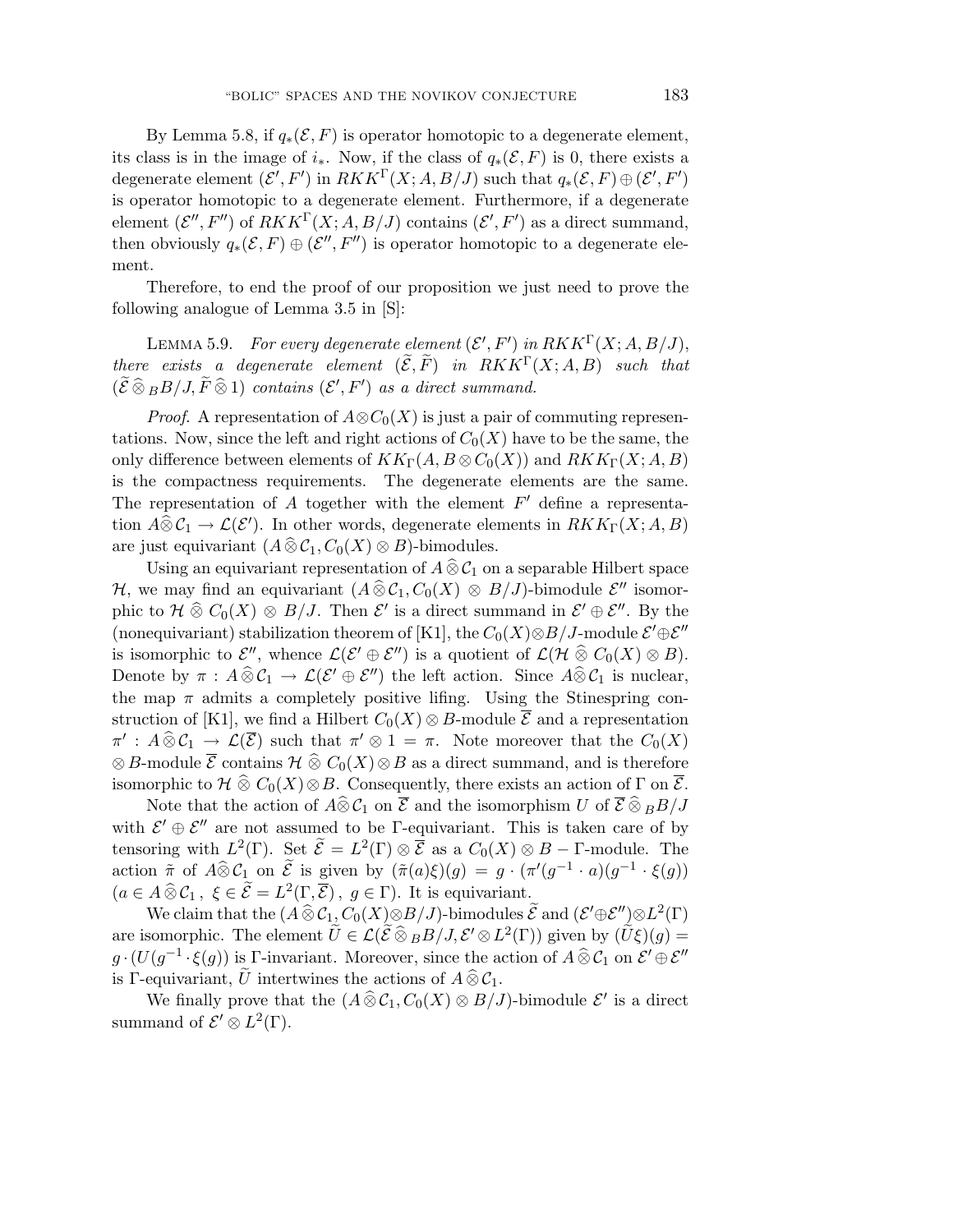Let Y be a proper Γ-space such that  $C_0(Y)$  acts in a nondegenerate way by central multipliers on  $C_0(X) \otimes A$ . Let  $c: Y \to \mathbf{C}$  be a positive cutoff function. Let  $\Gamma$  act by left translations on  $\Gamma$  and diagonally on  $C_0(Y) \otimes$  $L^2(\Gamma)$ . Associated to c is an isometry  $V_0: C_0(Y) \to C_0(Y) \otimes L^2(\Gamma)$  given by  $V_0(\xi)(y, g) = \xi(y)c(g^{-1}y)^{1/2}$ , where  $\xi \in C_0(Y)$  and  $V_0(\xi) \in C_0(Y) \otimes L^2(\Gamma)$  is seen as a function of two variables  $y \in Y$  and  $g \in \Gamma$ . One checks immediately that  $V_0$  is a Γ-invariant element of  $\mathcal{L}(C_0(Y), C_0(Y) \otimes L^2(\Gamma))$  and  $V_0^*V_0 = 1$ . Now, write

$$
C_0(X)\otimes A\widehat{\otimes} C_1=C_0(Y)\otimes_{C_0(Y)}(C_0(X)\otimes A\widehat{\otimes} C_1)
$$

and

$$
C_0(X)\otimes A\widehat{\otimes} C_1\otimes L^2(\Gamma)=(C_0(Y)\otimes L^2(\Gamma))\otimes_{C_0(Y)}(C_0(X)\otimes A\widehat{\otimes} C_1);
$$

let

$$
V\in \mathcal{L}(C_0(X)\otimes A\widehat{\otimes}\mathcal{C}_1,C_0(X)\otimes A\widehat{\otimes}\mathcal{C}_1\otimes L^2(\Gamma))
$$

be  $V_0 \otimes 1$ . Since the action of  $C_0(Y)$  is central, V intertwines the natural left actions of  $A \widehat{\otimes} C_1$ .

It follows that the equivariant  $(A\widehat{\otimes} C_1, C_0(X)\otimes B)$ -bimodule  $\mathcal{E}'$  is a direct summand of  $(A \widehat{\otimes} C_1 \otimes L^2(\Gamma)) \widehat{\otimes}_{A \widehat{\otimes} C_1} \mathcal{E}' \simeq \mathcal{E}' \otimes L^2(\Gamma)$  and therefore a direct summand of  $({\mathcal{E}}' \oplus {\mathcal{E}}'') \otimes L^2(\Gamma) \simeq \widetilde{{\mathcal{E}}} \otimes_{C_0(X) \otimes B} (C_0(X) \otimes B/J)$ . This ends the proof.  $\Box$ 

Remark 5.10. Let  $\Gamma$  be a locally compact group, X a locally compact Γ-space and A, A' nuclear Γ-algebras. Assume that the Γ-algebras  $A \otimes C_0(X)$ and  $A' \otimes C_0(X)$  are proper. Let  $0 \to J \to B \longrightarrow B/J \to 0$  be a short exact sequence of  $\Gamma$ -algebras and u be an element in  $RKK_{\Gamma}(X;A,A')$ . Denote by  $\partial$  :  $RKK_{\Gamma}(X; A, B/J) \rightarrow RKK_{\Gamma}^1(X; A, J)$  and  $\partial'$  :  $RKK_{\Gamma}(X; A', B/J) \rightarrow$  $RKK_{\Gamma}^1(X;A',J)$  the connecting maps associated with the exact sequences. These connecting maps are obtained by composing the map  $B(0,1) \to C_q$  and the inverse of the map  $e: J \to C_q$  where  $C_q = B[0,1)/J(0,1)$  is the cone of q. Therefore, for any  $x \in RKK_{\Gamma}(X; A', B/J)$  we have  $\partial(u \otimes_{A'} x) = u \otimes_{A'} \partial'(x)$ .

Using now Corollary A.4 of the appendix, for any Γ-invariant closed subset Y of  $\underline{E}\Gamma$  and any  $\Gamma$ -algebra B, we obtain an isomorphism:  $KK^i_{\Gamma}(C_0(Y), B) =$  $E^i_\Gamma(C_0(Y), B)$ , and therefore  $RK_i^{\Gamma}(\underline{E}\Gamma; B)$  is equal to the group  $E^i_\Gamma(\underline{E}\Gamma, B)$ (of [GHT]). Moreover, for any proper algebra  $B, C^*(\Gamma, B) = C^*_{red}(\Gamma, B)$ . This allows us to apply certain methods and results of [GHT] to KK-theory. In particular we obtain

PROPOSITION 5.11 (cf. [GHT, Th. 13.1]). Assume that the Γ-algebra B is proper. Then the Baum-Connes homomorphisms  $\beta^B$  and  $\beta^B_{\text{red}}$  are split surjective. If the group  $\Gamma$  is discrete, these homomorphisms are isomorphisms.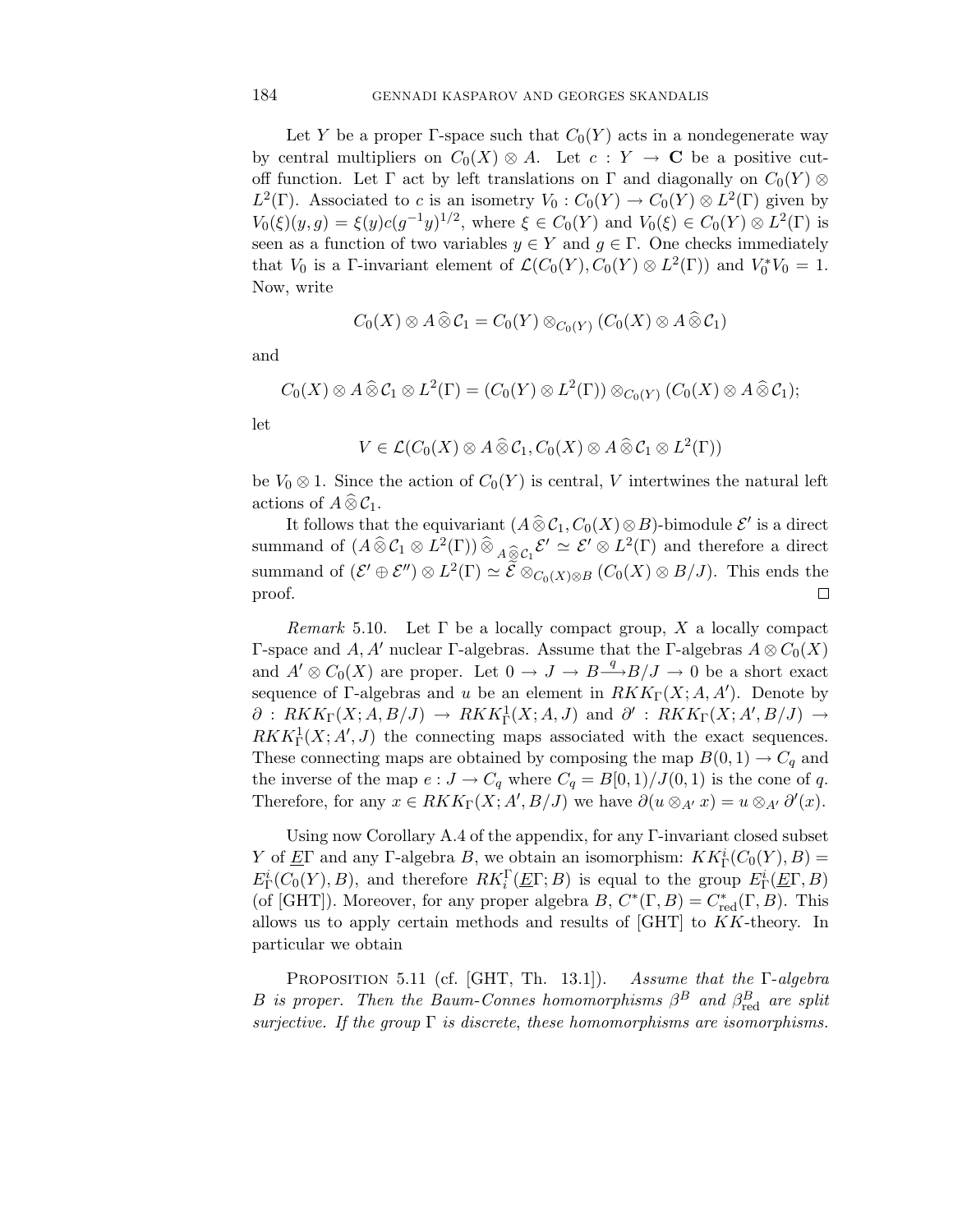Sketch of proof. Let us describe the inverse map:

Note that  $K_i(C^*(\Gamma, B))$  is the inductive limit of  $K_i(C^*(\Gamma, C_0(U)B))$  where U runs over open Γ-invariant subsets of  $E\Gamma$  such that  $U/\Gamma$  is relatively compact.

Let  $U \subset Y \subset E\Gamma$  be Γ-invariant subsets of  $E\Gamma$  with U open and  $Y/\Gamma$ compact. Theorem 5.4 gives an isomorphism

$$
K_i(C^*(\Gamma, C_0(U)B)) \simeq \mathcal{R}KK^i_{\Gamma}(Y; C_0(Y), C_0(U)B).
$$

Denote by  $\alpha_{UX}$  the composition

$$
K_i(C^*(\Gamma, C_0(U)B)) \simeq \mathcal{R}KK^i_{\Gamma}(Y; C_0(Y), C_0(U)B) \to KK^i_{\Gamma}(C_0(Y), C_0(U)B).
$$

Let  $U \subset V \subset Y \subset Z$  be Γ-invariant subsets of EΓ with U, V open and  $Y/\Gamma$ ,  $Z/\Gamma$  compact. Denote by  $u : C_0(U)B \to C_0(V)B$  the natural inclusion map and  $q: C_0(Z) \to C_0(Y)$  the restriction map. We obviously have  $q^* \circ \alpha_{U,Y} = \alpha_{U,Z}$  and  $u_* \circ \alpha_{U,Y} = \alpha_{V,Y} \circ u_*$ , from which it follows that we may take an inductive limit in Y and get a map  $\alpha_U : K_i(C^*(\Gamma, C_0(U)B)) \to$  $RK_i^{\Gamma}(\underline{E}\Gamma, B)$ . Moreover, since  $\alpha_U = \alpha_V \circ u_*$ , the maps  $\alpha_U$  define a morphism  $\alpha: K_i(C^*(\Gamma, B)) \to RK_i^{\Gamma}(\underline{E}\Gamma, B).$ 

It is easy to see that  $\beta^B \circ \alpha$  is the identity of  $K_i(C^*(\Gamma,B))$ . But the fact that the composition  $\alpha \circ \beta^B$  is also the identity in the case of a discrete group Γ is more complicated (cf. [GHT]).

#### **Sufficient conditions for the injectivity of the Baum-Connes map**

To establish the injectivity of the Baum-Connes map, we will use the following simple result, in which  $\hat{\otimes}$  stands for (graded) minimal or maximal tensor products:

LEMMA 5.12. Let  $\Gamma$  be a locally compact group and  $B$  a  $\Gamma$ -algebra. Assume that for every closed Γ-invariant subset  $Y \subset \underline{E\Gamma}$  with compact quotient there exist a  $\Gamma$ -algebra A and elements  $\eta \in KK_i^{\Gamma}(\mathbf{C}, A)$  and  $d \in KK_i^{\Gamma}(A, \mathbf{C}),$ such that  $\beta^{A\otimes B}$  (resp.  $\beta^{A\otimes B}_{red}$ ) is injective and  $p_Y^*(\eta \otimes_A d) = 1_Y$ , where  $p_Y$  is the map  $Y \to$  point and  $p_Y^*$  is the map  $KK^{\Gamma}(\mathbf{C}, \mathbf{C}) \to RK^0_{\Gamma}(Y)$ . Then the Baum-Connes map  $\beta^B$  (resp.  $\beta_{\text{red}}^B$ ) is injective.

*Proof.* Indeed, let  $z \in \text{ker } \beta^B$ ; there exists Y and there is a

$$
y \in KK_*^{\Gamma}(C_0(Y), B)
$$

with image z. Take  $A, \eta, d$  corresponding to Y. As z is in the image of  $KK^{\Gamma}_*(C_0(Y), B)$ , we have  $z = z \otimes \mathbf{C}\eta \otimes_A d$ . Then  $\beta^{A \otimes B}(z \otimes \mathbf{C}\eta) = \beta^{B}(z) \otimes_{C^*(\Gamma, B)} d$  $j_{\Gamma}(\sigma_B(\eta)) = 0$ , hence  $z \otimes_{\mathbb{C}} \eta = 0$  and  $z = z \otimes_{\mathbb{C}} \eta \otimes_A d = 0$ .  $\Box$ 

Combining Lemma 5.12 and Proposition 5.11, we get:

PROPOSITION 5.13. Assume that the group  $\Gamma$  is discrete, and for every closed Γ-invariant subset  $Y \subset \underline{E\Gamma}$  with compact quotient there exist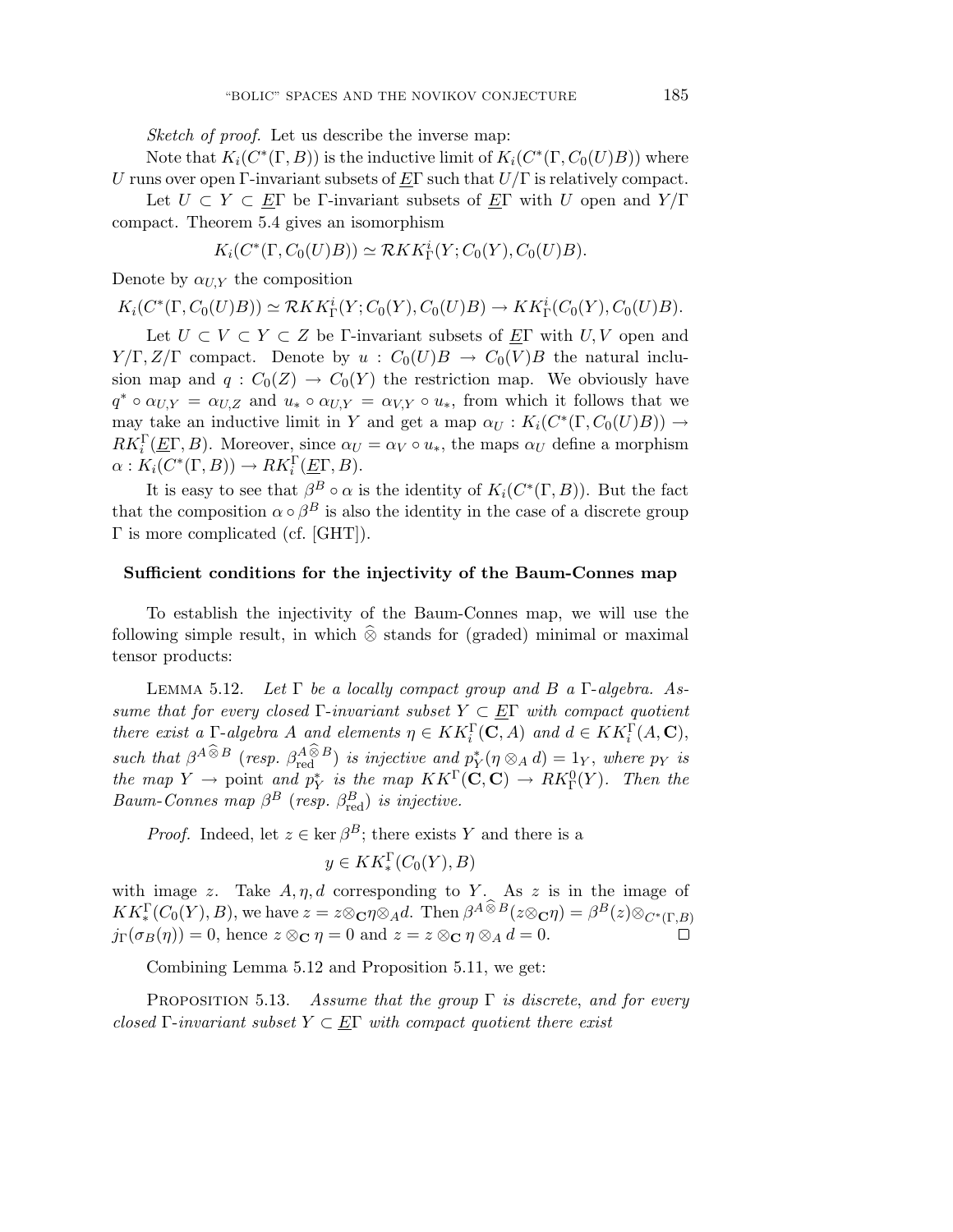- a proper Γ-algebra A;
- $-$  elements  $\eta \in KK_i^{\Gamma}(\mathbf{C}, \mathcal{A})$  and  $d \in KK_i^{\Gamma}(\mathcal{A}, \mathbf{C})$  such that  $p_Y^*(\eta \otimes_{\mathcal{A}} d)$  $= 1_Y$ , where  $p_Y$  is the map  $Y \to$  point,  $p_Y^*$  is the map  $KK^{\Gamma}(\mathbf{C}, \mathbf{C}) \to$  $RK_{\Gamma}^{0}(Y).$
- Then  $\beta_{\text{red}}^B$  is injective for every  $\Gamma$ -algebra  $B$ .

*Proof.* Let B be a Γ-algebra. The algebra  $\mathcal{A} \widehat{\otimes} B$  is proper. By Proposition 5.11,  $\beta_{\text{red}}^{\mathcal{A}\otimes\mathcal{B}}$  is an isomorphism. Now the assertion follows from Lemma 5.12. 口

Assume now that our discrete group  $\Gamma$  acts properly by isometries on a locally finite space  $X$  of bounded coarse geometry. As it was explained in the previous section, any proper Γ-space Y, such that  $Y/\Gamma$  is compact, admits a Γ-equivariant map into some Rips complex  $\mathfrak{M}_k$ . As an immediate corollary of the previous proposition we get:

COROLLARY 5.14. Assume that for every  $k \in \mathbf{R}_+$ , there exist

- a proper Γ-algebra Ak;
- $-$  elements  $\eta_k$   $\in$   $KK_i^{\Gamma}(\mathbf{C}, \mathcal{A}_k)$  and  $d_k$   $\in$   $KK_i^{\Gamma}(\mathcal{A}_k, \mathbf{C})$  such that  $p_{\mathfrak{M}_k}^*(\eta_k \otimes_{\mathcal{A}_k} d_k) = 1_{\mathfrak{M}_k}$ , where  $p_{\mathfrak{M}_k}$  is the map  $\mathfrak{M}_k \to \text{point}, p_{\mathfrak{M}_k}^*$  is the map  $KK^{\Gamma}(\mathbf{C}, \mathbf{C}) \to RK^0_{\Gamma}(\mathfrak{M}_k)$ .

 $\Box$ 

Then  $\beta_{\text{red}}^B$  is injective for every  $\Gamma$ -algebra  $B$ .

### **6. The** γ **element**

This section contains one of the main ingredients of the proof of Theorem 5.2. Namely, assuming that  $(X, d)$  is a proper Γ-space which is locally finite, weakly geodesic, has bounded coarse geometry and satisfies a condition somewhat weaker than weak bolicity, we construct an element  $\gamma_k \in KK_\Gamma(\mathbf{C}, \mathbf{C})$ such that  $q^*(\gamma_k) = 1_{\mathfrak{M}_k} \in RK^0_{\Gamma}(\mathfrak{M}_k)$  (where q is the projection  $\mathfrak{M}_k \to \text{point}$ ).

We fix a metric space  $(X, d)$ . Here is some additional notation that we will use:

For  $N \in \mathbf{R}_+$ , let  $\Delta_N$  denote the set of all nonempty finite subsets of X of diameter  $\leq N$ . (Clearly, if X is locally finite,  $\Delta_N$  is a combinatorial complex, the geometric realization of which is  $\mathfrak{M}_{N}$ .)

For any  $S \in \Delta_N$ , set  $U_S = \bigcap$  $y \in S$  $\overline{B}(y,N) = \{ z \in X, S \cup \{z\} \in \Delta_N \}.$ 

We begin with the following:

LEMMA 6.1. Assume  $(X, d)$  is weakly  $\delta$ -geodesic. Let  $x \in X$  and  $S \in \Delta_N$ be such that  $x \notin U_S$ . For all  $z \in U_S$ ,  $\sup\{d(z, y), y \in S\} \geq N + d(x, U_S)$  $d(x, z) - 2\delta$ .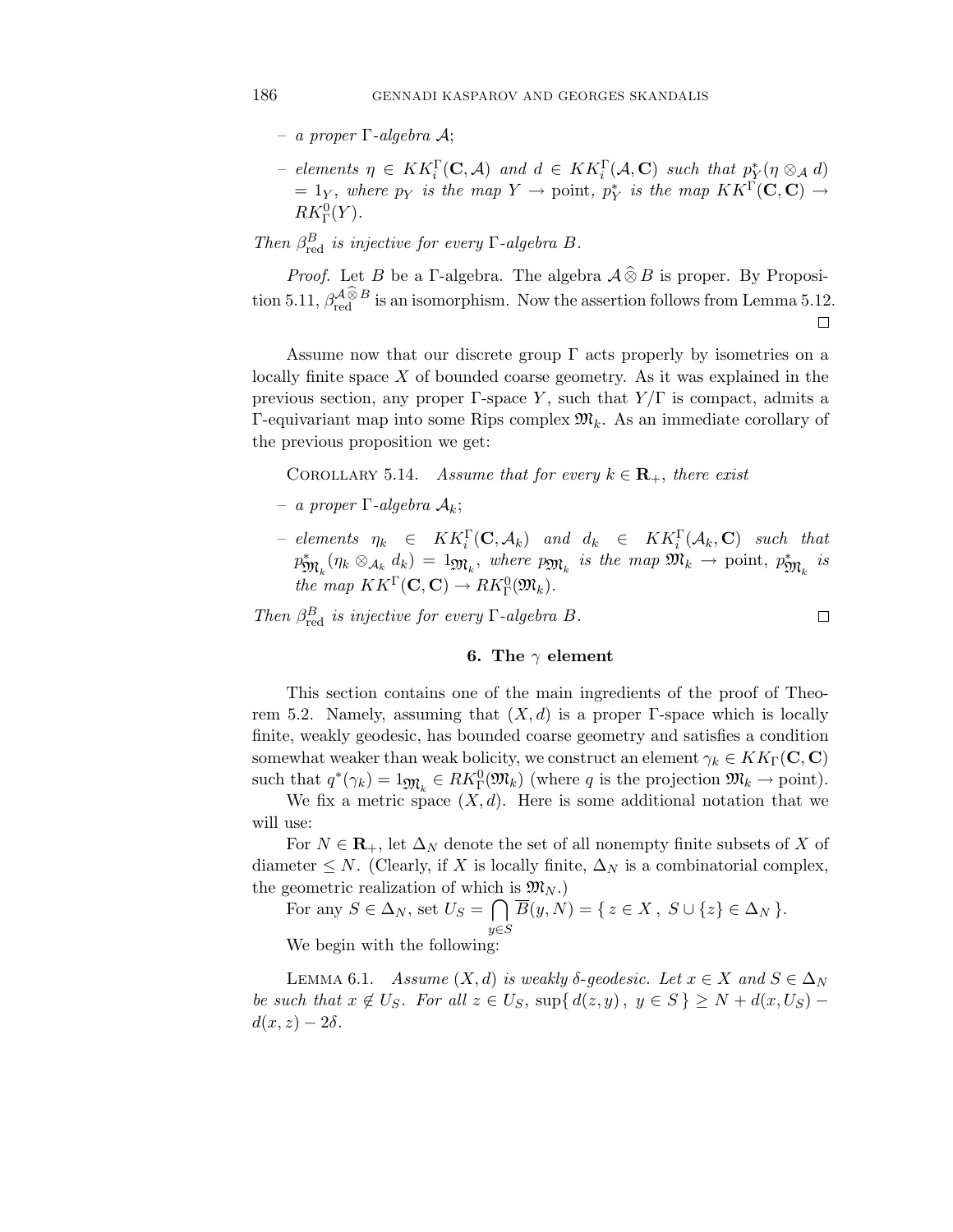*Proof.* Let  $\eta \in \mathbb{R}$  be such that  $d(x, z) - d(x, U_s) < \eta$ ; we must prove that there exists  $c \in S$  such that  $d(c, y) > N - 2\delta - \eta$ . As  $(X, d)$  is weakly  $\delta$ -geodesic, there exists a point  $b \in X$  such that  $d(z, b) \leq \eta + 2\delta$  and  $d(x, b) \leq d(x, z) - \eta$ . Since  $d(x, b) \leq d(x, z) - \eta < d(x, U_S)$ , it follows that  $b \notin U_S$ ; therefore there exists  $c \in S$ ,  $d(b, c) > N$  whence  $d(z, c) \geq d(b, c) - d(z, b) > N - 2\delta - \eta$ .  $\Box$ 

We now fix nonnegative real numbers  $\delta, k, N$  such that  $N \geq 8k + 22\delta$ and set  $\Delta = \Delta_N$ . In the sequel of this section we assume that  $(X, d)$  is weakly  $\delta$ -geodesic and satisfies the following condition (which is a consequence of condition (B2') of weak bolicity):

(C2) There exists a map  $m: X \times X \to X$  such that if  $x, y, z$  are points of X, then  $m(x, y)$  is a  $\delta$ -middle point of x, y and  $d(m(x, y), z) \leq \max(d(x, z),$  $d(y, z)+2\delta$ . If moreover,  $d(x, z) \leq N$ ,  $d(y, z) \leq N$  and  $d(x, y) > N$  then  $d(m(x, y), z) < N - 4k - 10\delta.$ 

LEMMA 6.2. Let  $x \in X$  and  $S \in \Delta$ . The diameter of  $\{z \in U_S, d(x, z) \leq \Delta\}$  $d(x, U_S) + (4k + 6\delta)$  } is  $\leq N$ .

*Proof.* If  $x \in U_S$  the assertion is obvious since  $N \geq 8k+12\delta$ . Let  $y, z \in U_S$ be such that  $d(x, y) \leq d(x, U_S) + 4k + 6\delta$  and  $d(x, z) \leq d(x, U_S) + 4k + 6\delta$ ; assume  $d(y, z) > N$ . By condition  $(C2) d(x, m(y, z)) \leq d(x, U<sub>S</sub>) + 4k + 8\delta$ , and for every  $c \in S$  we have  $d(c, m(y, z)) < N - 4k - 10\delta$ , which is in contradiction with Lemma 6.1.  $\Box$ 

From now on, assume that  $(X, d)$  is locally finite.

LEMMA 6.3. Let  $x \in X$  and  $S, T \in \Delta$ . Assume that for every a in the symmetric difference of S and T we have  $d(a, x) \leq d(x, U<sub>S</sub>) + 4k + 6\delta$ . Then

- a)  $d(x, U_T) = d(x, U_S)$ .
- b) For any b in the symmetric difference of  $U_S$  and  $U_T$ ,  $d(x, b) \geq d(x, U_S) + d(x, U_S)$  $4k + 6\delta$ .

Proof. Using induction on the cardinality of the symmetric difference of S and T we may assume that this symmetric difference consists of exactly one element a.

Assume first that  $a \in T$ . Then  $U_T \subset U_S$ ; moreover, since  $T = S \cup \{a\} \in \Delta$ ,  $a \in U_S$ . By Lemma 6.2, the set  $\{z \in U_S, d(x, z) \leq d(x, U_S) + 4k + 6\delta\}$  has diameter less than  $N$  and by our assumption it contains  $a$ . It is therefore contained in  $U_T$ . We have proved that

$$
\{z \in U_S, d(x, z) \leq d(x, U_S) + 4k + 6\delta\} \subset U_T \subset U_S;
$$

a) and b) follow immediately.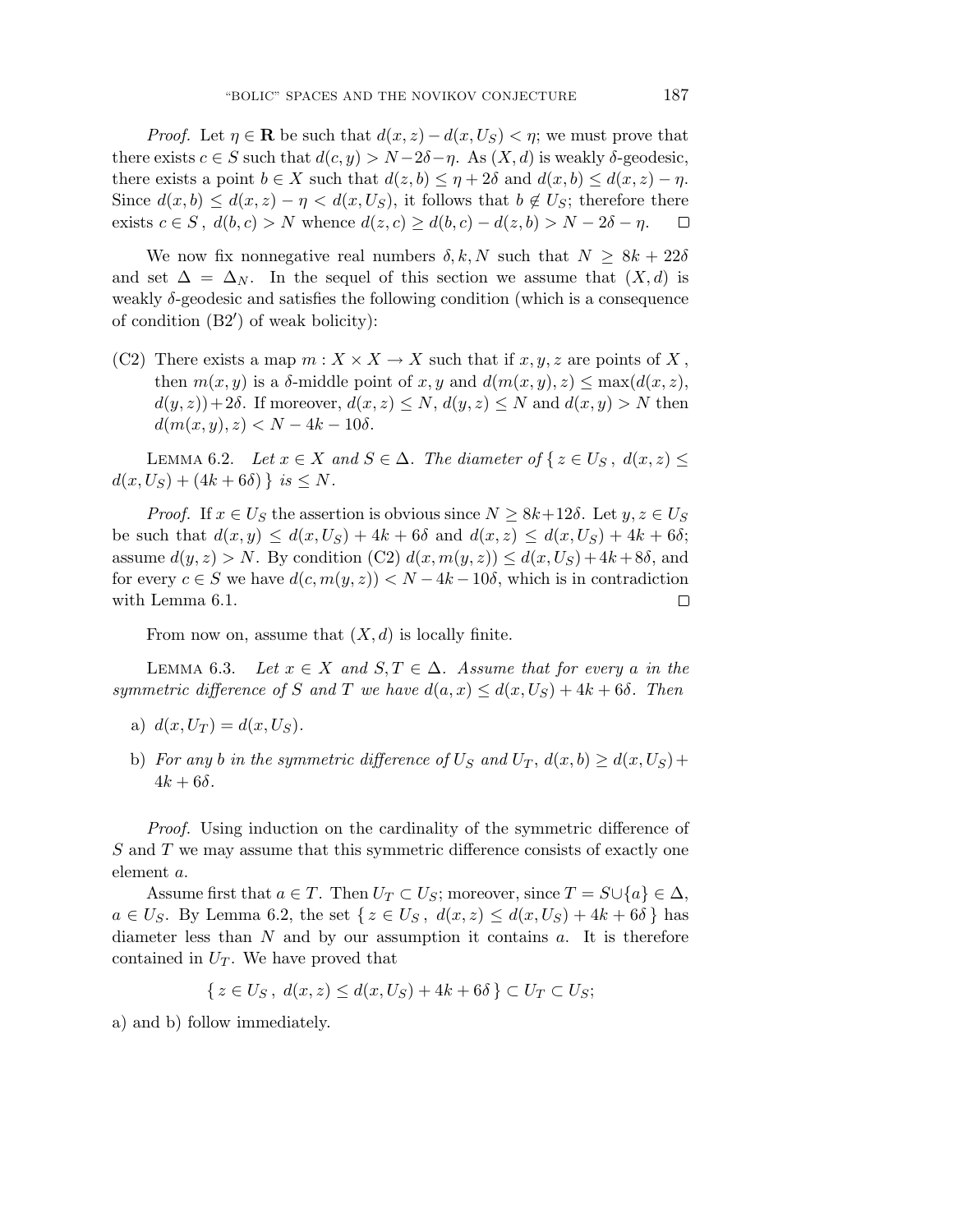Assume next that  $a \in S$ . Then  $U_S \subset U_T$ .

Suppose that  $d(x, U_T) < d(x, U_S)$ ; set  $F = \{b \in U_T, d(x, b) < d(x, U_S)\}\$ and let  $b \in F$  be such that  $d(a, b) = d(a, F)$ . As  $d(x, b) < d(x, U_S)$ ,  $b \notin U_S$ , so  $d(a, b) > N$ . Set  $b_1 = m(a, b)$ ; by condition  $(C2)$ ,  $d(b_1, x) \leq d(a, x) + 2\delta$ , and there exists a positive real number  $\varepsilon$  such that for all  $y \in T$ ,  $d(y, b_1) + \varepsilon$  $N - 4k - 10\delta$ ; we may moreover assume that  $2\varepsilon + N < d(a, b)$ . Let  $c \in X$  be such that  $d(b_1, c) \leq 4k + 10\delta + \varepsilon$  and

$$
d(x, c) \le d(x, b_1) - 4k - 8\delta - \varepsilon \le d(x, a) - 4k - 6\delta - \varepsilon \le d(x, U_S) - \varepsilon.
$$

Then,  $c \in F$  and therefore

$$
d(a,b) \le d(a,c) \le d(a,b_1) + 4k + 10\delta + \varepsilon \le \frac{d(a,b)}{2} + 4k + 11\delta + \varepsilon
$$

and  $N < d(a, b) - 2\varepsilon \leq 8k + 22\delta$  which contradicts our hypothesis.

Now a) is proved; we may therefore exchange the roles of  $S$  and  $T$ ; b) follows.  $\Box$ 

LEMMA 6.4. Let  $x \in X$  and  $S \in \Delta$  satisfy  $\sup\{d(x, y), y \in S\} > 4k+6\delta$ . Then sup $\{ d(x, y), y \in S \} > d(x, U_S) + 4k + 6\delta$ .

*Proof.* If S has one point, the assertion is true since  $(X, d)$  is weakly geodesic. Assume that  $\sup\{d(x,y), y \in S\} \leq d(x,U_S)+4k+6\delta$ . Let T be a set consisting of one point in  $S$ ; we get a contradiction using Lemma 6.3.  $\Box$ 

*Notation.* For  $R \in \mathbf{R}_+$ , let  $I(R)$  be the set of real numbers  $r \in \mathbf{R}_+$  such that for every quadruple x, y, a, b of points of X satisfying  $d(x, a) + d(y, b) \ge$  $2R - r$ ,  $d(x, y) \leq r$  and  $d(a, b) \leq 2N$ , one has:  $d(y, a) + d(x, b) \leq d(x, a) +$  $d(y, b) + 2k$ . Note that  $I(R)$  is an interval in  $\mathbf{R}_+$  containing 0.

LEMMA 6.5. a) For all  $R \in \mathbf{R}_+$ ,  $k \in I(R)$ .

b) If  $R \le R' \in \mathbf{R}_+$ ,  $I(R) \subset I(R')$ ; if  $r \in \mathbf{R}_+$  satisfies  $r+2(R'-R) \in I(R')$ , then  $r \in I(R)$ .

c) If the diameter of X is infinite then  $\sup(I(R)) \leq \sup\{R-N,0\}+k+1$  $6\delta \leq \sup\{R, 6\delta\} + k.$ 

*Proof.* a) From the inequalities  $d(x, b) \leq d(x, y) + d(y, b)$  and  $d(y, a) \leq$  $d(x, y) + d(x, a)$  we get  $d(y, a) + d(x, b) \leq d(x, a) + d(y, b) + 2d(x, y)$ , from which the first assertion follows.

In b), the first assertion is obvious. To prove the second assertion, set  $r' = r + 2(R' - R)$ . If  $x, y, a, b$  satisfy  $d(x, a) + d(y, b) \ge 2R - r$  $2R' - r'$ ,  $d(x,y) \le r \le r'$ ,  $d(a,b) \le 2N$ , then  $d(y,a) + d(x,b) \le d(x,a) +$  $d(y, b) + 2k$ . Therefore,  $r \in I(R)$ .

c) Let  $r \in I(R)$ . By b), we may replace R by  $\sup\{R, N\}$  and r by  $\inf\{r, R+N\}.$  We assume that  $r > R - N + k + 6\delta$ , and show that  $r \notin I(R)$ .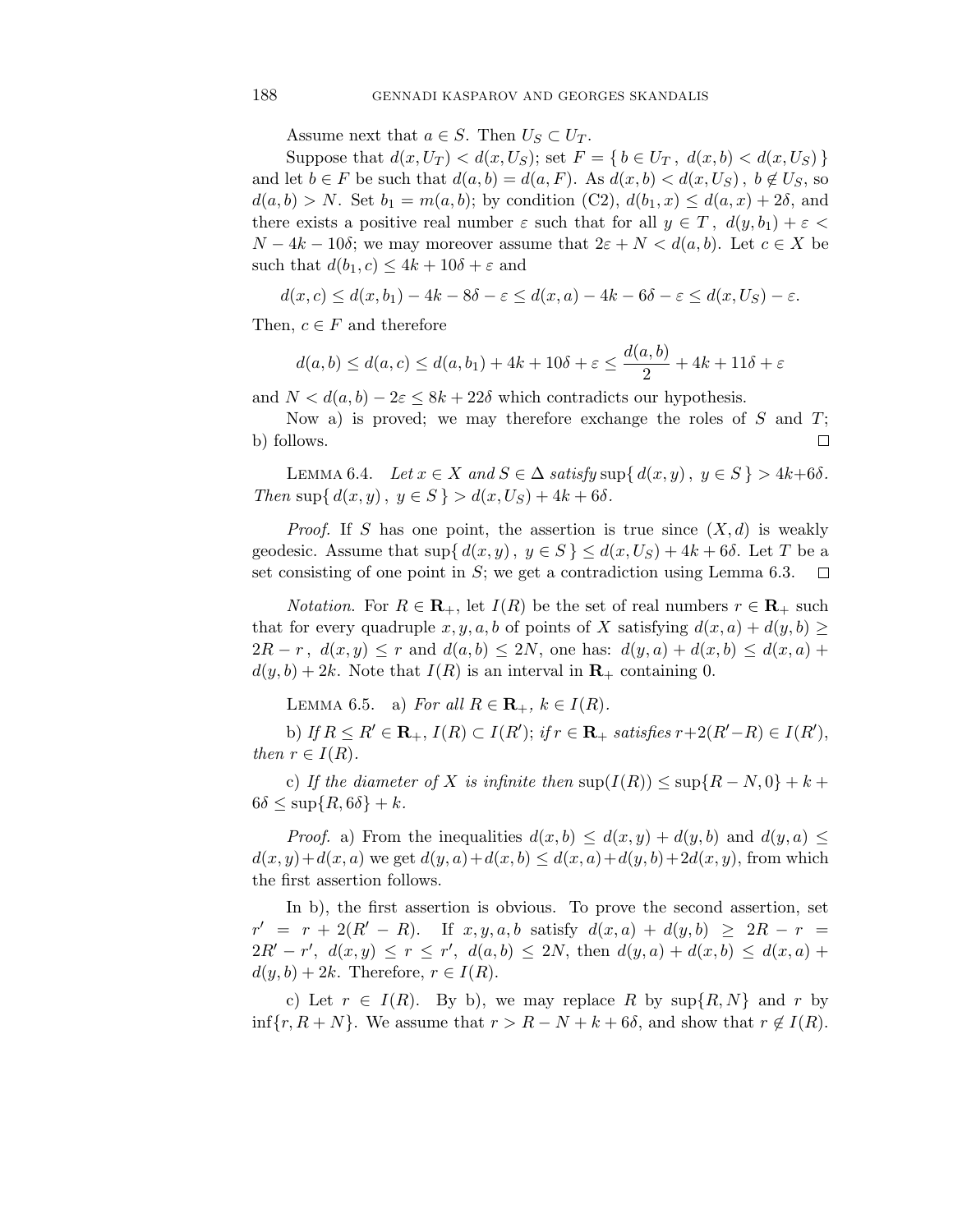Let  $y, a' \in X$  be such that  $d(y, a') \ge R + N$ . Since X is weakly  $\delta$ -geodesic, there exists  $a \in X$  such that  $d(y, a) \leq R + N + 2\delta$  and  $d(a, a') \leq d(y, a') (R+N)$ , whence  $R+N \leq d(a,y) \leq R+N+2\delta$ . Choose  $x, b \in X$  such that  $d(x, y) \leq r$ ,  $d(x, a) \leq d(y, a) - r + 2\delta$ ,  $d(a, b) \leq 2N$  and  $d(y, b) \leq d(y, a) - 2N$  $+ 2\delta$ . We have:

$$
d(x, a) + d(y, b) \ge 2d(y, a) - d(x, y) - d(a, b)
$$
  
 
$$
\ge 2(R + N) - r - 2N \ge 2R - r.
$$

Now note that  $d(x, b) \geq d(y, a) - d(y, b) - d(x, a), d(y, a) - d(x, a) \geq r - 2\delta$ and  $d(y, a) - d(y, b) \geq 2N - 2\delta$ ; whence

$$
d(y, a) + d(x, b) - d(x, a) - d(y, b) \ge 2(d(y, a) - d(x, a) - d(y, b))
$$
  
\n
$$
\ge 2(r + 2N - 4\delta - d(y, a))
$$
  
\n
$$
\ge 2(r + 2N - 4\delta - R - N - 2\delta) > 2k.
$$
  
\nTherefore  $r \notin I(R)$ .

Therefore  $r \notin I(R)$ .

For  $x \in X$  and  $S \in \Delta$ , put  $A_{S,x} = \{ a \in U_S, d(x,a) \leq d(x,U_S)+2\delta \}$  and  $C_{S,x} = \{ c \in S, d(x, c) \ge \max\{ d(x, y), y \in S \} - 2\delta \}.$ 

For  $x \in X$ ,  $S \in \Delta$  and  $r \in \mathbf{R}_+$ , we set

$$
Y_{S,x,r} = \bigcup_{y \in \overline{B}(x,r)} A_{S,y} \quad \text{and} \quad Z_{S,x,r} = \bigcup_{y \in \overline{B}(x,r)} C_{S,y}.
$$

Remark. In order to construct the element  $\gamma$ , we just need to consider the sets  $A_{S,x}$  and  $Y_{S,x,r}$ ; the sets  $C_{S,x}$  and  $Z_{S,x,r}$  are used in the construction of the "dual Dirac element" which will be given in the next section.

LEMMA 6.6. Assume that  $r \in I(d(x, U_S))$ .

- a) For all  $a \in Y_{S,x,r}$ ,  $d(a,x) \leq d(x, U_S) + 2k + 2\delta$ . For all  $b \in Z_{S,x,r}$ ,  $d(b, x) \ge \max\{d(x, y), y \in S\} - 2k - 2\delta.$
- b) The diameter of  $Y_{S,x,r}$  is  $\leq N$ .
- c) For all  $y \in \overline{B}(x,r)$  and all  $a \in Y_{S,x,r}$ ,  $d(a,y) \leq d(y,U_S)+4k+2\delta$ .
- d) If moreover  $0 < \sup\{d(x, c), c \in S\} 4k 6\delta$ , then  $Y_{S,x,r} \cap Z_{S,x,r} = \emptyset$ and the distance between  $Y_{S,x,r}$  and  $Z_{S,x,r}$  is  $\geq 2\delta$ .

*Proof.* a) Choose  $y, z \in \overline{B}(x,r)$  such that  $a \in A_{S,y}$  and  $b \in C_{S,z}$ . Let also  $a' \in U_S$ ,  $b' \in S$  be such that  $d(x, a') = d(x, U_S)$  and  $d(x, b') = \max\{d(x, c), d(x, d')\}$  $c \in S$ .

Note that  $d(x, y) \le r$ ,  $d(y, a) \ge d(x, U_s) - r$ ,  $d(x, a') = d(x, U_s)$ , the diameter of  $U_S$  is  $\leq 2N$ , and  $d(y, a) \leq d(y, a') + 2\delta$ . As  $r \in I(d(x, U_S))$  we have  $d(x, a) \leq d(x, a') + d(y, a) - d(y, a') + 2k \leq d(x, a') + 2k + 2\delta$ .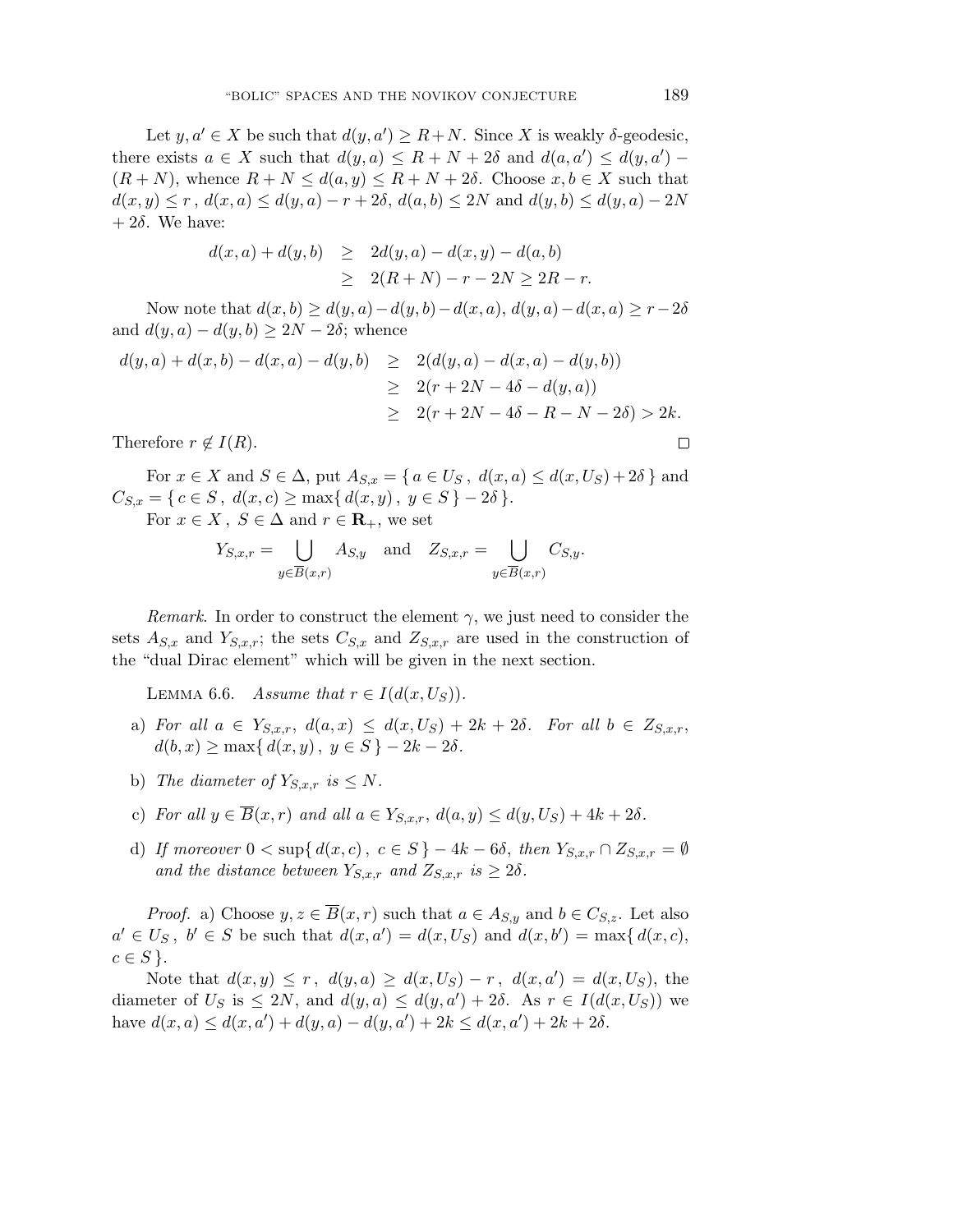Also  $d(x, z) \leq r$ ,  $d(y, b') \geq d(x, U_S) - r$ ,  $d(x, b) \geq d(x, U_S)$ , the diameter of S is  $\leq N$ , and  $d(z, b') \leq d(z, b) + 2\delta$ . As  $r \in I(d(x, U_s))$  we have  $d(x, b') \leq$  $d(x, b) + 2k + d(z, b') - d(z, b) \leq d(x, b) + 2k + 2\delta.$ 

b) By a),  $Y_{S,x,r} \subset \{ a \in U_S, d(x,a) \leq d(x,U_S)+2k+2\delta \}.$  Hence, b) follows from Lemma 6.2.

c) Choose  $a'' \in U_S$  such that  $d(y, a'') = d(y, U_S)$ . By a), we have  $d(x, a) \leq$  $d(x, U_S) + 2k + 2\delta \leq d(x, a'') + 2k + 2\delta$ . As  $r \in I(d(x, U_S))$ , it follows that  $d(y, a) + d(x, a'') \leq d(y, a'') + d(x, a) + 2k$ , whence  $d(y, a) \leq d(y, U<sub>S</sub>) + 4k + 2\delta$ .

 $\Box$ 

d) follows from a) and Lemma 6.4.

PROPOSITION 6.7. Let  $x \in X$ ,  $S \in \Delta$  and  $r \in I(d(x, U_S))$ . Then

a) 
$$
S \cup Y_{S,x,r} \in \Delta
$$
.

Let  $T \in \Delta$  be such that  $S - Y_{S,x,r} \subset T \subset S \cup Y_{S,x,r}$ . Then:

- b) For all  $y \in \overline{B}(x,r)$ ,  $A_{S,y} = A_{T,y}$ , and  $Y_{S,x,r} = Y_{T,x,r}$ .
- c) If moreover  $r < \sup\{d(x, c), c \in S\} 4k 6\delta$ , then for all  $y \in \overline{B}(x, r)$ ,  $C_{S,y} = C_{T,y}$ , and  $Z_{S,x,r} = Z_{T,x,r}$ .

Proof. a) is a consequence of Lemma 6.6.b).

b) It follows from 6.6.c) that for every  $a$  in the symmetric difference of  $S$ and T and every  $y \in \overline{B}(x,r)$  we have:  $d(y,a) \leq d(y,U_S)+4k+2\delta$ . It remains to apply 6.3.b).

In the hypothesis of c),  $\sup\{d(y, c), c \in S\} > 4k + 6\delta$ ; by Lemma 6.4, each point of  $C_{S,y}$  is at a distance  $> d(y, U_S) + 4k + 4\delta$  from y. Therefore,  $C_{S,y} \subset T$  by 6.3.b). In the same way,  $C_{T,y} \subset S$ ; whence  $C_{S,y} = C_{T,y}$ .  $\Box$ 

# **Construction of** γ

Let  $\delta, k, N$  be positive real numbers such that  $N > 8k + 22\delta$  and let  $(X, d)$ be a weakly  $\delta$ -geodesic, locally finite metric space satisfying conditions (C2) and the following:

$$
(C1)\quad \bigcup_{R\in\mathbf{R}_+}I(R)=\mathbf{R}_+.
$$

Note that, if  $\delta \leq k$ , condition (C1) is slightly weaker than condition (B1). Assume now that X has bounded coarse geometry, more precisely, that:

(C3) There exists a Γ-invariant measure  $\mu$  on X with the property that for any  $R > 0$  there exists  $K > 0$  such that for any  $x \in X$ ,  $\mu(\overline{B}(x,R)) \leq K$ and  $\mu(B(x,\delta)) \geq 1$ .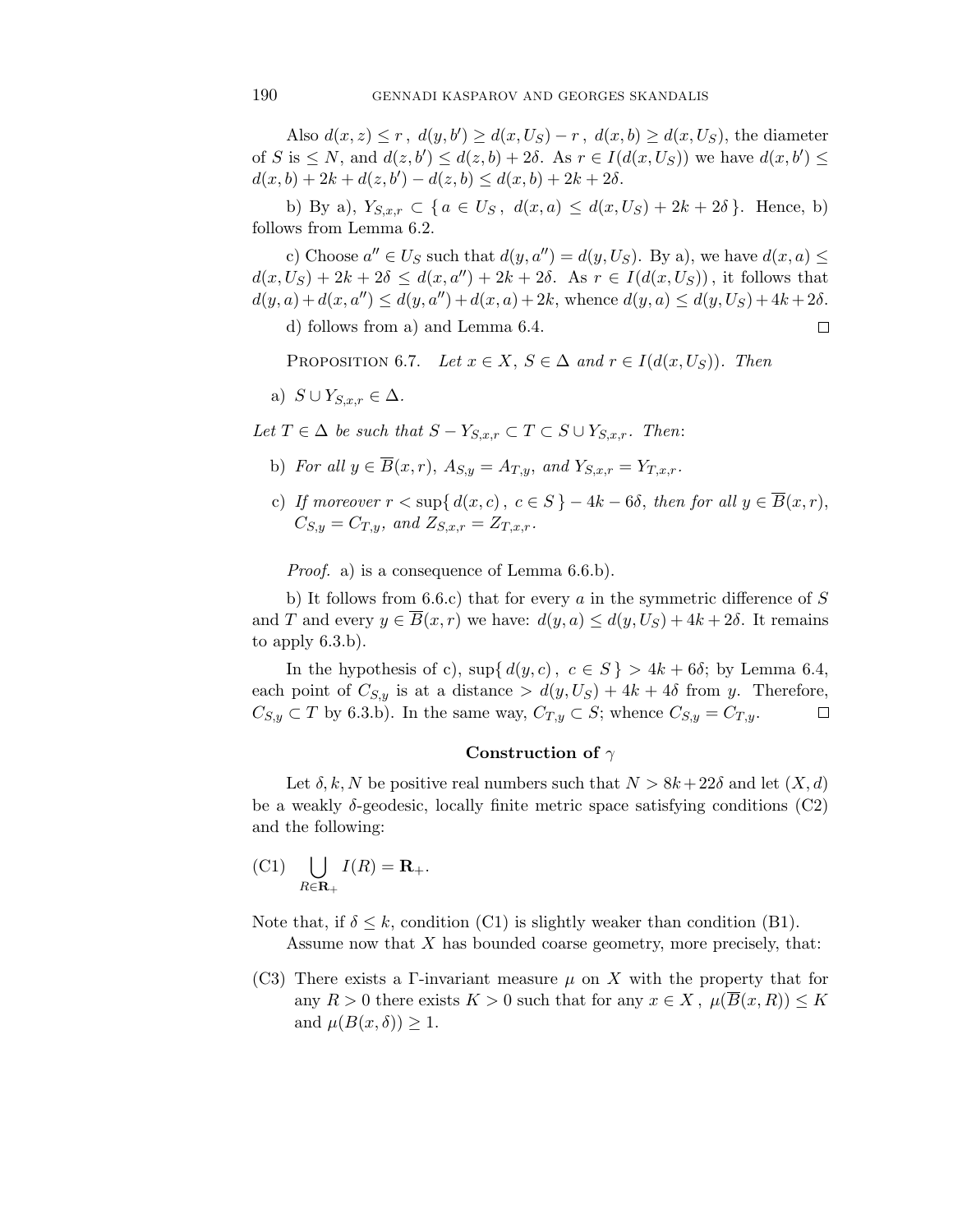For a nonempty subset T of X, let  $\mu$  be the measure defined in the following way: let T be the  $\delta$ -neighborhood of the set T in X; for  $x \in T$  let  $p_x$ be the probability measure equi-distributed on all points of  $T$  minimizing the distance from x to T. Set then  $\mu_T = \int_{\widetilde{T}} p_x d\mu(x)$ .

The map  $T \mapsto \mu_T$  is  $\Gamma$ -equivariant and satisfies:

LEMMA 6.8. a) For every  $x \in T$ ,  $\mu_T(B(x, 2\delta) \cap T) \geq 1$ .

b) Let T and T' be subsets of X. The measures  $\mu_T$  and  $\mu_{T'}$  coincide outside the  $2\delta$ -neighborhood of the symmetric difference of  $T$  and  $T'$ .

*Proof.* For every  $x \in T$  and any  $y \in B(x, \delta)$ , the measure  $p_y$  is supported in  $B(x, 2\delta)$ . Since  $B(x, \delta) \subset T$  and  $\mu(B(x, \delta)) \geq 1$ , we deduce a).

b) For every  $y \in T$ , the value  $\mu_T(y)$  only depends on the measures  $p_x$ for  $x \in B(y,\delta)$ . Moreover, for  $x \in T$ , the measure  $p_x$  is nonzero only on  $T \cap B(x,\delta).$  $\Box$ 

For  $x \in X$ , and  $S \in \Delta$  put  $r_{S,x} = \sup I(d(x, U_S)) - k$ .

PROPOSITION 6.9. For any  $x \in X$  and  $S \in \Delta$ , there exist probability measures  $\psi_{S,x}$  and  $\theta_{S,x}$  on X which depend  $\Gamma$ -equivariantly on the pair  $(S, x)$ and have supports in  $r \in I(d(x, U_S))$  $Y_{S,x,r-k}$  and  $\bigcup$  $r \in I(d(x, U_S))$  $Z_{S,x,r-k}$  respectively

such that:

- a) For any  $x, y \in X$ , the functions  $S \mapsto ||\psi_{S,x} \psi_{S,y}||_1$  and  $S \mapsto ||\theta_{S,x} \theta_{S,y}||_1$ converge to zero outside finite sets of  $\Delta$ .
- b) For any  $x, y \in X$  such that  $d(x, y) \leq k$ , and any  $S, T \in \Delta$  whose symmetric difference is contained in the support of  $\psi_{S,x}$ , we have  $\psi_{S,y} = \psi_{T,y}$ ; if moreover  $d(x, U_S) \ge 6\delta$ , then  $\theta_{S,x} = \theta_{T,x}$ , and the distance between  $\text{supp}\,\psi_{S,x}$  and  $\text{supp}\,\theta_{S,x}$  is  $\geq 2\delta$ .

*Proof.* Let  $f_{S,x,r}$  (resp.  $g_{S,x,r}$ ) denote the characteristic function of  $Y_{S,x,r}$ (resp.  $Z_{S,x,r}$ ). Put

$$
\widetilde{\psi}_{S,x} = (f_{S,x,0} + \int_0^{r_{S,x}} f_{S,x,t} dt) \cdot \mu_{U_S} ,
$$
  

$$
\widetilde{\theta}_{S,x} = (g_{S,x,0} + \int_0^{r_{S,x}} g_{S,x,t} dt) \cdot \mu_S .
$$

Define  $\psi_{S,x}$  and  $\theta_{S,x}$  to be proportional to  $\psi_{S,x}$  and  $\theta_{S,x}$  and normalized to mass 1.

In order to prove property a), we will first prove that (for fixed  $x, y$ ), the functions  $S \mapsto ||\psi_{S,x} - \psi_{S,y}||_1$  and  $S \mapsto ||\theta_{S,x} - \theta_{S,y}||_1$  are bounded.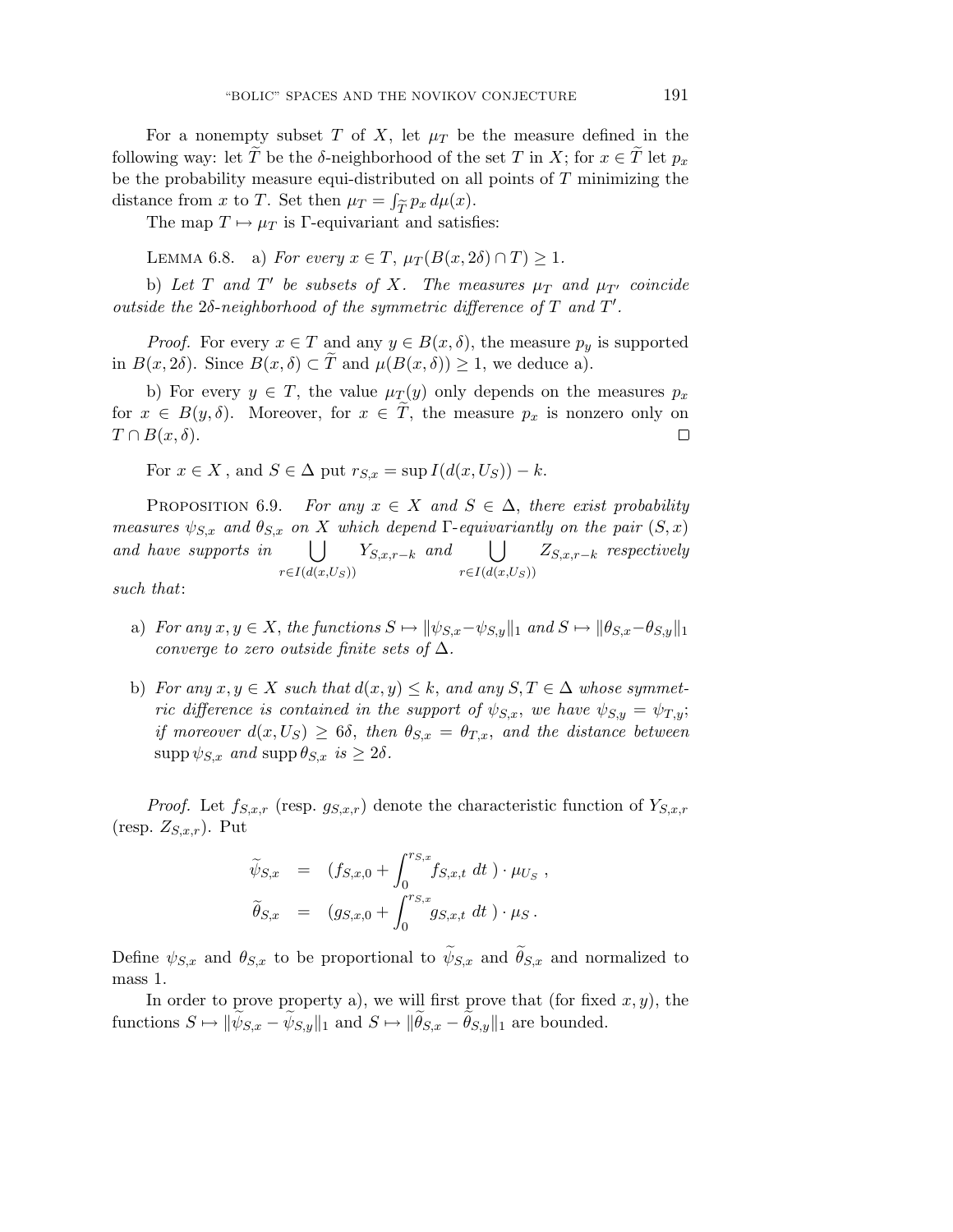Set  $d = d(x, y)$  and let K denote the maximal  $\mu$ -volume of balls of radius  $N + \delta$  in X. For every subset Y of X, the  $\mu_Y$ -volume of any ball of radius N in  $Y$  is  $\leq K$ .

Note that  $r \mapsto Y_{S,x,r}$  and  $r \mapsto Z_{S,x,r}$  are increasing functions; therefore,  $r \mapsto f_{S,x,r}$  and  $r \mapsto g_{S,x,r}$  are also increasing functions. Their norm is bounded by K because S and  $U<sub>S</sub>$  sit inside a ball of radius N with center at any point of S. Also note that  $\overline{B}(y, r) \subset \overline{B}(x, r+d)$ . So by definition of  $Y_{S,x,r}$  and  $Z_{S,x,r}$  we have  $Y_{S,y,r} \subset Y_{S,x,r+d}$  and  $Z_{S,y,r} \subset Z_{S,x,r+d}$ . Therefore,  $f_{S,y,r} \leq f_{S,x,r+d}$  and  $g_{S,y,r} \leq g_{S,x,r+d}$ . Using the fact that  $r_{S,y} \leq r_{S,x} + 2d$  (Lemma 6.5.b), we find  $\psi_{S,y} \leq \psi_{S,x} + f_{S,y,0} + 3df_{S,y,r_{S,y}}$ ; exchanging the roles of x and y, we deduce  $\|\psi_{S,x} - \psi_{S,y}\|_1 \leq (3d+1)K$ ; in the same way,  $\|\theta_{S,x} - \theta_{S,y}\|_1 \leq (3d+1)K$ .

Let  $a \in U_S$  and  $b \in S$  be such that  $d(x, a) = d(x, U_S)$  and  $d(x, b) =$  $\sup\{d(x,y), y \in S\}$ . Note that the ball in  $U_S$  (resp. S) with center a (resp. b) and radius 2 $\delta$  is contained in  $A_{S,x}$  (resp.  $C_{S,x}$ ). By Lemma 6.8.a),  $\mu_{U_S}(A_{S,x}) \geq$ 1 and  $\mu_S(C_{S,x}) \geq 1$ . Therefore the norms of  $\psi_{S,x}$  and  $\theta_{S,x}$  are  $\geq r_{S,x}$ . Now, condition (C1) implies  $\lim_{S\to\infty} r_{S,x} = \infty$ ; property a) follows.

We now come to property b). Choose among  $\{x, y\}$  the point which has the maximal distance to  $U_S$  and call it z. As the function  $R \mapsto I(R)$  is increasing and as  $d(x, z) \leq k$ , every point in the support of  $\psi_{S,x}$  is in some  $Y_{S,x,r} \subset Y_{S,z,r+k}$  where  $r+k \in I(d(x,U_S)) \subset I(d(z,U_S))$ . Now  $y \in \overline{B}(z,k);$ moreover, for any  $y' \in X$  such that  $y = y'$  or  $d(y, y') < r_{S,x}$ , we have

 $d(y', z) \leq k + d(y, y') \in I(d(y, U_S)) \subset I(d(z, U_S)).$ 

By Proposition 6.7.b),  $A_{y',S} = A_{y',T}$ ; also, the measures  $\mu_{U_S}$  and  $\mu_{U_T}$  coincide in  $\{c \in U_S, d(z, c) \leq d(z, U_S) + 4k + 4\delta\}$  by Lemmas 6.6.a), 6.3.b) and 6.8.b); we deduce that  $\psi_{S,y} = \psi_{T,y}$ .

If  $d(x, U_S) \ge 6\delta$ , then, by Lemma 6.5.c), for all  $r \in I(d(x, U_S))$  we have  $r \leq d(x, U_S) + k$ ; therefore,  $r_{S,x} \leq d(x, U_S)$ . Note that since  $x \notin U_S$ , we have  $\sup\{d(x, c), c \in S\} > N > 4k + 6\delta$ ; by Lemma 6.4, we deduce that  $r_{S,x}$  $\sup\{d(x, c), c \in S\} - 4k - 6\delta$ ; therefore, by Proposition 6.7.c) the functions  $g_{S,x,r}$  and  $g_{T,x,r}$  coincide for  $r < r_{S,x}$ . Now, by Lemmas 6.6.d) and 6.8.b), we deduce that  $\theta_{S,x} = \theta_{T,x}$ . The last assertion of the proposition also follows.  $\Box$ 

Let  $\lambda \in \mathfrak{M}_k$ . Set  $\psi_{S,\lambda} = \emptyset$  $\int_X \psi_{S,x} d\lambda(x)$ . Finally (identifying measures on X and elements in  $\ell^1(X)$  – since X is discrete), let  $\phi_{S,\lambda} \in \ell^2(X)$  be the function defined by  $\phi_{S,\lambda}(y)=(\psi_{S,\lambda}(y))^{1/2}$ .

Denote by  $(e_x)_{x\in X}$  the canonical basis of  $\ell^2(X)$ . Let H be the Hilbert subspace of  $\Lambda^*(\ell^2(X))$  spanned by  $e_{x_1} \wedge \ldots \wedge e_{x_n}$  where  $\{x_1, \ldots, x_n\}$  runs over  $\Delta$ . Let  $e_{\emptyset}$  be the vacuum vector of  $\Lambda^*(\ell^2(X))$ . The grading of H is the opposite to the canonical one; i.e. the degree of  $e_{x_1} \wedge \ldots \wedge e_{x_n}$  is  $n-1$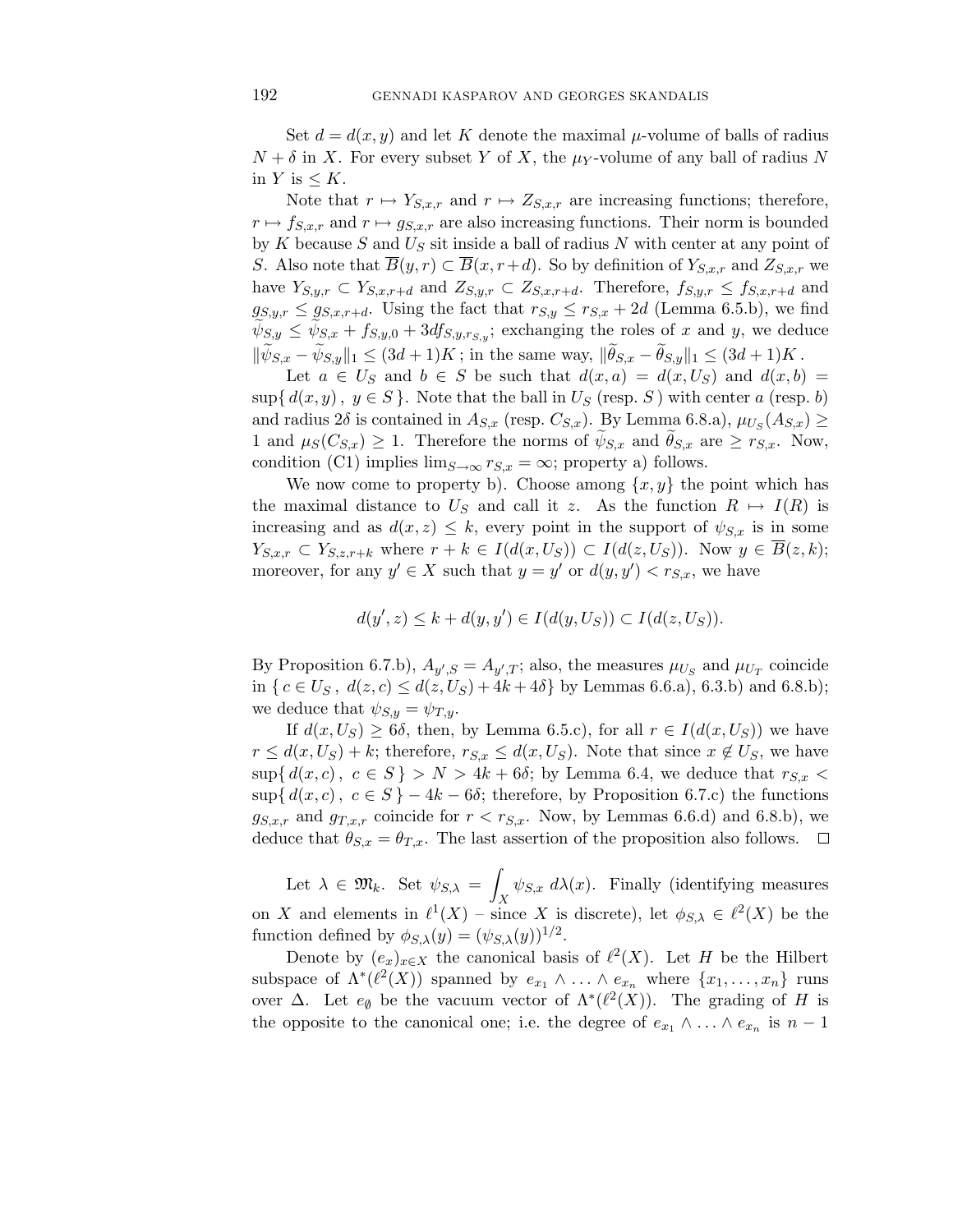(modulo 2). For  $\xi \in \ell^2(X)$  let  $c(\xi)$  be the operator on  $\Lambda^*(\ell^2(X))$  given by the Clifford multiplication by  $\xi$ , i.e.  $c(\xi) = \text{ext}(\xi) + \text{int}(\xi)$ , the sum of operators of (left) exterior and interior multiplication by  $\xi$ .

Denote by P the projection of  $\Lambda^*(\ell^2(X))$  onto H and let  $F_\lambda$  be the operator on H given for  $\{x_1,\ldots,x_n\} = S \in \Delta$  by the formula:

$$
F_{\lambda}(e_{x_1} \wedge \ldots \wedge e_{x_n}) = P c(\phi_{S,\lambda})(e_{x_1} \wedge \ldots \wedge e_{x_n}).
$$

THEOREM 6.10. a) For all  $\lambda \in \mathfrak{M}_k$ ,  $F_{\lambda} = F_{\lambda}^*$  and  $1 - F_{\lambda}^2$  is the rank-one projection onto the vector  $\phi_{\text{support}(\lambda),\lambda}$ .

b) For all  $\lambda, \lambda' \in \mathfrak{M}_k$ ,  $F_{\lambda} - F_{\lambda'} \in \mathcal{K}(H)$ .

c) The map  $\lambda \mapsto F_{\lambda}$  is norm-continuous on  $\mathfrak{M}_k$ .

*Proof.* If  $S = \{x_1, \ldots x_n\}$  is a finite subset of X denote by  $L_S$  the line in  $\Lambda^*(\ell^2(X))$  spanned by  $e_{x_1} \wedge \ldots \wedge e_{x_n}$ .

a) Let  $\lambda \in \mathfrak{M}_k$  and  $S \in \Delta$ . Let x be a point in the support of  $\lambda$  maximizing the distance to  $U_S$ . Since the function  $R \mapsto I(R)$  is increasing, the support of  $\phi_{S,\lambda}$  is contained in  $\bigcup$  $r \in I(d(x, U_S))$  $Y_{S,x,r}$ .

For all  $S \in \Delta$ ,  $c(\phi_{S,\lambda})L_S$  is contained in the sum of spaces  $L_T$  where T runs over all subsets of X such that the symmetric difference of S and T consists of exactly one point which is contained in the support of  $\phi_{S,\lambda}$ ; in particular,  $T \in \Delta \cup \{\emptyset\}$ , and for every y in the support of  $\lambda$  we have  $\psi_{S,y} = \psi_{T,y}$ if  $T \neq \emptyset$  (Proposition 6.9.b). Therefore  $c(\phi_{S,\lambda})(L_S) \subset H \oplus \mathbf{C}e_{\emptyset}$  where  $e_{\emptyset}$  is the vacuum vector of  $\Lambda^*(\ell^2(X))$ , and since  $c(\phi_{S,\lambda})$  is self-adjoint, we deduce that  $F_{\lambda} = F_{\lambda}^*$ .

Consider the equivalence relation in  $\Delta$  for which S and T are equivalent if their symmetric difference is contained in the support of  $\phi_{S,\lambda}$ . The vector  $\phi_{S,\lambda}$  is constant on the equivalence classes. The Hilbert space H breaks into an orthogonal sum of finite-dimensional subspaces spanned by the lines  $L_T$  of equivalence classes,  $F_{\lambda}$  preserves this decomposition and coincides with  $c(\phi_{S,\lambda})$ on any such class except for the class formed by all subsets  $S \subset X$  such that  $S \subset \text{supp}(\phi_{S,\lambda}).$ 

The lines  $L<sub>S</sub>$  for all S in this class span a finite-dimensional subspace V of H. The operator  $c(\phi_{S,\lambda})$  maps  $V \oplus \mathbf{C}e_{\emptyset}$  isomorphically onto itself, so being compressed to V this operator has a one-dimensional kernel. In fact,  $V \oplus \mathbf{C}e_{\emptyset}$ is isomorphic to a finite-dimensional exterior algebra and  $c(\phi_{S,\lambda})$  is a Clifford multiplication operator on it. The operator  $1-F_{\lambda}^2$  is 0 on the orthogonal complement of  $V$  in  $H$ , and on  $V$  it is a one-dimensional projection onto the image of  $Ce_{\emptyset}$  under the Clifford multiplication by  $c(\phi_{S,\lambda})$ , i.e. it is the onedimensional projection onto the vector  $\phi_{S,\lambda}$ .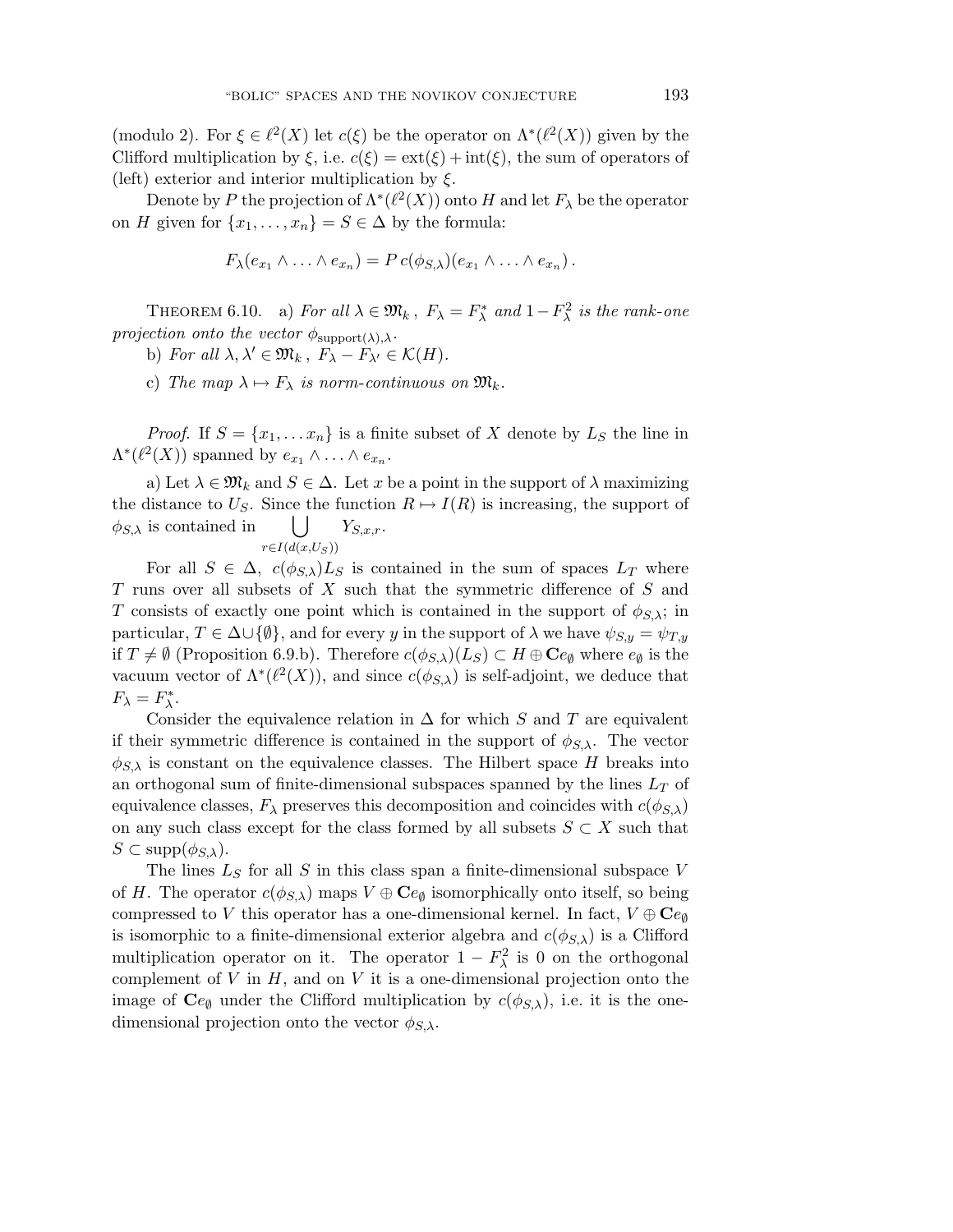It remains to note that all nonempty subsets of the support of  $\phi_{S,\lambda}$  belong to our distinguished class for any  $S \subset \text{supp}(\lambda)$ . This means that the function  $\phi_{S,\lambda}$  for this class is equal to  $\phi_{\text{support}(\lambda),\lambda}$ , which establishes the expression for  $1-F_{\lambda}^2$ .

b) and c) Let  $\lambda, \lambda' \in \mathfrak{M}_k$ ; for  $S \in \Delta$ , put  $\phi_S = \inf{\phi_{S,\lambda}, \phi_{S,\lambda'}}$ , and let F be given for  $\xi \in L_S$  by the formula  $F(\xi) = P c(\phi_S)(\xi)$ . Now,  $F_\lambda - F$  and  $F_{\lambda'}-F$  are block diagonal. As  $\|\phi_{S,\lambda}-\phi_S\|_2^2 \leq \|\phi_{S,\lambda}-\phi_{S,\lambda'}\|_2^2 \leq \|\psi_{S,\lambda}-\psi_{S,\lambda'}\|_1$ , it follows from Proposition 6.9.a) that  $F_{\lambda} - F$  is compact; in the same way,  $F_{\lambda'} - F$  is compact. Moreover,  $||F_{\lambda} - F||^2 = \sup{ {\|\phi_{S,\lambda} - \phi_S\|_2^2, S \in \Delta } }$  $\sup\{\|\psi_{S,\lambda} - \psi_{S,\lambda'}\|_1, S \in \Delta\} \leq \|\lambda - \lambda'\|_1$ ; estimating (in the same way)  $||F_{\lambda'} - F||^2$ , we obtain c).  $\Box$ 

The pair  $(H, F_x)$  defines an element  $\gamma = \gamma_k$  of  $R(\Gamma)$ .

COROLLARY 6.11. Let q be the map  $\mathfrak{M}_k \to \text{point}$ . Then  $q^*(\gamma)=1$  in  $RK_{\Gamma}^0(\mathfrak{M}_k)$ .

*Proof.* By Theorem 6.10.a) and c), the family  $\lambda \mapsto F_{\lambda}$  defines the unit element of  $RK_{\Gamma}^{0}(\mathfrak{M}_{k})$ . By Theorem 6.10.b), it is equal to  $q^*(\gamma_k)$ . □

#### **7. The dual Dirac construction**

In this section and the next one we finish the proof of Theorem 5.2 (and therefore of Theorem 1.1).

Recall that having a proper isometric action of a discrete group  $\Gamma$  on a weakly bolic, weakly geodesic metric space of bounded coarse geometry, we can choose a discrete, locally finite subspace  $X$  of this space having the same properties and still equipped with a proper isometric action of  $\Gamma$  (Prop. 3.5).

# **The dual Dirac construction for euclidean spaces** ([HKT], [HK])

Let us denote the real  $L^2(X;\mu)$  by H. Recall first the construction of a  $C^*$ -algebra associated to a separable real Hilbert space ([HKT], [HK]). We will consider  $H$  as an affine Hilbert space. For any finite-dimensional real affine subspace  $V \subset \mathcal{H}$ , denote by  $V_0$  the underlying vector space. Let  $C_{\tau}(V)$  be (as in [K2], 4.1) the  $\mathbb{Z}_2$ -graded algebra of Clifford functions  $C_0(V, \text{Cliff}(V_0)),$ where  $Cliff(V_0)$  is the complex Clifford algebra associated with the Euclidean quadratic form on  $V_0$ . (This algebra has a natural structure of a  $C^*$ -algebra.) If we fix an origin  $v_0$  in V (i.e. if we identify V with  $V_0$ ), then we can define the *Bott operator*  $B_{v_0}$  for  $C_{\tau}(V)$  as multiplication by the function  $C: V \to \text{Cliff}(V_0)$  whose value at  $v \in V$  is  $v - v_0 \in \text{Cliff}(V_0)$ . It is a degreeone, essentially self-adjoint, unbounded multiplier of  $C_{\tau}(V)$ , with domain the compactly supported functions in  $C_{\tau}(V)$ .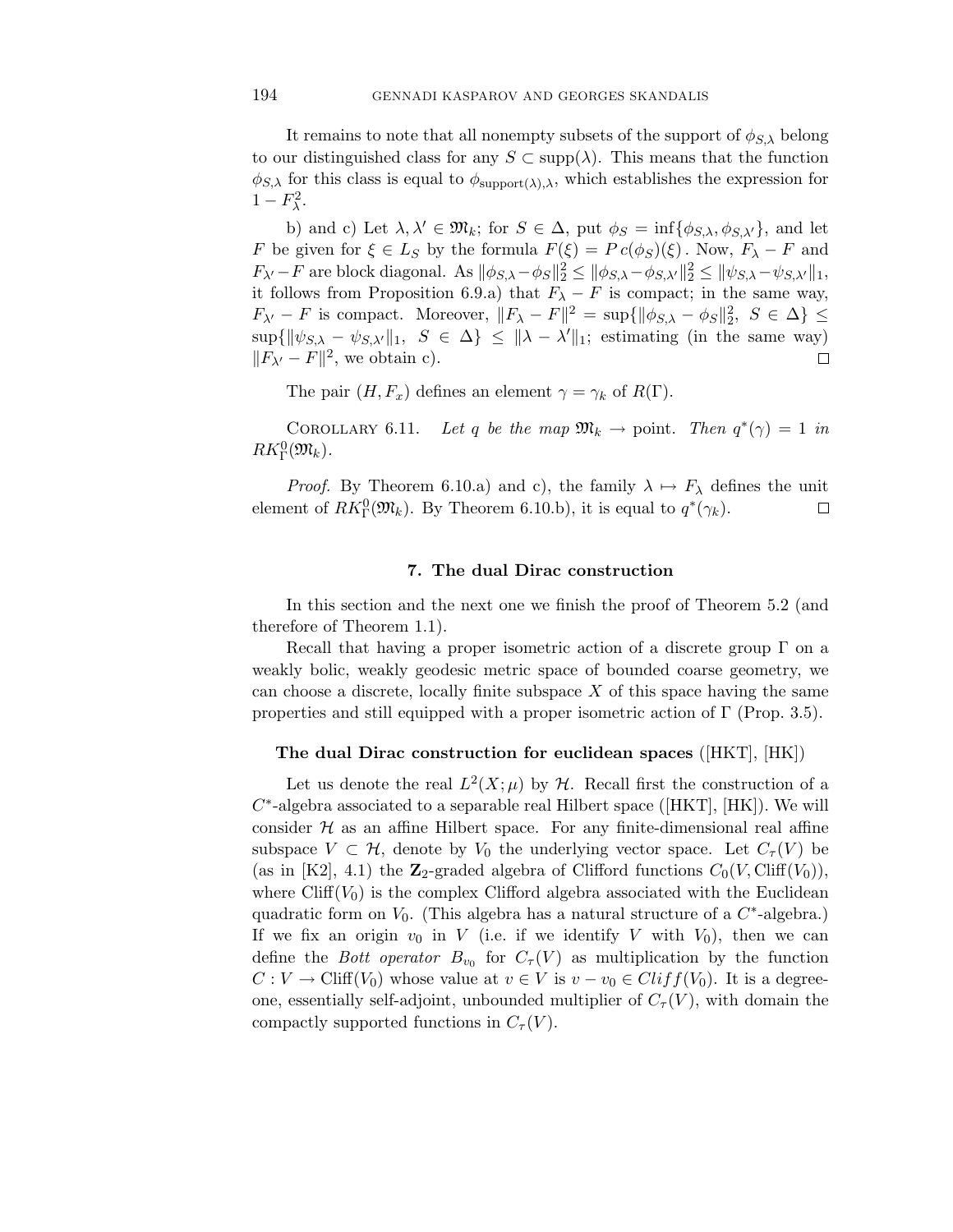Denote by  $S = C_0(\mathbf{R})$  the  $\mathbf{Z}_2$ -graded algebra of continuous complex-valued functions on  $\bf{R}$  which vanish at infinity.  $\cal{S}$  is graded according to even and odd functions. We will use the following notation:  $\mathcal{A}(V) = \mathcal{S} \widehat{\otimes} C_{\tau}(V)$ . Denote by X the operator of multiplication by x on **R**, viewed as a degree one, essentially self-adjoint, unbounded multiplier of  $S$  with domain the compactly supported functions in  $S$ .

Suppose now that  $V$  and  $V'$  are finite-dimensional affine subspaces of  $H$ with  $V' \subset V$ . Let W be the orthogonal complement of V' in V. Since W naturally has an origin (call it  $w_0$ ), we can identify W with  $W_0$ . Define a homomorphism  $S \to \mathcal{A}(W)$  by the formula:  $f \mapsto f(X \widehat{\otimes} 1 + 1 \widehat{\otimes} B_{w_0})$ . Using a canonical decomposition:  $\mathcal{A}(V) = \mathcal{A}(W) \widehat{\otimes} C_{\tau}(V')$ , define a homomorphism  $\mathcal{A}(V') \to \mathcal{A}(V)$  by tensoring the above homomorphism  $\mathcal{S} \to \mathcal{A}(W)$  with the identity map on  $C_{\tau}(V')$ . These homomorphisms  $\mathcal{A}(V') \to \mathcal{A}(V)$  are transitive with respect to the embeddings  $V'' \subset V' \subset V$ . The algebra  $\mathcal{A}(\mathcal{H})$  is defined as the inductive limit of the algebras  $\mathcal{A}(V)$  taken over the directed set of all finite-dimensional affine subspaces of  $H$ . We will consider this  $C^*$ -algebra as trivially graded.

Note that for any point  $v \in \mathcal{H}$ , there exists a canonical unbounded multiplier of  $\mathcal{A}(\mathcal{H})$ , the unbounded Bott element  $B_v$ . It corresponds to the unbounded multiplier X of the algebra  $A(v) = S$  (where v is considered as an affine subspace of H) under the inductive limit map  $\mathcal{A}(v) \to \mathcal{A}(\mathcal{H})$ . The unbounded multiplier  $B_v$  is essentially self-adjoint; its resolvent belongs to  $\mathcal{A}(\mathcal{H})$ ; moreover  $B_v - B_w$  is bounded for  $v, w \in \mathcal{H}$ , and  $gB_v = B_{qv}$  for all  $g \in \Gamma$ . Therefore  $B_v$  defines an element  $\eta_{\mathcal{H}} \in KK_1^{\Gamma}(\mathbf{C}, \mathcal{A}(\mathcal{H}))$ . Note that in our case of  $\mathcal{H} = L^2(X;\mu)$ , the action of  $\Gamma$  on  $\mathcal{H}$  is linear, so the operator  $B_0$ (corresponding to  $v = 0$ ) is exactly Γ-invariant.

#### The algebra  $A_k$

In the previous section, for any  $k \in \mathbb{R}_+$ , we have defined  $N \in \mathbb{R}_+$ . Let us fix k and N and consider the map  $\tau : \mathfrak{M}_N \to L^2(X;\mu)$  defined in 4.2. Denote the image of this map (with the topology induced by the weak topology of  $L^2(X;\mu)$  by  $Z_k$ . According to Lemma 4.3,  $Z_k$  is a proper Γ-space.

We will define now a C<sup>\*</sup>-algebra  $\mathcal{A}_k$  which is a  $\Gamma - Z_k$ -algebra. Note that whereas  $\mathfrak{M}_N$  is obviously a simplicial complex, with simplices corresponding to subsets  $S \subset X$  of diameter  $\leq N$ , the space  $Z_k$  has only a structure of a polyhedral complex. For any simplex S in  $\Delta_N$ , we denote by  $|S| \subset \mathfrak{M}_N$  its geometric realization (i.e. the set of probability measures on X with support in S); the subspace  $\tau(|S|)$  is a convex polyhedron in  $L^2(X;\mu)$ . We will denote this polyhedron by  $S$  and call it *quasisimplex*.

Let  $q_S$  be the map of  $H$  into itself which associates to each point of  $H$  the nearest point of its finite-dimensional subquasisimplex S . It is clear that this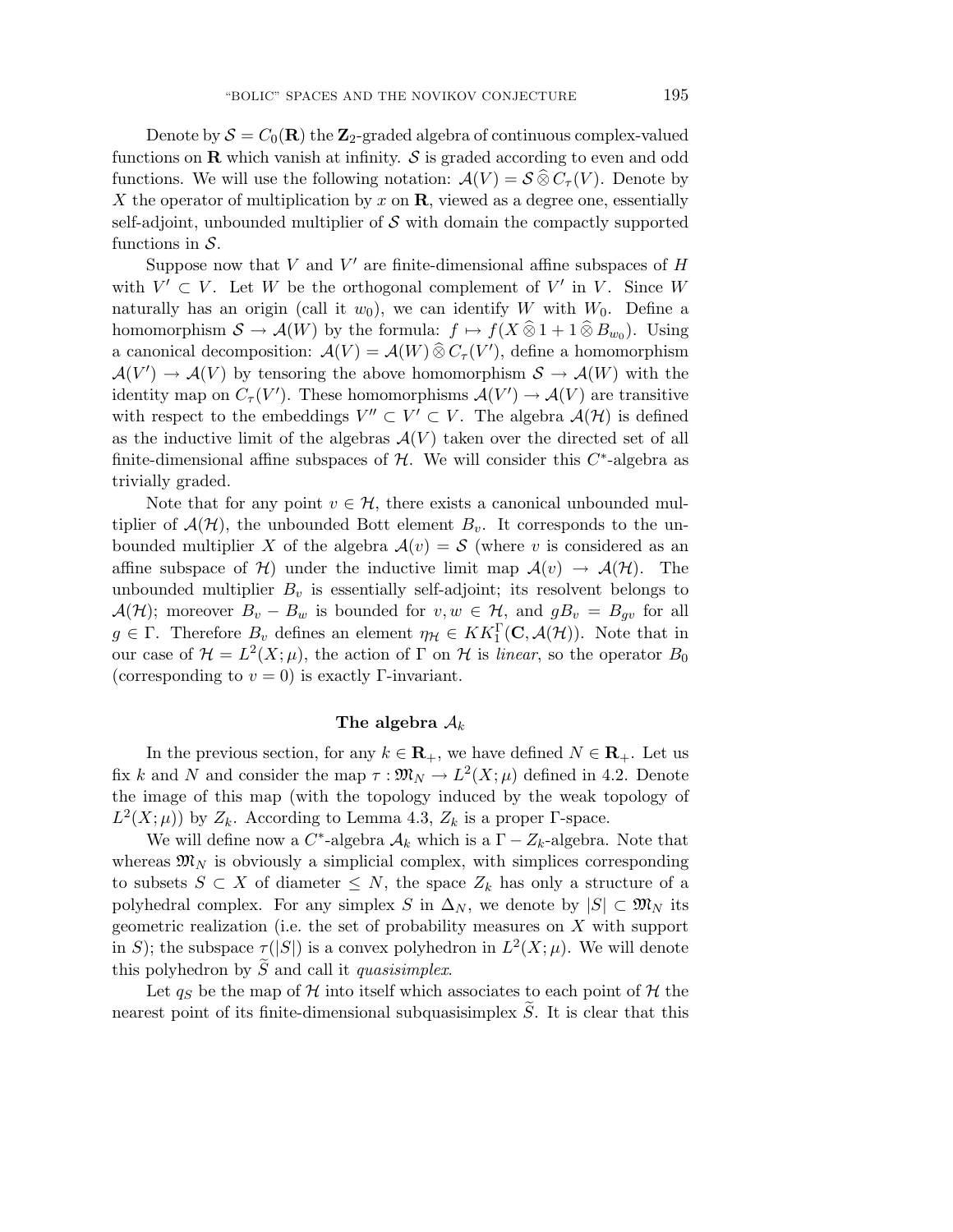map is well defined and continuous in the weak topology. Using this map, one can lift any continuous function on  $S$  to a weakly continuous function on  $H$ . This map defines a homomorphism of the algebra of continuous functions on the quasisimplex into the algebra of weakly continuous functions on  $H$ . But since multiplication by a bounded weakly continuous function on  $H$  naturally defines a central multiplier of  $\mathcal{A}(\mathcal{H})$  (of degree 0), we obtain a homomorphism  $C(S) \to \mathcal{M}(\mathcal{A}(\mathcal{H}))$ .

Let H be the (graded) Hilbert space entering the definition of the  $\gamma$ element of the previous section. The C<sup>∗</sup>-algebra  $\mathcal{K}(H)\otimes\mathcal{A}(\mathcal{H})$  is endowed with the natural (diagonal) action of the group Γ. Moreover, there exists also a Γequivariant homomorphism of the algebra of functions  $C_0(Z_k)$  to  $\mathcal{M}(\mathcal{K}(H) \otimes$  $\mathcal{A}(\mathcal{H})$ ). Namely, if we fix a natural basis in H as in the previous section (each basis vector corresponding to an oriented simplex of  $\mathfrak{M}_{N}$ , then the Hilbert module  $H \otimes \mathcal{A}(\mathcal{H})$  over  $\mathcal{A}(\mathcal{H})$  becomes a direct sum over the simplices S of  $\mathfrak{M}_{N}$  of the algebras  $\mathcal{A}(\mathcal{H})$ . For each simplex S, there is a homomorphism of  $C(S) \to \mathcal{M}(\mathcal{A}(\mathcal{H}))$  as defined above. This homomorphism clearly does not depend on the orientation of S, and all these homomorphisms combine together to give the homomorphism  $C_0(Z_k) \to \bigoplus_S C(S) \to \mathcal{L}(H \otimes \mathcal{A}(\mathcal{H}))$ .

Definition 7.1. Let  $A_k$  be the subalgebra of all elements of the  $C^*$ -algebra  $\mathcal{K}(H) \otimes \mathcal{A}(\mathcal{H})$  which commute with the image of the above homomorphism  $C_0(Z_k) \to \mathcal{M}(\mathcal{K}(H) \otimes \mathcal{A}(\mathcal{H}))$ . There exists a natural restriction of the homomorphism  $C_0(Z_k) \to \mathcal{M}(\mathcal{K}(H) \otimes \mathcal{A}(\mathcal{H}))$  to a homomorphism  $C_0(Z_k) \to \mathcal{M}(\mathcal{A}_k)$ . This latter homomorphism defines a structure of a  $C_0(Z_k)$ algebra on  $A_k$ .

This definition requires some explanation. First of all, the algebra  $A_k$  is very similar to the algebra of a finite-dimensional simplicial complex defined in [KS1] and called  $A_X$  there. We could not use that definition here because in general the Rips complex  $\mathfrak{M}_N$  is not finite-dimensional. The main difference between the algebra  $\mathcal{A}_X$  of [KS1] and the algebra  $\mathcal{A}_k$  defined here is that in [KS1] we used the function called type to map simplices of our simplicial complex into a Euclidean space, whereas here we just have an embedding of our polyhedral complex  $Z_k$  into the Hilbert space  $\mathcal{H}$ .

To make this parallel between the definition of [KS1] and the definition given here completely precise, let us consider the Hilbert module  $H \otimes \mathcal{A}(\mathcal{H})$  over  $\mathcal{A}(\mathcal{H})$  as a direct sum over the simplices S of  $\mathfrak{M}_N$  of the algebras  $\mathcal{A}(\mathcal{H})$ . The algebra  $\mathcal{A}_k$  clearly contains all elements of  $\mathcal{K}(H \otimes \mathcal{A}(\mathcal{H}))$  which are diagonal with respect to this decomposition. It also contains nondiagonal elements, namely for those pairs of copies of  $\mathcal{A}(\mathcal{H})$  in the direct sum  $\bigoplus_{S}\mathcal{A}(\mathcal{H})$  which correspond to quasisimplices  $\tilde{S}$ ,  $\tilde{S}'$  with  $\tilde{S} \cap \tilde{S}' \neq \emptyset$ . One easily verifies that  $\mathcal{M}(\mathcal{A}_k)$  is a subalgebra of  $\mathcal{L}(H \otimes \mathcal{A}(\mathcal{H}))$  and that  $\mathcal{A}_k = \mathcal{M}(\mathcal{A}_k) \cap \mathcal{K}(H \otimes \mathcal{A}(\mathcal{H}))$ .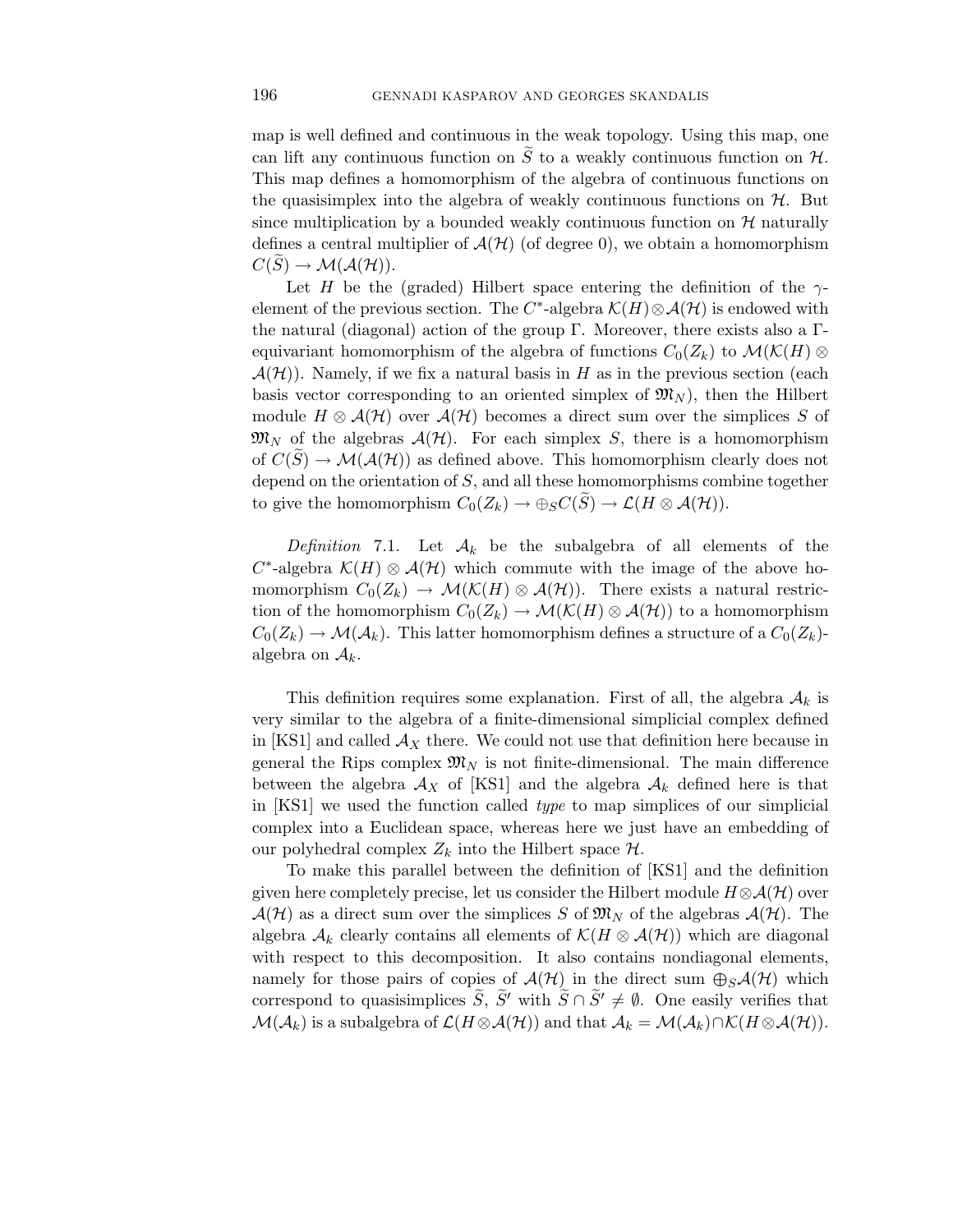The algebra  $A_k$  just constructed is a proper Γ-algebra (Def. 5.6). This will be the algebra  $A_k$  of Corollary 5.14. In order to apply Corollary 5.14, it is enough to construct the Dirac and the dual Dirac elements  $d_k$  and  $\eta_k$ . The Dirac element will be constructed in the next section. Here we construct the dual Dirac element  $\eta_k \in K_1^{\Gamma}(\mathcal{A}_k)$ . First we will choose for any simplex S of the Rips complex a certain vector  $v_S \in \mathcal{H}$  which will be the center of the Bott element for this simplex.

#### The choice of the vector  $v_S$

In the previous section, we have associated to any simplex  $S$  of the combinatorial Rips complex  $\Delta_N$  and any point  $x \in X$ , a measure  $\theta_{S,x} \in \mathfrak{M}_N$  (Prop. 6.9). Let us put  $\xi_{S,x} = \tau(\theta_{S,x})$  where  $\tau$  is the map defined in 4.2.

For all  $R > 0$ , let  $K(R) > 0$  denote the maximal  $\mu$ -measure of a subset  $T \subset X$  of diameter  $\leq R$ . Put  $K = K(N + 2\delta)$ .

LEMMA 7.2. Let  $\rho$ ,  $\alpha$  be positive real numbers such that  $\alpha > 2\rho K^{3/2} + K^2$ . Put  $v_S = \alpha \xi_{S,x}$ , and let z be any point of H contained in a ball of radius  $\rho$ around vs. Suppose that a point  $a \in S$  is at a distance  $\geq 2\delta$  in X from the support of the function  $\theta_{S,x}$ . Then  $q_S(z)$  (the nearest-to-z point of the quasisimplex S) actually belongs to the subquasisimplex  $(S - \{a\})$  in  $\mathcal{H}$ .

*Proof.* Put  $y = q_S(z)$ . The condition that y is the nearest-to-z point of the quasisimplex  $S \subset \mathcal{H}$  means that S lies in the half-space which is cut off from z by a hyperplane passing through the point  $y$  and orthogonal to the vector  $y - z$ . This can be expressed by saying that for any point  $s \in S$ , the scalar product  $\langle s - y, y - z \rangle$  is nonnegative. In particular  $\langle \xi_{S,x} - y, y - z \rangle \geq 0$ , since  $\xi_{S,x} \in S$ .

Let  $s_1, \ldots, s_m$  be all vertices of S. Then y is a convex linear combination of the points  $\tau(s_1),\ldots,\tau(s_m)$ . The nonzero coefficients in this linear combination can correspond only to those points among  $\tau(s_1),\ldots,\tau(s_m)$  that lie in the hyperplane passing through the point y and orthogonal to the vector  $y - z$ . We claim that  $\langle \tau(a) - \xi_{S,x}, y - z \rangle > 0$ . It follows that  $\langle \tau(a) - y, y - z \rangle > 0$ . Therefore  $\tau(a)$  cannot lie in this hyperplane, and the lemma follows.

To prove our claim, note that by Lemma 4.3,  $\|\xi_{S,x}\| \geq K^{-1/2}$  and  $\|y\| \leq$  $K^{1/2}$ . Therefore

$$
\langle \xi_{S,x}, z - y \rangle = \langle \xi_{S,x}, v_S + (z - v_S) - y \rangle \ge \alpha ||\xi_{S,x}||^2 - ||\xi_{S,x}||(\rho + K^{1/2})
$$
  
 
$$
\ge \alpha K^{-1} - K^{1/2}(\rho + K^{1/2}).
$$

Note also that an element of  $S$  is a nonnegative function on  $X$ , hence  $\langle \tau(a), y \rangle \geq 0.$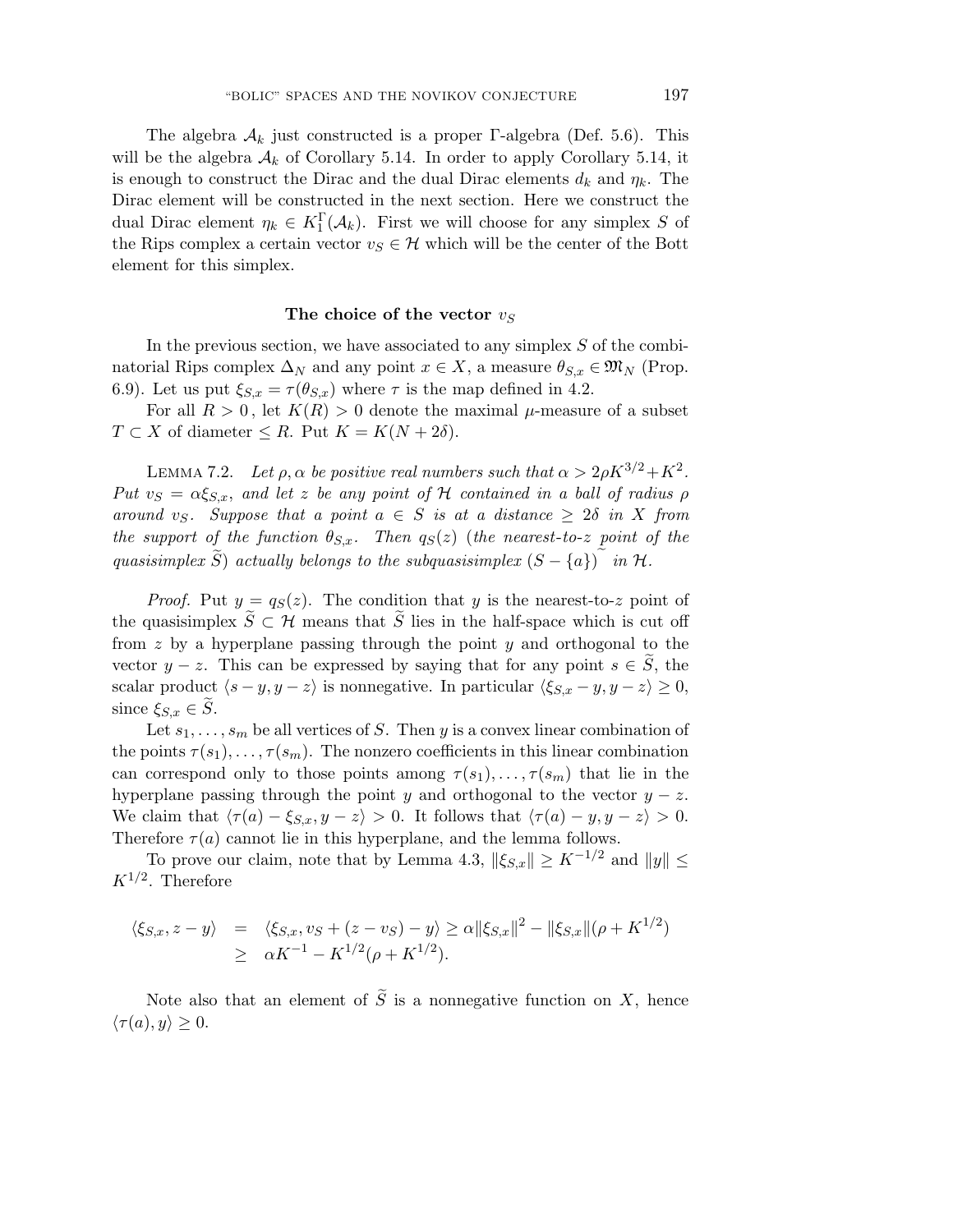Since the point  $a \in S$  is at a distance  $\geq 2\delta$  in X from the support of the function  $\theta_{S,x}$ , one has  $\langle \tau(a), v_S \rangle = 0$ . So

$$
\begin{array}{rcl}\n\langle \tau(a)-\xi_{S,x}, y-z\rangle &=& \langle \tau(a), y\rangle - \langle \tau(a), z-v_S\rangle + \langle \xi_{S,x}, z-y\rangle \\
&=& -\rho K^{1/2} + \alpha K^{-1} - K^{1/2}(\rho + K^{1/2}) > 0\n\end{array}
$$

as claimed.

We choose  $\rho = 1$  and put  $\alpha = 2(K^{3/2} + K^2)$ ; hence,  $v_S = 2(K^{3/2} + K^2) \xi_{S,x}$ .

 $\Box$ 

#### **The operator** Φ

We are ready now to construct an operator  $\Phi \in \mathcal{M}(\mathcal{A}_k)$  which will give us the required dual Dirac element in  $K_1^{\Gamma}(\mathcal{A}_k)$ . Let us denote the Hilbert module  $H \otimes \mathcal{A}(\mathcal{H})$  over  $\mathcal{A}(\mathcal{H})$  by  $\mathfrak{H}$ . We will consider  $\mathfrak{H}$  as a direct sum over the oriented simplices  $\{S\}$  of  $\mathfrak{M}_N$  of the algebras  $\mathcal{A}(\mathcal{H})$ . The operator  $\Phi$  will be constructed in  $\mathcal{L}(f) = \mathcal{M}(\mathcal{K}(H) \otimes \mathcal{A}(\mathcal{H}))$  and then we will prove that it actually belongs to  $\mathcal{M}(\mathcal{A}_k)$ .

Let  $B_{v<sub>S</sub>}$  be the unbounded Bott element for  $\mathcal{A}(\mathcal{H})$  centered at the point  $v<sub>S</sub>$ . Denote by dim[S] the dimension of the simplex S in  $\mathfrak{M}_N$ . Define a function  $\nu$ on the real line by  $\nu(t) = t \cdot (\max(1, |t|))^{-1}$ . Also let  $\omega$  be a positive continuous function on **R**<sub>+</sub> satisfying the conditions:  $\omega(t) = 0$  if  $t \le 6\delta$  and  $\omega(t) = 1$  if  $t \geq 8\delta$ .

The operator  $\Phi$  consists of a part  $\Phi_{\text{diag}}$  diagonal with respect to the above direct sum decomposition of  $\mathfrak{H}$  and an off-diagonal part  $\Phi_{\text{off}}$ . The operator  $\Phi$ will depend on the point  $x \in X$ . When we need to show the dependence of  $\Phi$ on x we will denote it by  $\Phi_x$ .

Recall from the proof of Theorem 6.10 that if  $S = \{x_1, \ldots x_n\}$  is a finite subset of X, we denote by L<sub>S</sub> the line in  $\Lambda^*(\ell^2(X))$  spanned by  $e_{x_1} \wedge \ldots \wedge e_{x_n}$ . The diagonal part  $\Phi_{\text{diag}}$  of our operator is defined, for  $S = \{x_1, \ldots, x_n\} \in \Delta_N$ and  $\xi \in L_S$ , by  $\Phi_{\text{diag}}(\xi \otimes \zeta) = (-1)^{\dim[S]-1} \xi \otimes \nu(B_{v_S})(\zeta)$ .

The off-diagonal part  $\Phi_{\text{off}}$  takes into account the operator  $F = F_x$  of the  $\gamma$ -element constructed in the previous section (here  $x \in X$  is considered as the Dirac measure  $\lambda$  at the point x). Let  $\tilde{\omega}$  be the multiplication by  $\omega(d(x, U_S))$  on  $L_S \otimes \mathcal{A}(\mathcal{H})$ . We set  $\Phi_{\text{off}} = (F \otimes 1)(1 - \Phi_{\text{diag}}^2)^{1/2} \tilde{\omega}$ , and finally,  $\Phi = \Phi_{\text{diag}} + \Phi_{\text{off}}$ .

THEOREM 7.3. The element  $\Phi$  is a multiplier of the algebra  $A_k$ . It satisfies the following conditions:  $\Phi^* = \Phi$ ,  $1 - \Phi^2 \in \mathcal{A}_k$ . The element  $\Phi$ depends equivariantly on the point  $x \in X$ , namely:  $g(\Phi_x) = \Phi_{qx}$ , for all  $g \in \Gamma$ , and for any  $y \in X$ ,  $\Phi_y - \Phi_x \in \mathcal{A}_k$ . Thus  $\eta_k = (\mathcal{A}_k, \Phi)$  is an element of  $K_1^{\Gamma}(\mathcal{A}_k)$ . Moreover, the image of  $\eta_k$  in the group  $K_1^{\Gamma}(\mathcal{K}(H)\otimes \mathcal{A}(\mathcal{H}))$  under the natural embedding  $A_k \subset \mathcal{K}(H) \otimes \mathcal{A}(\mathcal{H})$  is equal to the product of the  $\gamma$ -element  $\gamma_k$  defined by the operator F and the Bott element  $\eta_{\mathcal{H}} \in KK_1^{\Gamma}(\mathbf{C}, \mathcal{A}(\mathcal{H}))$ .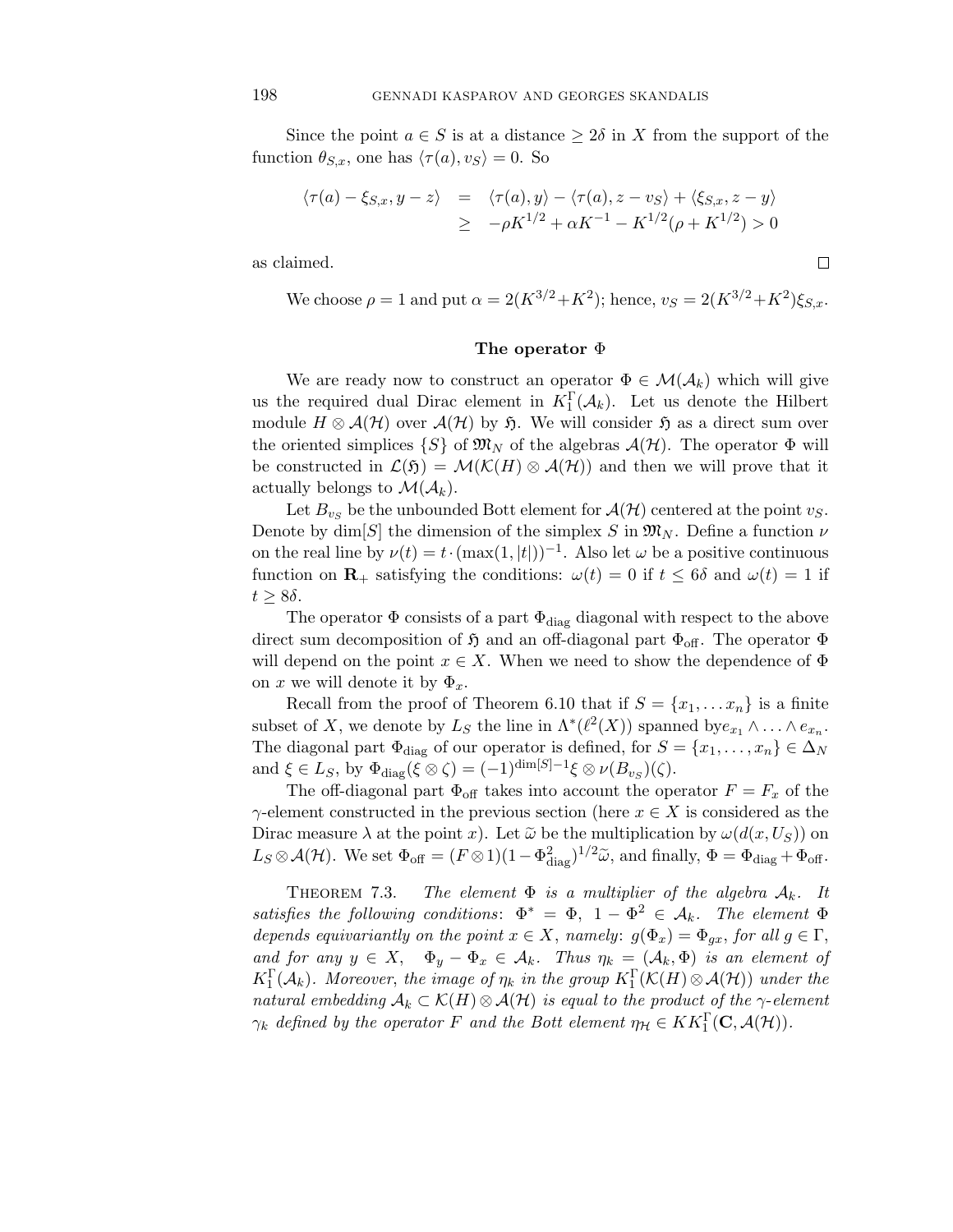*Proof.* Obviously the operators  $\tilde{\omega}$  and  $\Phi_{\text{diag}}$  commute. According to Lemmas 6.3.a) and 6.6.a), if  $S, T \in \Delta_N$  are such that  $F(L_S)$  and  $L_T$  are not orthogonal, then  $d(x, U_S) = d(x, U_T)$ . Therefore  $\tilde{\omega}$  and  $F \otimes 1$  commute. If moreover  $d(x, U_S) \ge 6\delta$ , then according to Proposition 6.9.b) the vectors  $\xi_{S,x}$  and  $\xi_{T,x}$ coincide, so that  $v_S = v_T$ . It follows that  $\Phi_{\text{diag}}$  and  $(F \otimes 1) \tilde{\omega}$  anticommute. Therefore  $\Phi^* = \Phi$  and  $1 - \Phi^2 = (1 - \tilde{\omega}^2 (F^2 \otimes 1))(1 - \Phi_{\text{diag}}^2) \in \mathcal{K}(H) \otimes \mathcal{A}(\mathcal{H})$ (recall that the space X is locally finite, and the condition  $d(x, U_s) \geq 8\delta$  is not satisfied only for a finite number of simplices  $S$ ).

The assertion concerning the equivariance of  $\Phi$  is clear.

By Proposition 6.9 and Lemma 4.3, we have:  $\Phi_{\text{diag},y} - \Phi_{\text{diag},x} \in \mathcal{K}(H)$  $\otimes$   $\mathcal{A}(\mathcal{H})$ ; from Theorem 6.10, it follows that

$$
((F_x-F_y)\otimes 1)(1-\Phi^2_{\text{diag},x})^{1/2}\in \mathcal{K}(H)\otimes \mathcal{A}(\mathcal{H}).
$$

Therefore  $\Phi_y - \Phi_x \in \mathcal{K}(H) \otimes \mathcal{A}(\mathcal{H})$ .

Now we have to prove that the operator  $\Phi$  is a multiplier of  $\mathcal{A}_k$ . Indeed, the operator  $\Phi_{\text{diag}}$  is obviously a multiplier of  $\mathcal{A}_k$ , so we need to prove only that  $\Phi_{\text{off}}$  is also a multiplier of  $\mathcal{A}_k$ . Suppose that  $F(L_S)$  and  $L_T$  are not orthogonal. Then we have to show that the operators of multiplication by functions from  $C_0(Z_k)$  are the same on the two copies of H corresponding to S and T in the regions where  $1 - \Phi_{\text{diag}}^2 \neq 0$ . These regions are in fact balls of radius 1 around points  $v_S$  and  $v_T$  respectively.

First of all, in the case when  $d(x, U_s) \leq 6\delta$ , the operator  $\Phi_{\text{off}}$  is zero by definition. Therefore, we may assume that  $d(x, U<sub>S</sub>) > 6\delta$ . According to Lemma 7.2, applied in the case when a is any point in the symmetric difference of S and T, the projection maps for the ball of radius 1 around  $v_S$  (or  $v_T$ ) to S and to T are identical, and the image of these maps belongs to the intersection of S and T. (Note that the condition that the point a is at a distance  $\geq 2\delta$  in X from the support of the function  $\theta_{S,x}$  is satisfied in view of the last assertion of Proposition 6.9.) Therefore, the operators of multiplication by functions lifted from S and T, which are defined using these projections, are the same in the two balls that we consider.

The last assertion of the theorem follows from the existence of an obvious homotopy moving all centers  $\{v_{\mathcal{S}}\}$  of the Bott elements used in the construction of the operator  $\Phi$  to the zero point of H. The function  $\omega$  in the process of this homotopy is replaced by 1. □

## **8. End of proof of the main result**

In Section 5 we reduced the proof of Theorem 5.2 to the verification of the sufficient conditions given in Corollary 5.14. In this section we prove that these sufficient conditions are fulfilled for groups satisfying the assumptions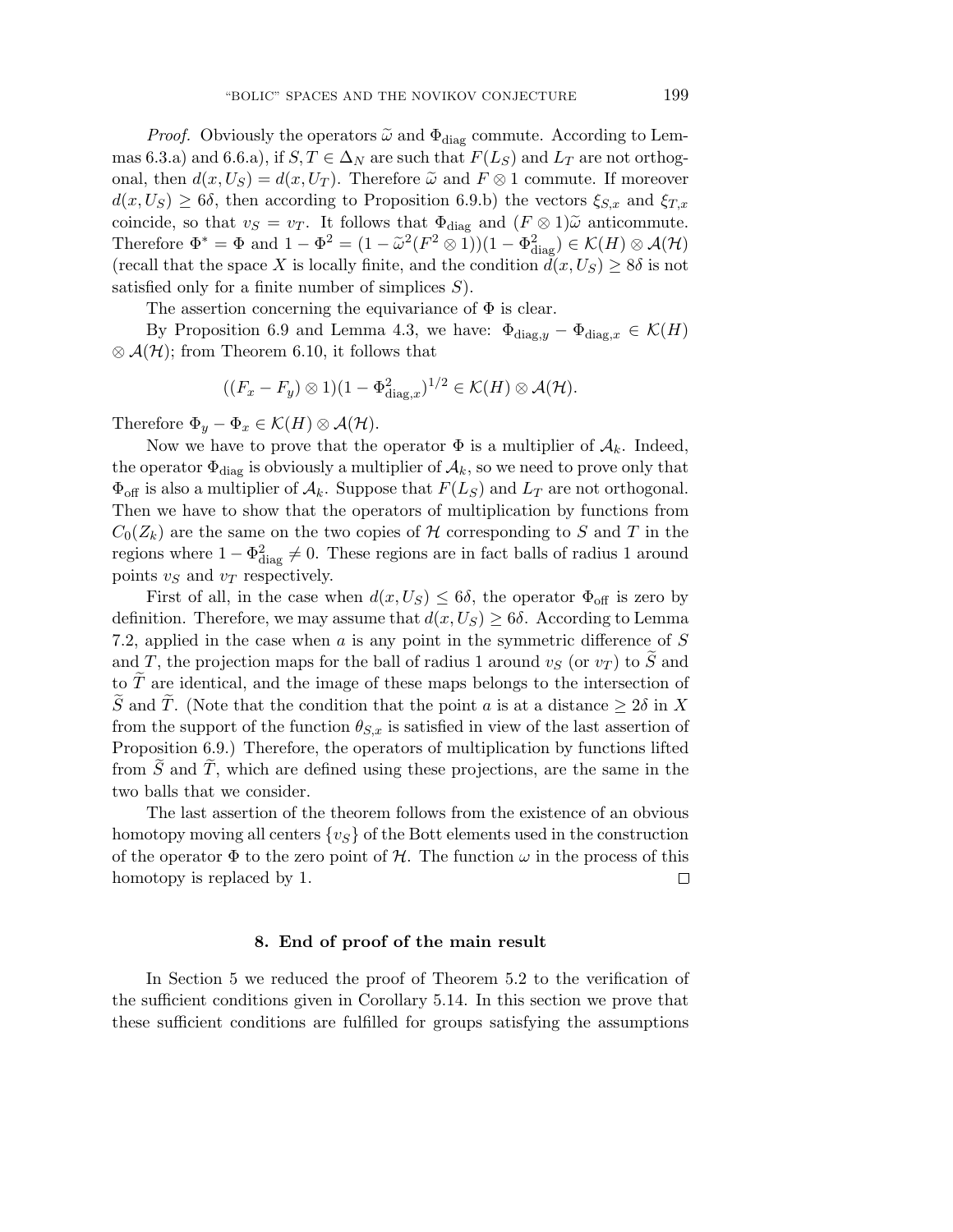of Theorems 1.1, 5.2. More precisely, we will construct a Dirac element  $d_k \in$  $KK^{\Gamma}(\mathcal{A}_k, \mathbf{C})$  such that (in the notation of Corollary 5.14),  $p_{\mathfrak{M}_k}^*(\eta_k \otimes_{\mathcal{A}_k} d_k)$  $= 1_{\mathfrak{M}_k}$ .

Consider the extension of  $C^*$ -algebras

(1) 
$$
0 \to \mathcal{K}(\mathcal{E}) \to \mathcal{F} \to \mathcal{A}(\mathcal{H}) \to 0
$$

constructed in [HK], where  $\mathcal E$  is a Hilbert D-module. Here  $D = C_0((0,1)^2)$ since we view all  $C^*$ -algebras as trivially graded. Let us tensor this extension with  $\mathcal{K}(H)$ :

(2) 
$$
0 \to \mathcal{K}(H) \otimes \mathcal{K}(\mathcal{E}) \to \mathcal{K}(H) \otimes \mathcal{F} \to \mathcal{K}(H) \otimes \mathcal{A}(\mathcal{H}) \to 0.
$$

Since the algebra  $A_k$  is proper and nuclear, we can apply Proposition 5.7 to get a six term exact sequence associated with the exact sequence (2).

Definition 8.1. The Dirac element  $d_k \in KK_1^{\Gamma}(\mathcal{A}_k, \mathcal{K}(H) \otimes \mathcal{K}(\mathcal{E})) =$  $KK_1^{\Gamma}(\mathcal{A}_k, \mathbf{C})$  is defined to be  $\partial(u_k)$ , where  $u_k \in KK^{\Gamma}(\mathcal{A}_k, \mathcal{K}(H) \otimes \mathcal{A}(\mathcal{H}))$ is associated with the embedding  $\mathcal{A}_k \to \mathcal{K}(H) \otimes \mathcal{A}(\mathcal{H})$ , and  $\partial$  is the connecting map of the exact sequence (2).

PROPOSITION 8.2. 
$$
p_{\mathfrak{M}_k}^*(\eta_k \otimes_{\mathcal{A}_k} d_k) = 1_{\mathfrak{M}_k}
$$
 (up to sign)

*Proof.* The action of  $\Gamma$  on  $\mathfrak{M}_k$  is proper. Applying Remark 5.10, we find

$$
p_{\mathfrak{M}_k}^*(\eta_k \otimes_{\mathcal{A}_k} d_k) = p_{\mathfrak{M}_k}^*(\eta_k) \otimes_{\mathcal{A}_k} p_{\mathfrak{M}_k}^* \partial(u_k) = \partial(p_{\mathfrak{M}_k}^*(\eta_k \otimes_{\mathcal{A}_k} u_k))
$$

where we have denoted by the same letter  $\partial$  the connecting maps

$$
RKK^{\Gamma}(\mathfrak{M}_k; \mathcal{A}_k, \mathcal{K}(H) \otimes \mathcal{A}(\mathcal{H})) \to RKK_1^{\Gamma}(\mathfrak{M}_k; \mathcal{A}_k, \mathcal{K}(H) \otimes \mathcal{K}(\mathcal{E}))
$$

and

$$
RKK_1^{\Gamma}(\mathfrak{M}_k; \mathbf{C}, \mathcal{K}(H) \otimes \mathcal{A}(\mathcal{H})) \to RKK^{\Gamma}(\mathfrak{M}_k; \mathbf{C}, \mathcal{K}(H) \otimes \mathcal{K}(\mathcal{E}))
$$

associated with the exact sequence (2).

The last assertion of Theorem 7.3 implies that  $\eta_k \otimes_{\mathcal{A}_k} u_k = \gamma_k \otimes_{\mathbb{C}} \eta_{\mathcal{H}}$ where  $\eta_{\mathcal{H}} \in KK_1^{\Gamma}(\mathbf{C}, \mathcal{A}(\mathcal{H}))$  is the Bott element for  $\mathcal{A}(\mathcal{H})$ . By Corollary 6.11, we then find  $p_{\mathfrak{M}_k}^*(\eta_k \otimes_{\mathcal{A}_k} u_k) = p_{\mathfrak{M}_k}^*(\eta_{\mathcal{H}}).$ 

Therefore  $p_{\mathfrak{M}_k}^*(\eta_k \otimes_{\mathcal{A}_k} d_k) = \partial(p_{\mathfrak{M}_k}^*(\eta_{\mathcal{H}}))$  where  $\partial$  is the connecting map for the exact sequence (1). Let us denote  $C_0(0,1)$  by S and consider the extension of Γ-algebras

(3) 
$$
0 \to \mathcal{K}(\mathcal{E}) \to \mathcal{F}_S \to S \to 0
$$

which is the pull-back of the extension (1) along the natural embedding  $S \rightarrow$  $\mathcal{A}(\mathcal{H})$ . (This embedding  $S \to \mathcal{A}(\mathcal{H})$  is defined by the embedding of the point 0 into  $\mathcal{H}$  – see §7.) If a is the class in  $KK_1^{\Gamma}(\mathbf{C}, S)$  of the Bott element of S, then,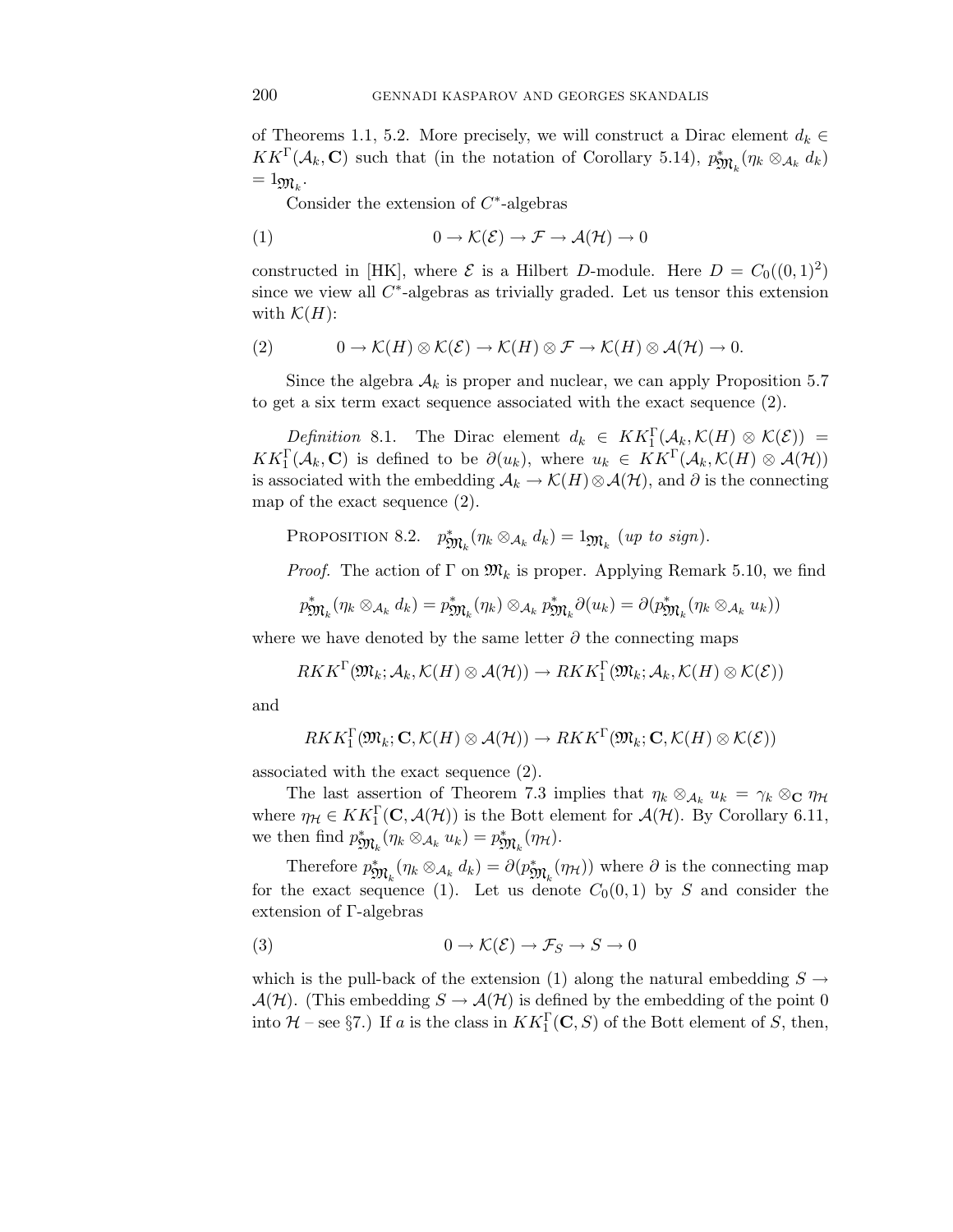according to Remark 5.10, it will be enough to prove that  $\partial(p_{\mathfrak{M}_k}^*(a))=1_{\mathfrak{M}_k}$ where  $\partial$  now is the connecting map for the exact sequence (3).

In the proof of Theorem 6.10 in [HK], the extension (3) was presented as a sum of two extensions: one of them was

(4) 
$$
0 \to S \otimes C_0(0,1) \to S \otimes C_0[0,1) \to S \to 0
$$

and the second was a restriction (to the point 1 of the half-interval  $(0, 1)$ ) of a certain extension

(5) 
$$
0 \to C_0(0,1] \otimes \mathcal{K}(\mathcal{E}') \to \mathcal{F}'_S \to S \to 0
$$

where  $\mathcal{E}'$  is another Hilbert D-module. Note that the connecting map  $\partial$  for a sum of two extensions is the sum of connecting maps. For the extension (4) it is easy to prove directly that (up to sign)  $\partial(a)=1$ . On the other hand, for the extension (5), as well as for its restriction to the point 1, the connecting map is 0 because the algebra  $C_0(0,1] \otimes \mathcal{K}(\mathcal{E}')$  is contractible.  $\Box$ 

Remark 8.3. It can be proved that in fact  $\eta_k \otimes_{\mathcal{A}_k} d_k = \gamma_k$ . Let us indicate the main steps of this proof.

The Dirac element  $d_k \in KK_1^{\Gamma}(\mathcal{A}_k, \mathbf{C})$  gives rise to an (equivariant) asymptotic morphism of  $A_k$  to compact operators in some Hilbert space. Related to this asymptotic morphism, there exists (see [HK, Def. 7.7]) an associated homomorphism  $(d_k)_*: K_1^{\Gamma}(\mathcal{A}_k) \to K_1^{\Gamma}(\mathbf{C})$  such that  $(d_k)_*(\eta_k) = \eta_k \otimes_{\mathcal{A}_k} d_k$  (see Theorem 7.8 of [HK]).

The convenience of viewing the latter product as  $(d_k)_*(\eta_k)$  is that  $(d_k)_*(\eta_k)$ is functorial in  $d_k$ . In fact, there exists another asymptotic morphism, which we will denote  $d \otimes 1$ , of  $\mathcal{A}(\mathcal{H}) \otimes \mathcal{K}(H)$  to the algebra of compact operators such that the asymptotic morphism corresponding to  $d_k$  is its restriction to  $\mathcal{A}_k$ . (Because the algebra  $\mathcal{A}(\mathcal{H}) \otimes \mathcal{K}(H)$  is not proper, we cannot define a KK-element corresponding to this asymptotic morphism.) This allows one to replace  $(d_k)_*(\eta_k)$  with  $(d \otimes 1)_*(\eta \otimes \mathbf{C} \gamma_k)$  (by functoriality and Theorem 7.3). (Note that  $(d \otimes 1)_*$  is defined only on elements of the group  $K_1^{\Gamma}(\mathcal{A}(\mathcal{H}) \otimes \mathcal{K}(H))$ which have some special form; see [HK, Def. 7.7]. The element  $\eta_H \otimes_{\mathbb{C}} \gamma_k$ satisfies this condition.)

Now  $d \otimes 1$  is really a product of the Dirac asymptotic morphism d for  $\mathcal{A}(\mathcal{H})$  (see [HK, Def. 6.7]) and the identity map on  $\mathcal{K}(H)$ . So

$$
(d\otimes 1)_*(\eta_{\mathcal{H}}\otimes_{\mathbf{C}}\gamma_{k})=d_*(\eta_{\mathcal{H}})\otimes_{\mathbf{C}}\gamma_{k}.
$$

(The proof of this equality is similar to the proof of Theorem 7.8 in [HK].) It remains to note that  $d_*(\eta_{\mathcal{H}})=1 \in KK^{\Gamma}(\mathbf{C}, \mathbf{C})$  by Theorem 6.10 of [HK], so that  $(d \otimes 1)_*(\eta_{\mathcal{H}} \otimes_{\mathbf{C}} \gamma_k) = \gamma_k$ .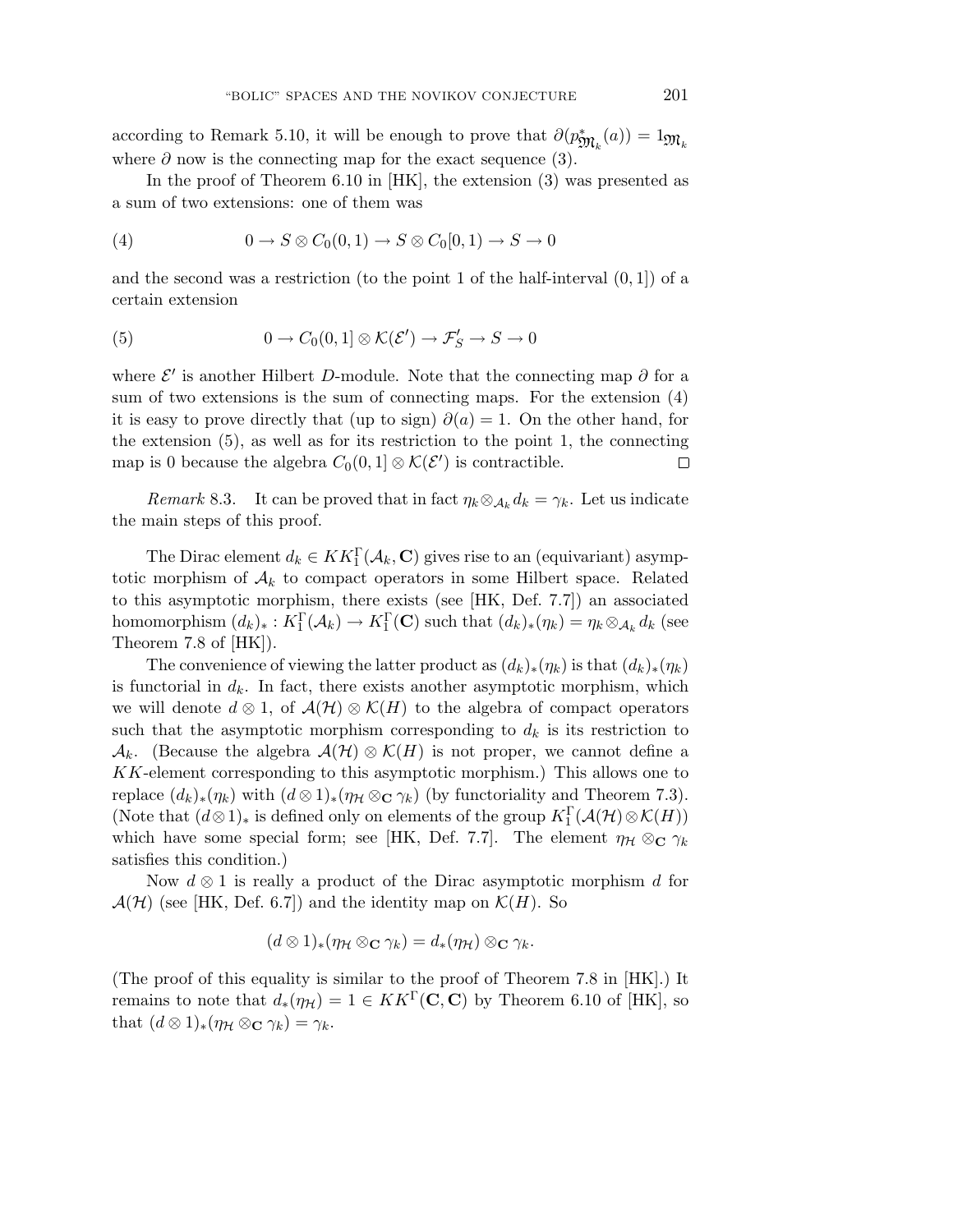# **Appendix**

In this appendix we prove that  $KK^{\Gamma}(A, B) \simeq E^{\Gamma}(A, B)$  if A is a proper nuclear algebra.

Let us first briefly recall the definition of the functor  $E^{\Gamma}(A, B)$  and the homomorphism  $KK^{\Gamma}(A, B) \longrightarrow E^{\Gamma}(A, B)$ :

– An asymptotic morphism from A to B is given by a  $\Gamma - C[0, 1]$ -algebra D (where  $\Gamma$  acts trivially on [0, 1]) together with an extension of  $\Gamma - C[0, 1]$ algebras  $0 \to B(0,1] \to D \to A \to 0$ , where  $C[0,1]$  acts on A through evaluation at 0. Two such extensions  $0 \to B(0,1] \to D_1 \to A \to 0$  and  $0 \to B(0, 1] \to D_2 \to A \to 0$ , are said to give the same asymptotic morphism, if there is an isomorphism  $f: D_1 \to D_2$  with a commuting diagram

$$
\begin{array}{ccccccc}\n0 \rightarrow & B(0,1) & \longrightarrow & D_1 & \longrightarrow & A & \rightarrow 0 \\
 & || & & f \downarrow & & || \\
0 \rightarrow & B(0,1) & \longrightarrow & D_2 & \longrightarrow & A & \rightarrow 0.\n\end{array}
$$

 $-If x: 0 \rightarrow B(0,1] \rightarrow D \rightarrow A \rightarrow 0$  is an asymptotic morphism from A to B and  $f : B \to B_1$  is an equivariant \*-homomorphism, there is an asymptotic morphism  $f(x): 0 \to B_1(0,1] \to D_1 \to A \to 0$  from A to  $B_1$  uniquely defined up to isomorphism by the existence of a  $\Gamma - C[0, 1]$ - equivariant homomorphism  $g: D \to D_1$  such that the diagram

$$
\begin{array}{ccccccc}\n0 \rightarrow & B(0,1) & \longrightarrow & D & \longrightarrow & A & \rightarrow 0 \\
 & f \downarrow & & & g \downarrow & & || \\
0 \rightarrow & B_1(0,1) & \longrightarrow & D_1 & \longrightarrow & A & \rightarrow 0\n\end{array}
$$

commutes. A homotopy is an asymptotic morphism from A to  $B[0,1]$ . Two asymptotic morphisms  $0 \to B(0, 1] \to D_0 \to A \to 0$  and  $0 \to B(0, 1] \to D_1 \to$  $A \rightarrow 0$  from A to B are said to be homotopic if there exists an asymptotic morphism from A to B[0, 1] whose evaluation at 0 is  $0 \to B(0, 1] \to D_0 \to$  $A \to 0$  and whose evaluation at 1 is  $0 \to B(0,1] \to D_1 \to A \to 0$ .

– Denote by  $[[A, B]]$  the set of homotopy classes of asymptotic morphisms from A to B. Denote by  $[[A, B]]_{cp}$  the set of homotopy classes of asymptotic morphisms from  $A$  to  $B$  which admit an equivariant completely positive lifting  $A \rightarrow D$  of norm 1.

– Denote by K the algebra of compact operators on  $L^2(\Gamma \times N)$  where  $\Gamma$  acts on  $\Gamma$  by left translation and trivially on **N**. Let also S denote the  $C^*$ -algebra  $C_0(\mathbf{R})$  (trivially graded, with a trivial action of Γ). We write SA instead of  $S \otimes A$ . By definition,  $E^{\Gamma}(A, B) = |[SA \otimes \mathcal{K}, SB \otimes \mathcal{K}]|$ .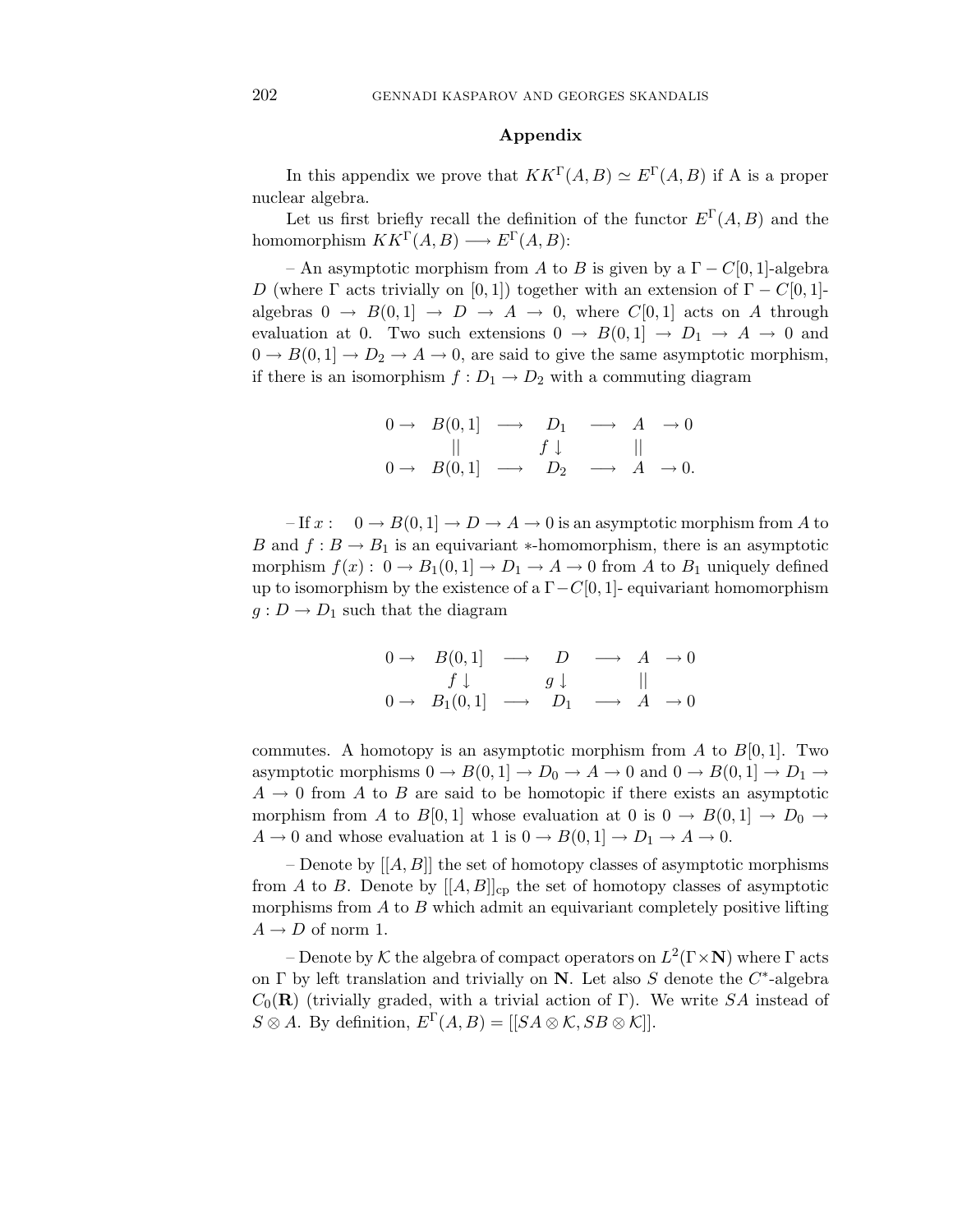– Also, according to [T2],  $KK^{\Gamma}(A, B) = [[SA \otimes \mathcal{K}, SB \otimes \mathcal{K}]]_{cp}$ .

– The morphism  $\Phi: K K^{\Gamma}(A, B) \to E^{\Gamma}(A, B)$  is defined as the forgetful map. This morphism is obviously natural in  $B$  (and also in  $A$ , but we do not use, nor define the naturality in A here).

– Tensoring with  $S\mathcal{K}$  leads to well defined maps  $[[A, B]] \to E^{\Gamma}(A, B)$  and  $[[A, B]]_{cp} \to KK^{\Gamma}(A, B)$ . Tensoring again with  $S\mathcal{K}$  leads to isomorphisms  $E^{\Gamma}(A, B) \to E^{\Gamma}(S A \otimes \mathcal{K}, S B \otimes \mathcal{K})$  and  $KK^{\Gamma}(A, B) \to KK^{\Gamma}(S A \otimes \mathcal{K}, S B \otimes \mathcal{K}).$ These constructions commute with the forgetful map Φ.

– The asymptotic morphism  $0 \to A(0,1] \to A[0,1] \to A \to 0$  defines the unit elements  $1_A^K$  of  $KK^{\Gamma}(A, A)$  and  $1_A^E$  of  $E^{\Gamma}(A, A)$ . Therefore  $\Phi(1_A^K) = 1_A^E$ .

If E is a  $C_0(X)$ -algebra and  $Y \subset X$  is a closed subset, we denote by  $E_Y$ the  $C_0(Y)$ -algebra  $E/C_0(X-Y)E$ .

LEMMA A.1. Let  $x: 0 \rightarrow B(0,1] \rightarrow D \rightarrow A \rightarrow 0$  be an asymptotic moprphism. Denote by  $p_0 : D \to A$  and  $p_1 : D \to B$  the evaluation maps of the  $C[0, 1]$ -algebra D. There exists an asymptotic morphism  $y: 0 \to D(0,1] \to \overline{D} \to A \to 0$  such that  $p_0(y)$  is the asymptotic morphism  $0 \rightarrow A(0,1] \rightarrow A[0,1] \rightarrow A \rightarrow 0$  and  $p_1(y) = x$ . If moreover  $p_0$  admits an equivariant completely positive lifting of norm 1, so does the evaluation map  $\overline{D} \to A$ .

*Proof.* Consider the C<sup>\*</sup>-algebra  $D[0, 1] = D \otimes C[0, 1]$  as a  $\Gamma - C([0, 1] \times$ [0, 1])-algebra: the first copy of  $C[0, 1]$  in  $C([0, 1] \times [0, 1]) = C[0, 1] \otimes C[0, 1]$ acting on D, the second on  $C[0, 1]$ . Let  $U = \{(s, t) \in [0, 1] \times [0, 1], s \leq t\}$  and  $\overline{D} = D[0,1]_U$ . Let  $C[0,1]$  act on  $\overline{D}$ , by  $f \mapsto 1 \otimes f$ . In this way,  $\overline{D}$  is a  $C[0,1]$ algebra. We have  $\overline{D}_{\{0\}} = A$ . Moreover, let

$$
\varphi : [0,1] \times (0,1] \to \{(s,t) \in [0,1] \times (0,1], \ s \le t\}
$$

be a homeomorphism of the form  $(s,t) \mapsto (g(s,t),t)$  which is the identity in a neighborhood of  $\{0\} \times (0,1]^2$ . Extend  $\varphi$  to a continuous map  $[0,1] \times [0,1] \rightarrow$  $[0, 1] \times [0, 1]$  by the formula  $\varphi(s, 0) = (0, 0)$ . Using  $\varphi$ , we get an identification of the kernel of the evaluation at 0:  $\overline{D} \rightarrow A$  with  $D(0, 1]$ ; we therefore get an asymptotic morphism  $y: 0 \to D(0, 1] \to \overline{D} \to A \to 0$ .

If  $p_0$  admits an equivariant completely positive lifting h, then  $\pi \circ i \circ h$  is the lifting for the morphism  $\overline{D} \to A$ , where  $i : D \to D \otimes C[0,1]$  is the map  $i: d \mapsto a \otimes 1$  and  $\pi: D \otimes C[0,1] \to \overline{D}$  is the quotient map.

The algebra  $\overline{D}$  is a  $C(U)$  algebra. The asymptotic morphism  $p_0(y)$  is given by the exact sequence  $0 \to A(0,1] \to \overline{D}_{\varphi({0\}\times{0,1}]}) \to A \to 0$ ; it is the asymptotic morphism  $0 \to A(0,1] \to A[0,1] \to A \to 0$ . The asymptotic morphism

 $^{2}$ e.g.  $g(s,t) = min(s,t(s + t)(1 + t)^{-1}).$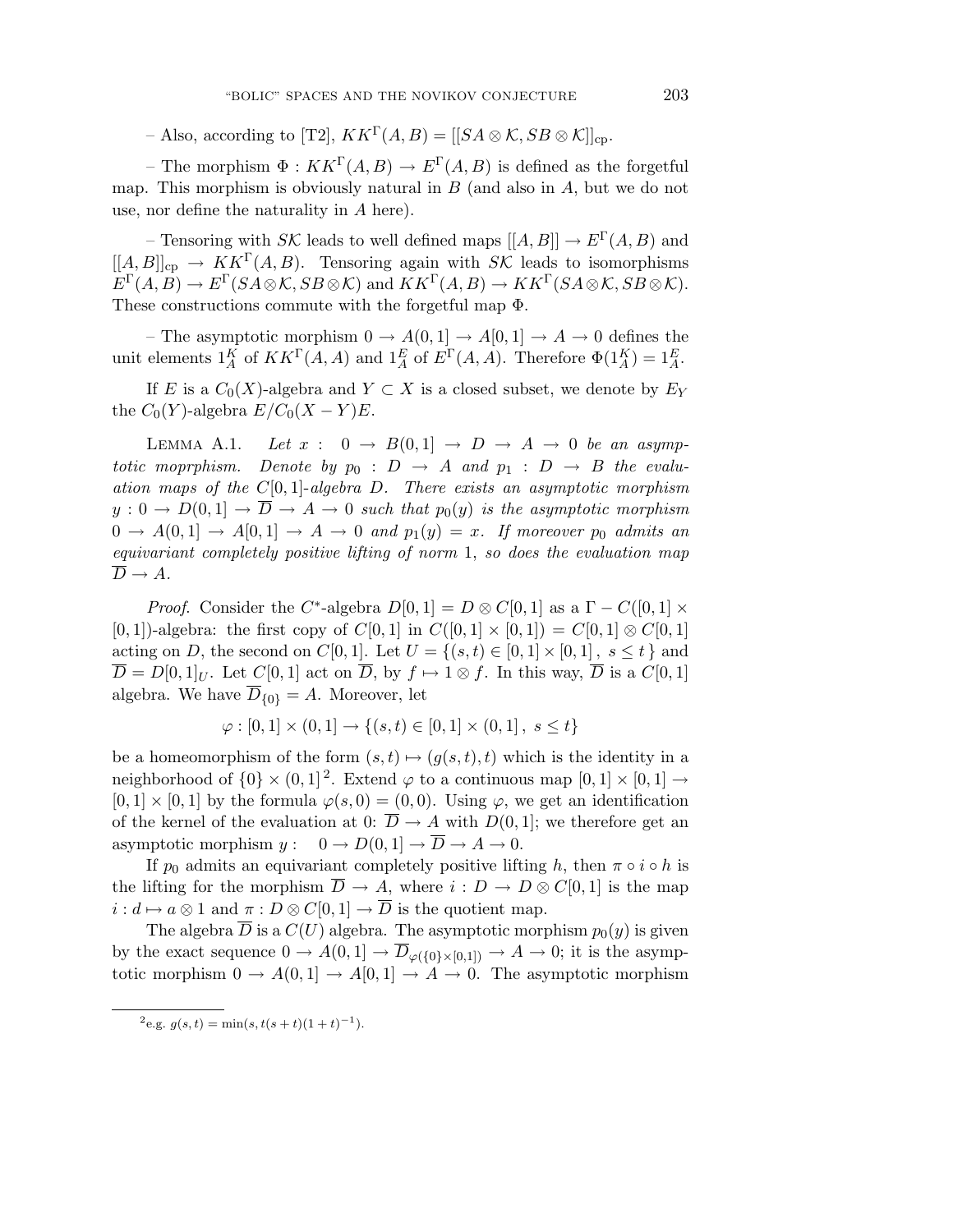$p_1(y)$  is given by the exact sequence  $0 \to B(0,1] \to \overline{D}_{\varphi({11}\times{10,1})} \to A \to 0.$ Now,  $\varphi(1, s)=(s, s);$  the quotient map  $D[0, 1] \to \overline{D}_{\varphi(\{1\}\times[0, 1])}$  composed with  $i: D \to D[0,1]$  is therefore a  $C[0,1]$ -linear isomorphism  $D \to \overline{D}_{\varphi({1} \times [0,1])}$ , whence  $p_1(y) = x$ .  $\Box$ 

LEMMA A.2. Let  $x: 0 \to B(0,1] \to D \to A \to 0$  be an asymptotic morphism. Denote by  $p_0: D \to A$  and  $p_1: D \to B$  the evaluation maps of the  $C[0, 1]$ -algebra  $D$ .

- a) The morphism  $p_0 : D \to A$  induces an isomorphism of  $E^{\Gamma}(A, D)$  onto  $E^{\Gamma}(A, A)$ . The class of x in  $E^{\Gamma}(A, B)$  is  $p_{1*}((p_{0*})^{-1}(1_A^E))$ .
- b) If  $p_0$  admits a completely positive equivariant lifting of norm 1, the morphism  $p_0 : D \to A$  induces an isomorphism of  $KK^{\Gamma}(A, D)$  onto  $KK^{\Gamma}(A, A)$ . The class of x in  $KK^{\Gamma}(A, B)$  is  $p_{1*}((p_{0*})^{-1}(1_{A}^{K}))$ .

*Proof.* The functor  $B \longrightarrow E^{\Gamma}(A, B)$  is 'half exact' and the functor  $B \longrightarrow$  $KK^{\Gamma}(A, B)$  is 'half exact' with respect to exact sequences which admit a completely positive equivariant lifting of norm 1 ([BS]). Moreover, the ideal  $B(0, 1]$ is contractible in an equivariant way; the first assertions in a) and b) follow. The second ones are immediate consequences of Lemma A.1.  $\Box$ 

PROPOSITION A.3. Let A be a  $\Gamma$ -algebra. If the functor  $B \longrightarrow KK^{\Gamma}(A, B)$ is 'half exact', then the homomorphism  $\Phi: KK^{\Gamma}(A, B) \longrightarrow E^{\Gamma}(A, B)$  is an isomorphism for any Γ-algebra B.

Proof. We just have to show that the homomorphism

 $\Phi: K K^{\Gamma}(S A \otimes \mathcal{K}, S B \otimes \mathcal{K}) \longrightarrow E^{\Gamma}(S A \otimes \mathcal{K}, S B \otimes \mathcal{K})$ 

is an isomorphism. Since

$$
KK^{\Gamma}(SA \otimes \mathcal{K}, B) = KK^{\Gamma}(A, SB \otimes \mathcal{K}),
$$

the functor  $B \longrightarrow KK^{\Gamma}(SA \otimes \mathcal{K}, B)$  is half exact. We may therefore assume that there exist Γ-algebras  $A_1$  and  $B_1$  such that  $A = SA_1 \otimes \mathcal{K}$  and  $B = SB_1 \otimes \mathcal{K}$ ; therefore  $E^{\Gamma}(A, B) = [[A, B]]$  and  $KK^{\Gamma}(A, B) = [[A, B]]_{\text{cp}}$ .

Let  $x: 0 \to B(0,1] \to D \to A \to 0$  be an asymptotic morphism from A to B. Since the ideal  $B(0, 1]$  is contractible in an equivariant way, the morphism  $p_0: D \to A$  induces an isomorphism of  $KK^{\Gamma}(A, D)$  onto  $KK^{\Gamma}(A, A)$ . Let also  $p_1 : D \to B$  be the evaluation map. To the asymptotic morphism x, we associate the element  $(p_1)_* \circ (p_0)_*^{-1}(1_A^K) \in KK^{\Gamma}(A, B)$ .

The KK-elements associated with homotopic asymptotic morphisms coincide, since  $KK^{\Gamma}$  is homotopy invariant. In this way, we obtain a homomorphism  $\Psi : E^{\Gamma}(A, B) \to KK^{\Gamma}(A, B).$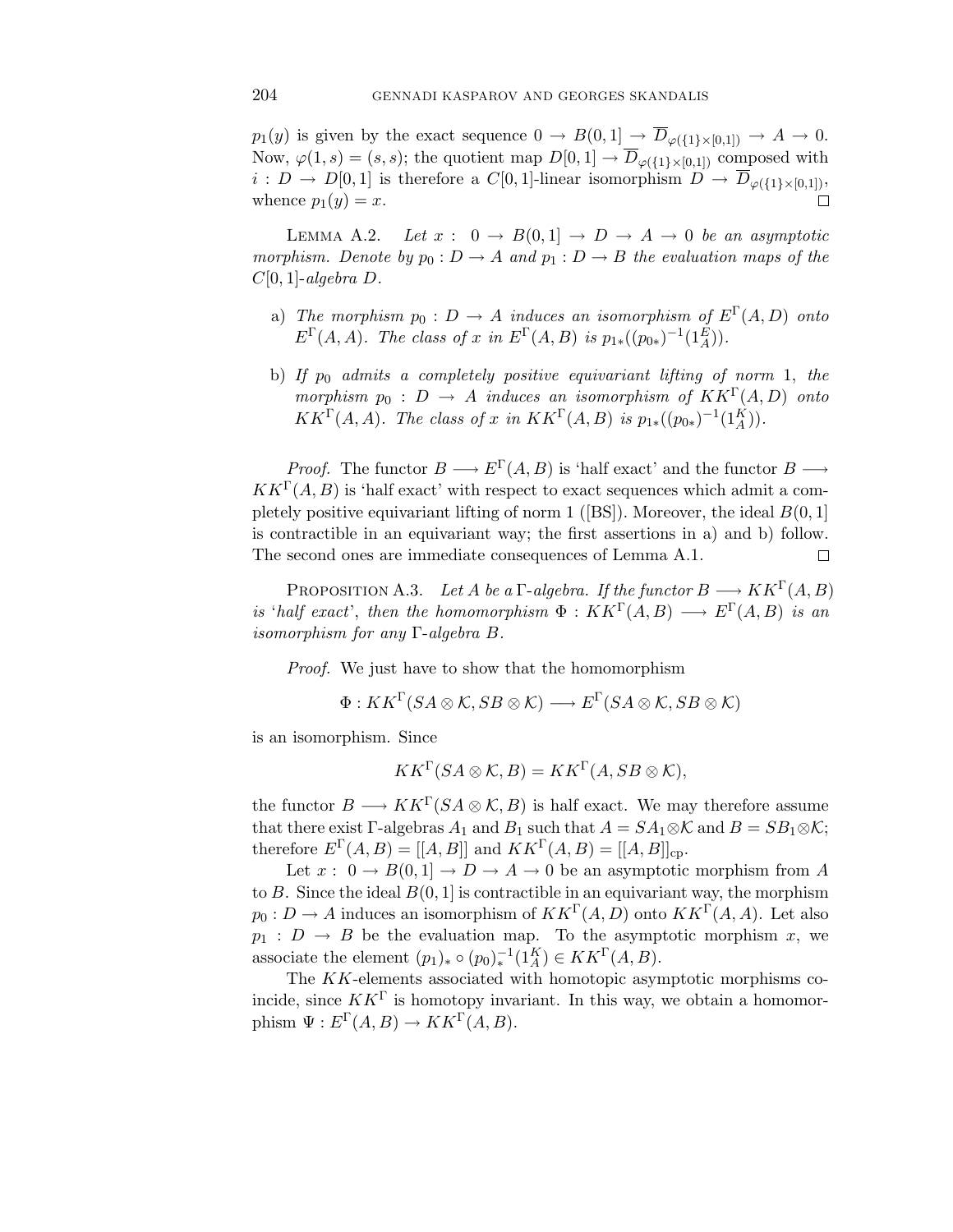Let  $x: 0 \to B(0,1] \to D \to A \to 0$  be an asymptotic morphism from A to B such that  $p_0$  admits a completely positive equivariant lifting of norm 1. The class of x in  $KK^{\Gamma}(A, B)$  is  $(p_1)_* \circ (p_0)_*^{-1}(1_A^K)$  (Lemma A.2.b). Therefore  $\Psi \circ \Phi$  is the identity (since  $\Phi(1_A^E) = 1_A^K$ ).

Let  $x: 0 \to B(0,1] \to D \to A \to 0$  be an asymptotic morphism from A to B. As  $\Phi(1_A^E) = 1_A^K$  and  $\Phi$  is natural in B, it follows that  $\Phi(\Psi(x)) =$  $\Phi((p_1)_*\circ (p_0)_*^{-1}(1_A^K)) = (p_1)_*\circ (p_0)_*^{-1}(\Phi(1_A^K))$  which is the class of x in  $E^{\Gamma}(A, B)$ (Lemma A.2.a). It follows that  $\Phi \circ \Psi$  is the identity.  $\Box$ 

Using Proposition 5.7 we obtain now:

COROLLARY A.4. Let A be a nuclear proper  $\Gamma$ -algebra. Then  $\Phi : K K^{\Gamma}(A, B)$  $\rightarrow E^{\Gamma}(A, B)$  is an isomorphism.

Remarks A.5. a) Note that the converse of Proposition A.3 is obviously true: since the functor  $B \longrightarrow E^{\Gamma}(A, B)$  is 'half exact', if the homomorphism  $KK^{\Gamma}(A, B) \longrightarrow E^{\Gamma}(A, B)$  is an isomorphism for every Γ-algebra B, then the functor  $B \longrightarrow KK^{\Gamma}(A, B)$  is 'half exact'.

b) It follows that the Baum-Connes conjecture in E-theory of [GHT] is equivalent to the one in  $KK$ -theory.

Institut de Mathematiques de Luminy, Marseille, France ´ E-mail address: kasparov@iml.univ-mrs.fr

INSTITUT DE MATHÉMATIQUES DE JUSSIEU, UNIVERSITÉ DENIS DIDEROT (PARIS VII), PARIS, France

E-mail address: skandal@math.jussieu.fr

#### **REFERENCES**

- [BCH] P. Baum, A. Connes, and N. Higson, Classifying space for proper actions and Ktheory of group C∗-algebras, *Contemp. Math*. **167** (1994), 240–291.
- [BK] M. Bucher and A. Karlsson, On the definition of bolic spaces, *Expositiones Math.* **20** (2002), 269–277.
- [BS] S. BAAJ et G. SKANDALIS,  $C^*$ -algèbres de Hopf et théorie de Kasparov équivariante, K-*Theory* **2** (1989), 683–721.
- [BT] F. BRUHAT and J. TITS, Groupes réductifs sur un corps local. I. Donnée radicielles valu´ees, *Publ. Math. IHES* **41** (1972), 5–251.
- [CM] A. Connes and H. Moscovici, Cyclic cohomology, the Novikov conjecture and hyperbolic groups, *Topology* **29** (1990), 345–388.
- [CGM] A. Connes, M. Gromov, and H. Moscovici, Group cohomology with Lipschitz control and higher signatures, *Geom. Funct. Anal*. **3** (1993), 1–78.
- [G1] M. Gromov, Spaces and questions. (Tel Aviv, 1999), *Geom. Funct. Anal*. **2000** (Special Volume, Part I), 118–161.
- [G2] , Random walk in random groups, preprint I.H.E.S., 2002.
- [GHT] E. Guentner, N. Higson, and J. Trout, *Equivariant* E*-theory for* C∗*-algebras*, *Mem. Amer. Math. Soc*. **148** (2000), A. M. S., Providence, RI.
- [H] S. Helgason, *Differential Geometry and Symmetric Spaces*, Academic Press, New York, 1962.